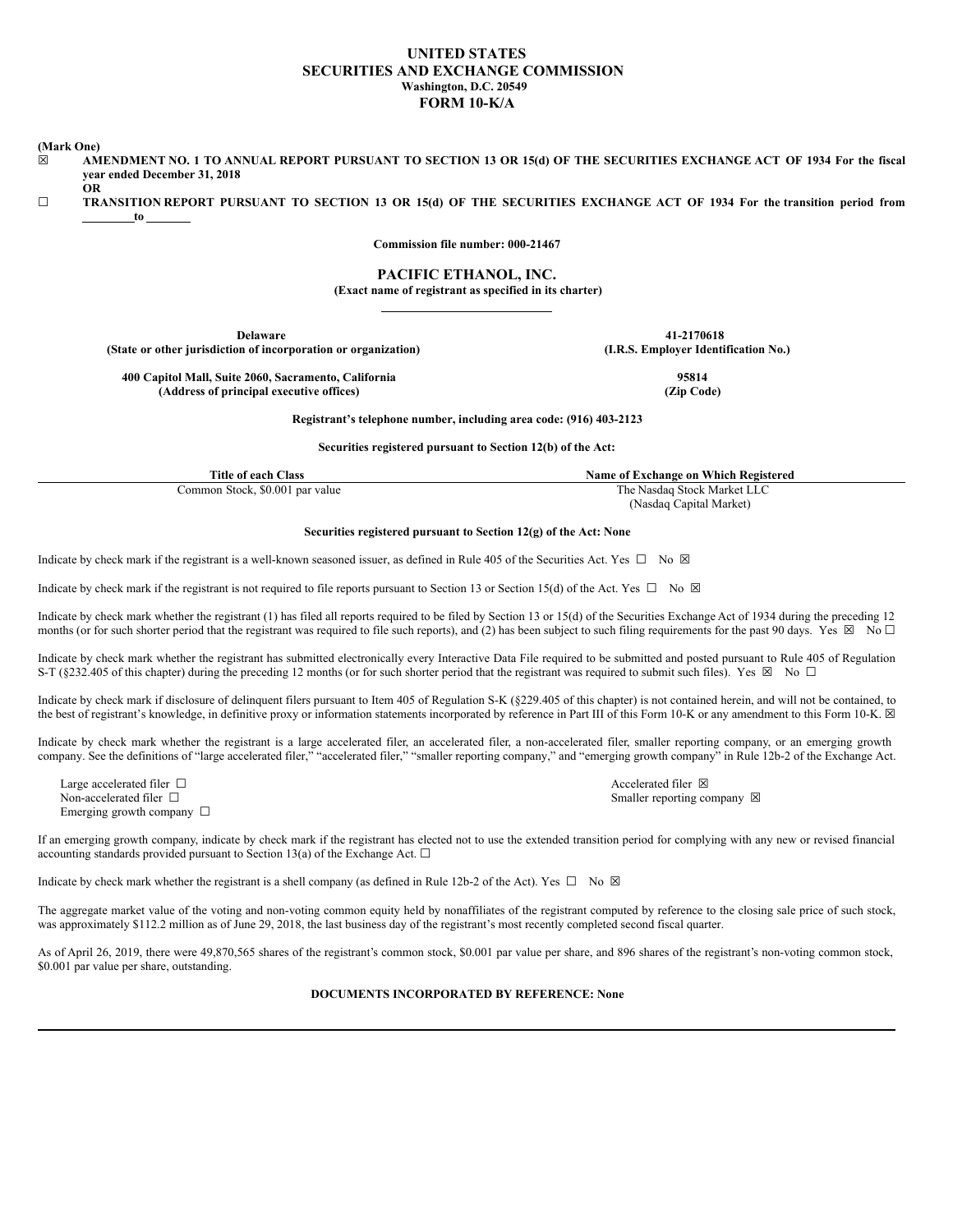# **TABLE OF CONTENTS**

|--|

|          | <b>PART III</b>                                                                                |    |
|----------|------------------------------------------------------------------------------------------------|----|
| Item 10. | Directors, Executive Officers and Corporate Governance                                         | 3  |
| Item 11. | <b>Executive Compensation</b>                                                                  | 9  |
| Item 12. | Security Ownership of Certain Beneficial Owners and Management and Related Stockholder Matters | 16 |
| Item 13. | Certain Relationships and Related Transactions, and Director Independence                      | 18 |
| Item 14. | <b>Principal Accounting Fees and Services</b>                                                  | 26 |
|          | <b>PART IV</b>                                                                                 |    |
| Item 15. | <b>Exhibits. Financial Statement Schedules</b>                                                 | 27 |
| Item 16. | Form 10-K Summary                                                                              | 27 |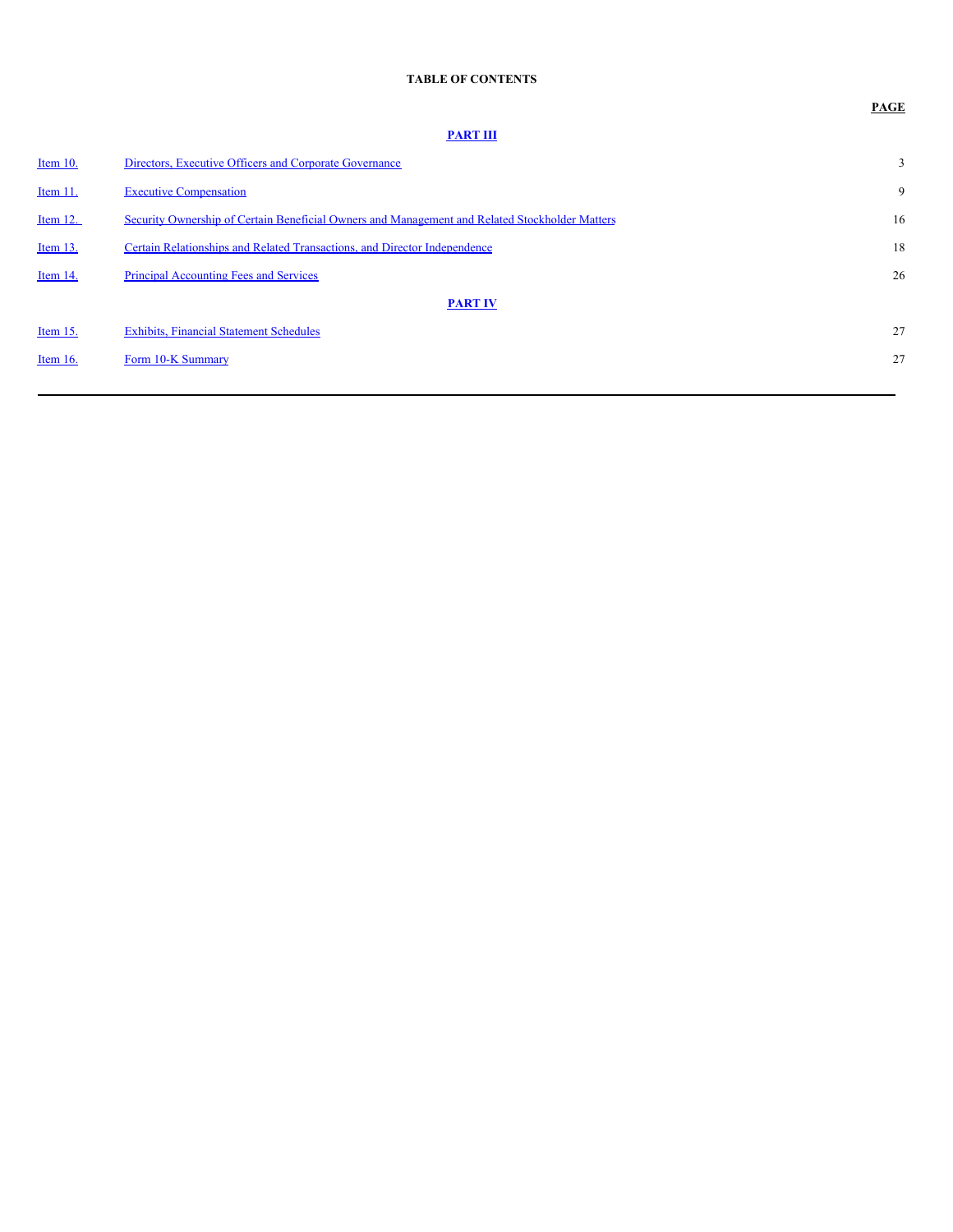### **EXPLANATORY NOTE**

This Amendment No. 1 (this "Amendment No. 1") on Form 10-K/A amends the Annual Report on Form 10-K of Pacific Ethanol, Inc. (the "Company", "we," "us," or "our") for the year ended December 31, 2018 filed with the Securities and Exchange Commission on March 18, 2019 (the "Original Report").

The purpose of this Amendment No. 1 is to include in Part III the information that was to be incorporated by reference to the Proxy Statement for our 2019 Annual Meeting of Stockholders. This Amendment No. 1 hereby amends Part III, Items 10 through 14, and Part IV, Items 15 and 16 of the Original Report.

The reference on the cover page of the Original Report to the incorporation by reference of the registrant's Definitive Proxy Statement into Part III of the Original Report is hereby amended to delete that reference.

Except for the additions and modifications described above, the Company has not modified or updated disclosures presented in the Original Report in this Amendment No. 1.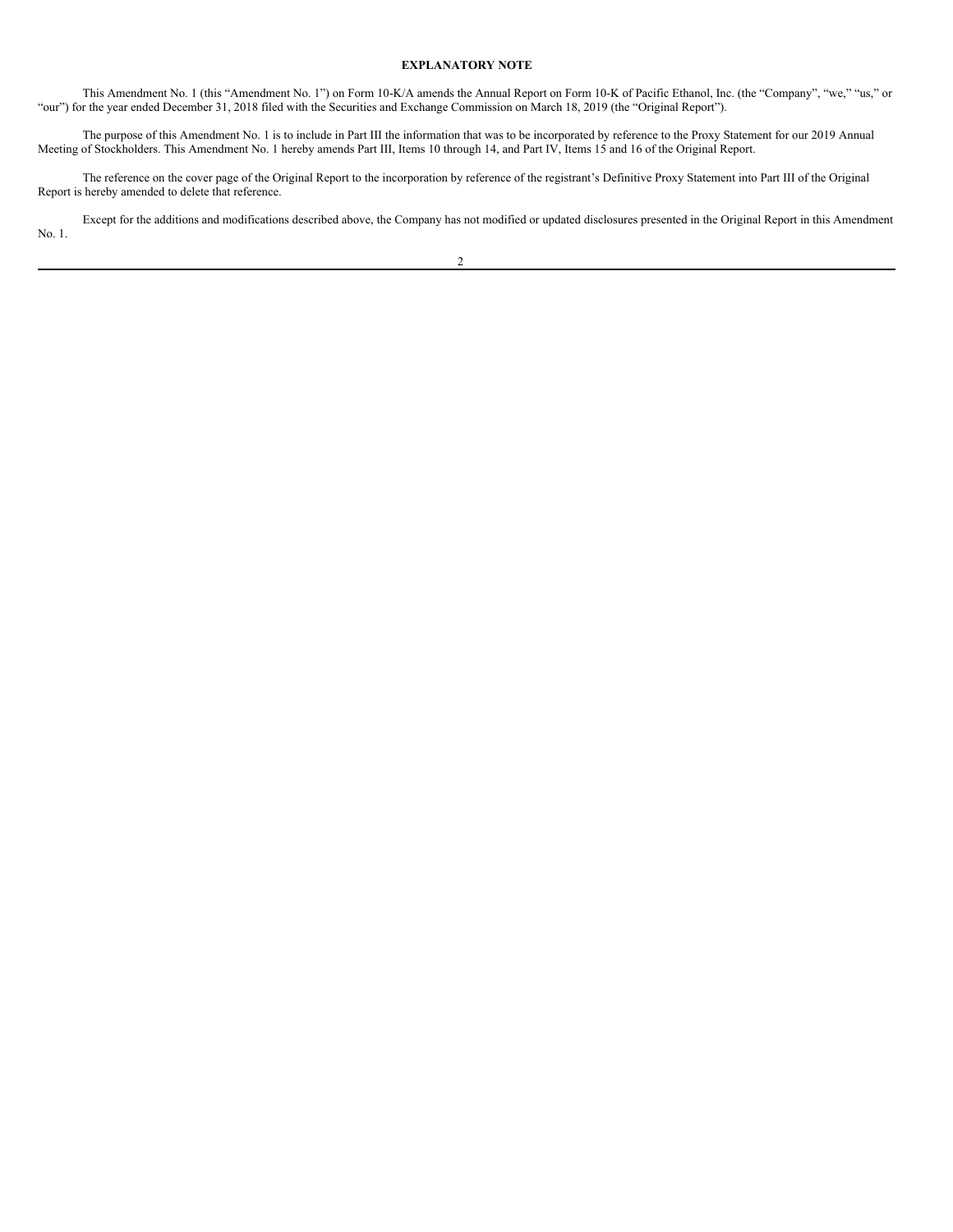### <span id="page-3-0"></span>**PART III**

### <span id="page-3-1"></span>**Item 10. Directors, Executive Officers and Corporate Governance.**

#### **Directors**

The following table sets forth certain information regarding our directors as of April 26, 2019:

| Name                                         | Age | <b>Position(s) Held</b>                         |
|----------------------------------------------|-----|-------------------------------------------------|
| William L. Jones <sup><math>(1)</math></sup> | 69  | Chairman of the Board and Director              |
| Neil M. Koehler                              | 61  | Chief Executive Officer, President and Director |
| Michael D. Kandris                           | 71  | Chief Operating Officer and Director            |
| Terry L. Stone <sup><math>(2)</math></sup>   | 69  | Director                                        |
| John L. Prince $(3)$                         | 76  | Director                                        |
| Douglas L. Kieta <sup>(4)</sup>              | 76  | Director                                        |
| Larry D. Layne <sup><math>(4)</math></sup>   | 78  | Director                                        |

(1) Member of the Audit and Nominating and Corporate Governance Committees.

(2) Member of the Audit and Compensation Committees.

(3) Member of the Audit, Compensation and Nominating and Corporate Governance Committees.

(4) Member of the Compensation and Nominating and Corporate Governance Committees.

### *Experience and Background*

The biographies below describe the skills, qualities and attributes and business experience of each of our directors, including the capacities in which they served during the past five years:

*William L. Jones* has served as Chairman of the Board and as a director since March 2005. Mr. Jones is a co-founder of Pacific Ethanol California, Inc., or PEI California, which is one of our predecessors, and served as Chairman of the Board of PEI California since its formation in January 2003 through March 2004, when he stepped off the board of directors of PEI California to focus on his candidacy for one of California's United States Senate seats. Mr. Jones was California's Secretary of State from 1995 to 2003. Since May 2002, Mr. Jones has also been the owner of Tri-J Land & Cattle, a diversified farming and cattle company in Fresno County, California. Mr. Jones has a B.A. degree in Agribusiness and Plant Sciences from California State University, Fresno.

Mr. Jones's qualifications to serve on our Board include:

- co-founder of PEI California:
- knowledge gained through his extensive work as our Chairman since our inception in 2005;
- extensive knowledge of and experience in the agricultural and feed industries, as well as a deep understanding of operations in political environments; and
- background as an owner of a farming company in California, and his previous role in the California state government.

*Neil M. Koehler* has served as Chief Executive Officer, President and as a director since March 2005. Mr. Koehler is a co-founder of PEI California and served as its Chief Executive Officer since its formation in January 2003 and as a member of its board of directors from March 2004 until its dissolution in March 2012. Prior to his association with PEI California, Mr. Koehler was the co-founder and General Manager of Parallel Products, one of the first ethanol production facilities in California, which was sold to a public company in 1997. Mr. Koehler was also the sole manager and sole limited liability company member of Kinergy Marketing, LLC, or Kinergy, which he founded in September 2000, and which is one of our wholly-owned subsidiaries. Mr. Koehler has over 30 years of experience in the ethanol production and marketing industry in the Western United States. Mr. Koehler is Chairman of the Board of Directors of the Renewable Fuels Association and is a nationally-recognized speaker on the production and marketing of renewable fuels. Mr. Koehler has a B.A. degree in Government from Pomona College.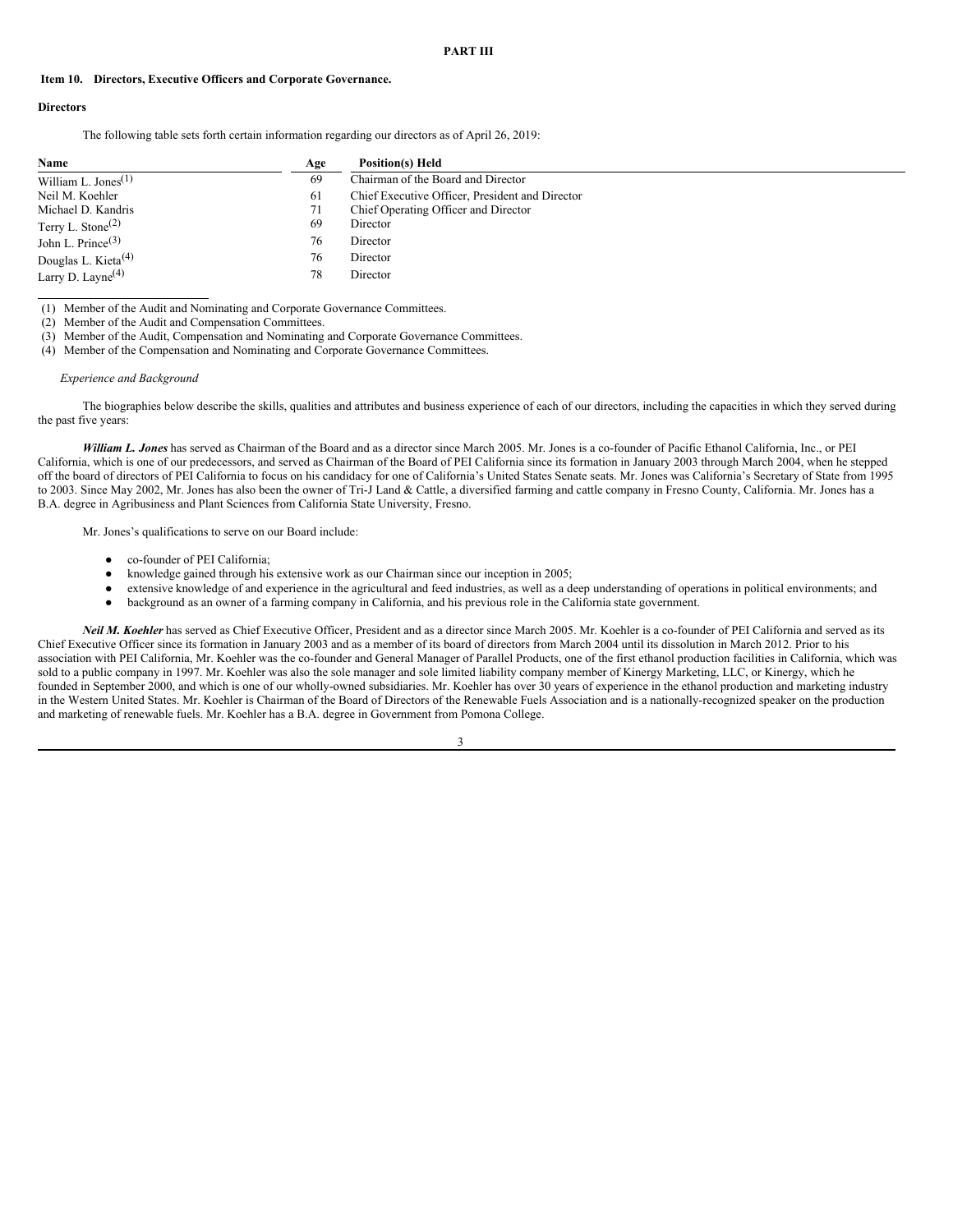Mr. Koehler's qualifications to serve on our Board include:

- day-to-day leadership experience as our current President and Chief Executive Officer provides Mr. Koehler with intimate knowledge of our operations;
- extensive knowledge of and experience in the ethanol production and marketing industry, particularly in the Western United States;
- prior leadership experience with other companies in the ethanol industry; and
- day-to-day leadership experience affords a deep understanding of business operations, challenges and opportunities.

*Michael D. Kandris* has served as a director since June 2008 and as our Chief Operating Officer since January 6, 2013. Mr. Kandris served as an independent contractor with supervisory responsibility for ethanol plant operations, under the direction of our Chief Executive Officer, from January 1, 2012 to January 5, 2013. Mr. Kandris was President, Western Division of Ruan Transportation Management Systems from November 2008 until his retirement in September 2009. From January 2000 to November 2008, Mr. Kandris served as President and Chief Operating Officer of Ruan Transportation Management Systems, where he had overall responsibility for all operations, finance and administrative functions. Mr. Kandris has 30 years of experience in all modes of transportation and logistics. Mr. Kandris served on the Executive Committee of the American Trucking Association and as a board member for the National Tank Truck Organization until his retirement from Ruan Transportation Management Systems in September 2009. Mr. Kandris has a B.S. degree in Business from California State University, Hayward.

Mr. Kandris's qualifications to serve on our Board include:

- extensive experience in various executive leadership positions;
- extensive experience in rail and truck transportation and logistics; and
- day-to-day leadership experience affords a deep understanding of business operations, challenges and opportunities.

*Terry L. Stone* has served as a director since March 2005. Mr. Stone is a Certified Public Accountant with over thirty years of experience in accounting and taxation. He has been the owner of his own accountancy firm since 1990 and has provided accounting and taxation services to a wide range of industries, including agriculture, manufacturing, retail, equipment leasing, professionals and not-for-profit organizations. Mr. Stone has served as a part-time instructor at California State University, Fresno, teaching classes in taxation, auditing and financial and management accounting. Mr. Stone is also a financial advisor and franchisee of Ameriprise Financial Services, Inc. Mr. Stone has a B.S. degree in Accounting from California State University, Fresno.

Mr. Stone's qualifications to serve on our Board include:

- extensive experience with financial accounting and tax matters;
- recognized expertise as an instructor of taxation, auditing and financial and management accounting;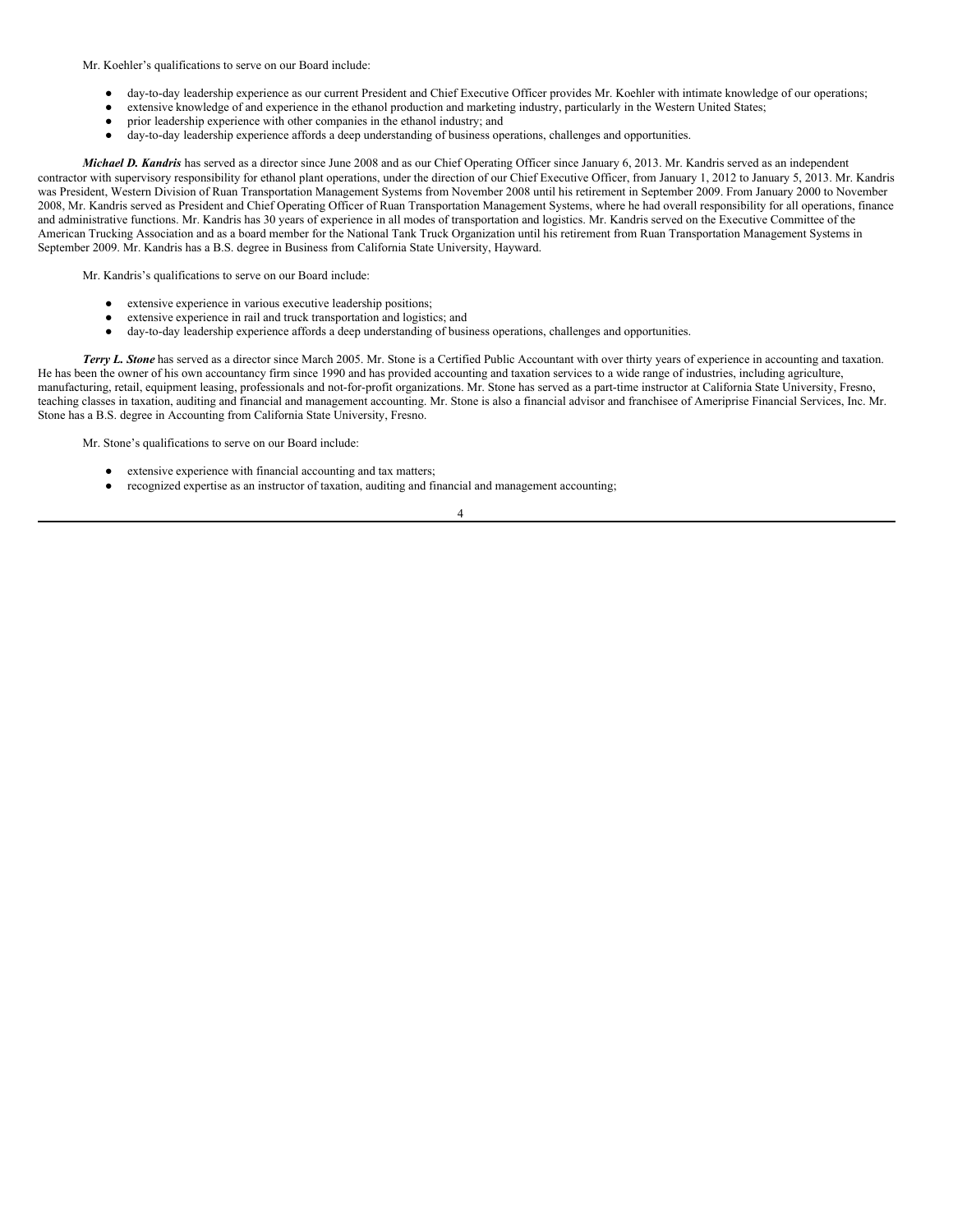- "audit committee financial expert," as defined by the Securities and Exchange Commission;
- satisfies the "financial sophistication" requirements of NASDAQ's listing standards; and
- ability to communicate and encourage discussion, together with his experience as a senior independent director of all Board committees on which he serves make him an effective chairman of our Audit Committee.

*John L. Prince* has served as a director since July 2005. Mr. Prince is retired but also works as a consultant. Mr. Prince was an Executive Vice President with Land O' Lakes, Inc. from July 1998 until his retirement in 2004. Prior to that time, Mr. Prince was President and Chief Executive Officer of Dairyman's Cooperative Creamery Association located in Tulare, California, until its merger with Land O' Lakes, Inc. in July 1998. Land O' Lakes, Inc. is a farmer-owned, national branded organization based in Minnesota with annual sales in excess of \$6 billion and membership and operations in over 30 states. Prior to joining the Dairyman's Cooperative Creamery Association, Mr. Prince was President and Chief Executive Officer for nine years until 1994, and was Operations Manager for the preceding ten years commencing in 1975, of the Alto Dairy Cooperative in Waupun, Wisconsin. Mr. Prince has a B.A. degree in Business Administration from the University of Northern Iowa.

Mr. Prince's qualifications to serve on our Board include:

- extensive experience in various executive leadership positions;
- day-to-day leadership experience affords a deep understanding of business operations, challenges and opportunities; and
- ability to communicate and encourage discussion helps Mr. Prince discharge his duties effectively as chairman of our Nominating and Corporate Governance Committee.

*Douglas L. Kieta* has served as a director since April 2006. Mr. Kieta is currently retired but also works as a consultant through Century West Projects, Inc., of which he is the President and an owner, providing project and construction management services. Prior to retirement in January 2009, Mr. Kieta was employed by BE&K, Inc., a large engineering and construction company headquartered in Birmingham, Alabama, where he served as the Vice President of Power from May 2006 to January 2009. From April 1999 to April 2006, Mr. Kieta was employed at Calpine Corporation where he was the Senior Vice President of Construction and Engineering. Calpine Corporation is a major North American power company which leases and operates integrated systems of fuel-efficient natural gas-fired and renewable geothermal power plants and delivers clean, reliable and fuel-efficient electricity to customers and communities in 21 states and three Canadian provinces. Mr. Kieta has a B.S. degree in Civil Engineering from Clarkson University and a Master's degree in Civil Engineering from Cornell University.

Mr. Kieta's qualifications to serve on our Board include:

- extensive experience in various leadership positions;
- day-to-day leadership experience affords a deep understanding of business operations, challenges and opportunities; and
- service with Calpine affords a deep understanding of large-scale construction and engineering projects as well as plant operations, which is particularly relevant to our ethanol production facility operations.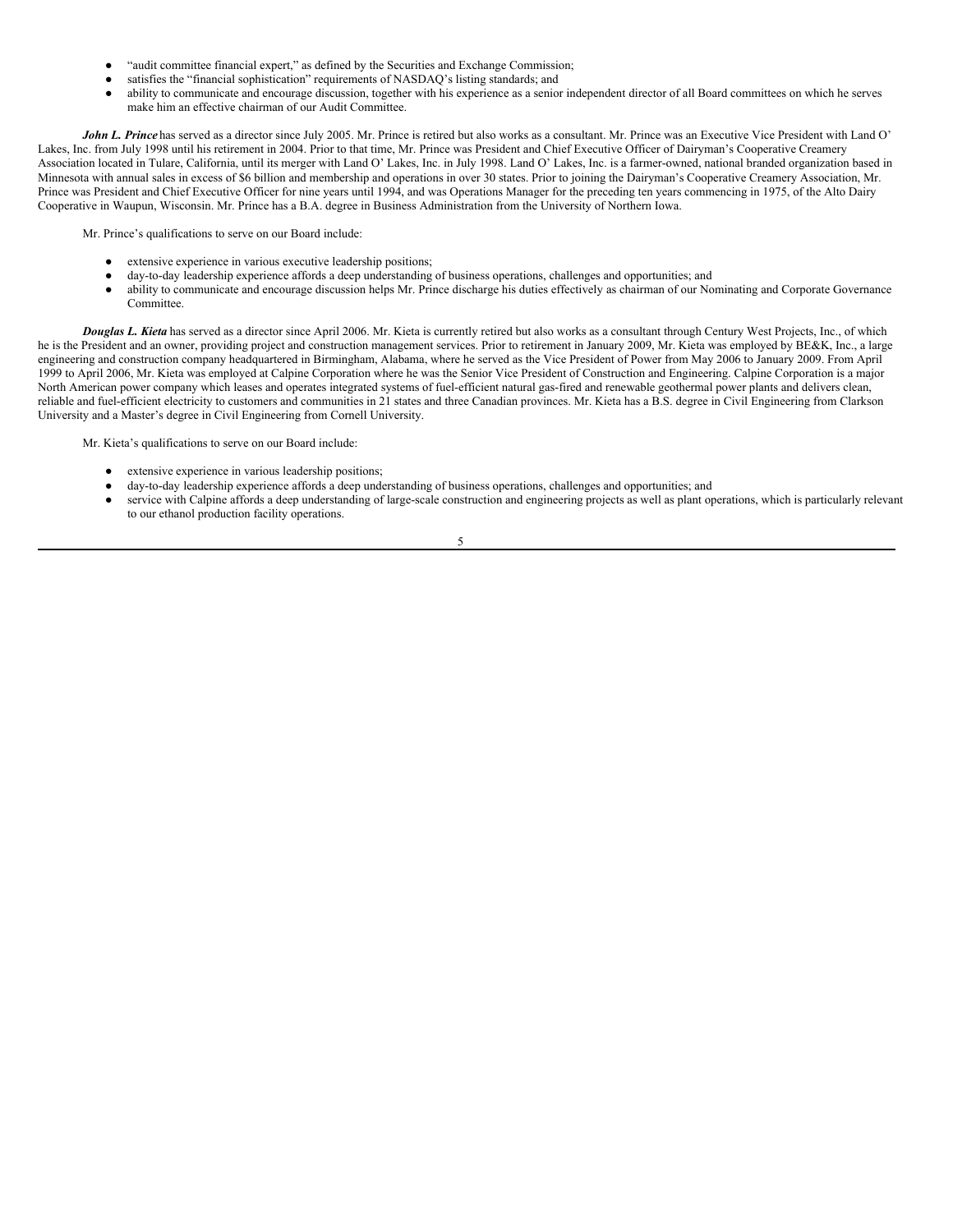*Larry D. Layne* has served as a director since December 2007. Mr. Layne joined First Western Bank in 1963 and served in various capacities with First Western Bank and its acquiror, Lloyds Bank of California, and Lloyd's acquiror, Sanwa Bank California, until his retirement in 2000. Sanwa Bank California was subsequently acquired by Bank of the West. From 1999 to 2000, Mr. Layne was Vice Chairman of Sanwa Bank California in charge of its Commercial Banking Group which encompassed all of Sanwa Bank California's 38 commercial and business banking centers and 12 Pacific Rim branches as well as numerous internal departments. From 1997 to 2000, Mr. Layne was also Chairman of the Board of The Eureka Funds, a mutual fund family of five separate investment funds with total assets of \$900 million. From 1996 to 2000, Mr. Layne was Group Executive Vice President of the Relationship Banking Group of Sanwa Bank California in charge of its 107 branches and 13 commercial banking centers as well as numerous internal departments. Mr. Layne has also served in various capacities with many industry and community organizations, including as Director and Chairman of the Board of the Agricultural Foundation at California State University, Fresno; Chairman of the Audit Committee of the Agricultural Foundation at California State University, Fresno; board member of the Fresno Metropolitan Flood Control District; and Chairman of the Agricultural Lending Committee of the California Bankers Association. Mr. Layne has a B.S. degree in Dairy Husbandry from California State University, Fresno and is a graduate of the California Agriculture Leadership Program.

Mr. Layne's qualifications to serve on our Board include:

- extensive experience in various leadership positions;
- day-to-day leadership experience affords a deep understanding of business operations, challenges and opportunities;
- experience and involvement in California industry and community organizations provides a useful perspective; and
- ability to communicate and encourage discussion helps Mr. Layne discharge his duties effectively as chairman of our Compensation Committee.

#### *Family Relationships*

There are no family relationships among our directors.

### **Corporate Governance**

Our Board believes that good corporate governance is paramount to ensure that Pacific Ethanol is managed for the long-term benefit of our stockholders. Our Board has adopted corporate governance guidelines that guide its actions with respect to, among other things, the composition of the Board and its decision-making processes, Board meetings and involvement of management, the Board's standing committees and procedures for appointing members of the committees, and its performance evaluation of our Chief Executive Officer.

Our Board has adopted a Code of Ethics that applies to all of our directors, officers, employees and consultants and an additional Code of Ethics that applies to our Chief Executive Officer and senior financial officers. The Codes of Ethics, as applied to our principal executive officer, principal financial officer and principal accounting officer constitutes our "code of ethics" within the meaning of Section 406 of the Sarbanes-Oxley Act of 2002 and is our "code of conduct" within the meaning of NASDAQ's listing standards. Our Codes of Ethics are available on our website at http://www.pacificethanol.com/investors/governance. Information on our Internet website is not, and shall not be deemed to be, a part of this report or incorporated into any other filings we make with the Securities and Exchange Commission.

### **Audit Committee**

Our Audit Committee selects our independent auditors, reviews the results and scope of the audit and other services provided by our independent auditors, reviews our financial statements for each interim period and for the full year and implements and manages our enterprise risk management program. The Audit Committee also has the authority to retain consultants, and other advisors. Messrs. Stone, Jones and Prince served on our Audit Committee for all of 2018. Our Board has determined that each member of the Audit Committee is "independent" under the current NASDAQ listing standards and satisfies the other requirements under NASDAQ listing standards and Securities and Exchange Commission rules regarding audit committee membership. Our Board has determined that Mr. Stone qualifies as an "audit committee financial expert" under applicable Securities and Exchange Commission rules and regulations governing the composition of the Audit Committee, and satisfies the "financial sophistication" requirements of NASDAQ's listing standards. During 2018, our Audit Committee held eight meetings.

| ٠                |  |
|------------------|--|
| I<br>I<br>×<br>٧ |  |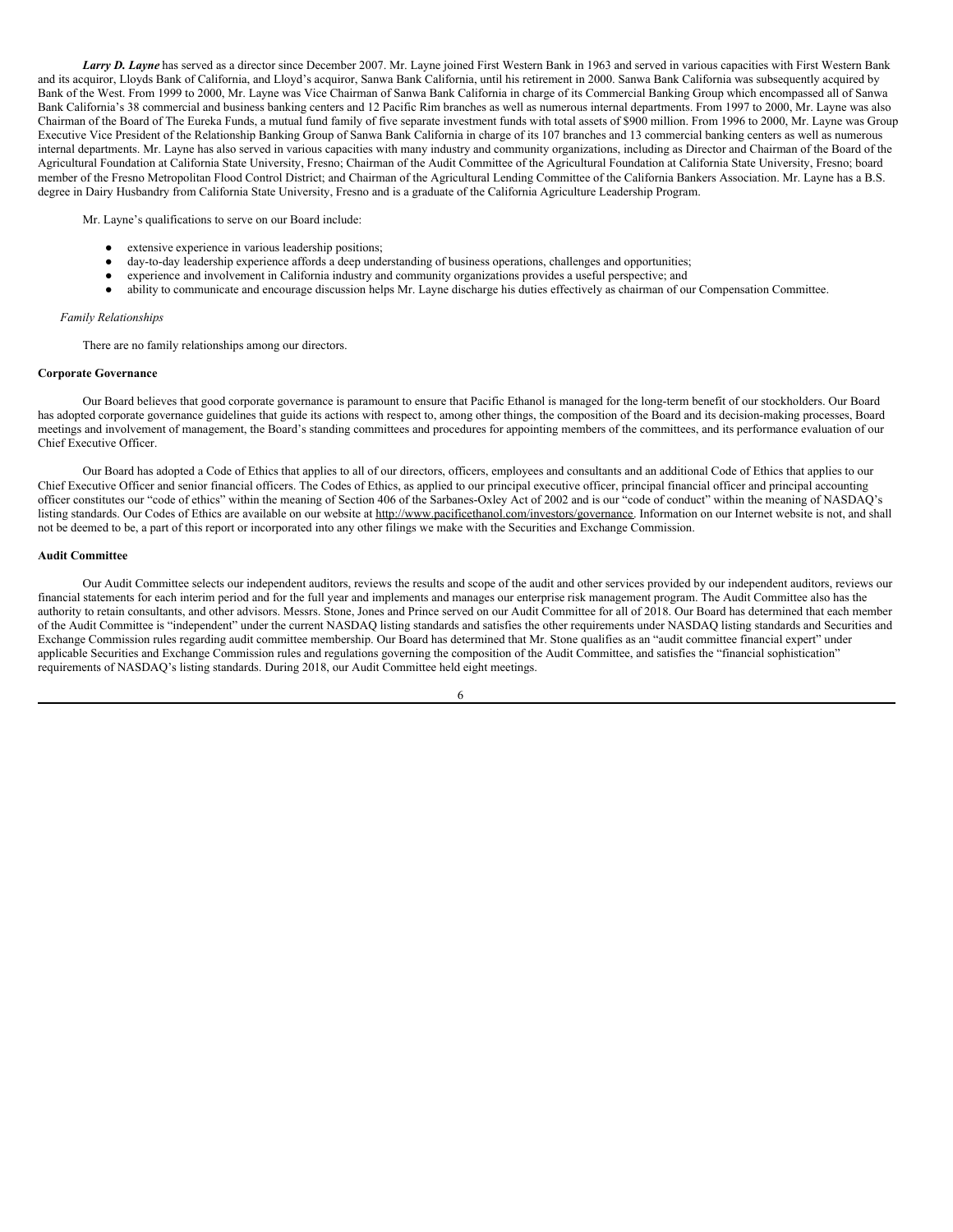### **Executive Officers**

The following table sets forth certain information regarding our executive officers as of April 26, 2019:

| Name                  | Age | <b>Position(s)</b> Held                               |
|-----------------------|-----|-------------------------------------------------------|
| Neil M. Koehler       | 61  | Chief Executive Officer, President and Director       |
| Michael D. Kandris    |     | Chief Operating Officer and Director                  |
| Bryon T. McGregor     | 55  | Chief Financial Officer                               |
| Christopher W. Wright | 66  | Vice President, General Counsel and Secretary         |
| Paul P. Koehler       | 59  | Vice President, Commodities and Corporate Development |
| James R. Sneed        | 52  | Vice President, Supply and Trading                    |

*Neil M. Koehler* has served as Chief Executive Officer, President and as a director since March 2005. Mr. Koehler is a co-founder of PEI California and served as its Chief Executive Officer since its formation in January 2003 and as a member of its board of directors from March 2004 until its dissolution in March 2012. Prior to his association with PEI California, Mr. Koehler was the co-founder and General Manager of Parallel Products, one of the first ethanol production facilities in California, which was sold to a public company in 1997. Mr. Koehler was also the sole manager and sole limited liability company member of Kinergy, which he founded in September 2000, and which is one of our wholly-owned subsidiaries. Mr. Koehler has over 30 years of experience in the ethanol production and marketing industry in the Western United States. Mr. Koehler is the Chairman of the Board of Directors of the Renewable Fuels Association and is a nationally-recognized speaker on the production and marketing of renewable fuels. Mr. Koehler has a B.A. degree in Government from Pomona College.

*Michael D. Kandris* has served as a director since June 2008 and as our Chief Operating Officer since January 6, 2013. Mr. Kandris served as an independent contractor with supervisory responsibility for ethanol plant operations, under the direction of our Chief Executive Officer, from January 1, 2012 to January 5, 2013. Mr. Kandris was President, Western Division of Ruan Transportation Management Systems from November 2008 until his retirement in September 2009. From January 2000 to November 2008, Mr. Kandris served as President and Chief Operating Officer of Ruan Transportation Management Systems, where he had overall responsibility for all operations, finance and administrative functions. Mr. Kandris has 30 years of experience in all modes of transportation and logistics. Mr. Kandris served on the Executive Committee of the American Trucking Association and as a board member for the National Tank Truck Organization until his retirement from Ruan Transportation Management Systems in September 2009. Mr. Kandris has a B.S. degree in Business from California State University, Hayward.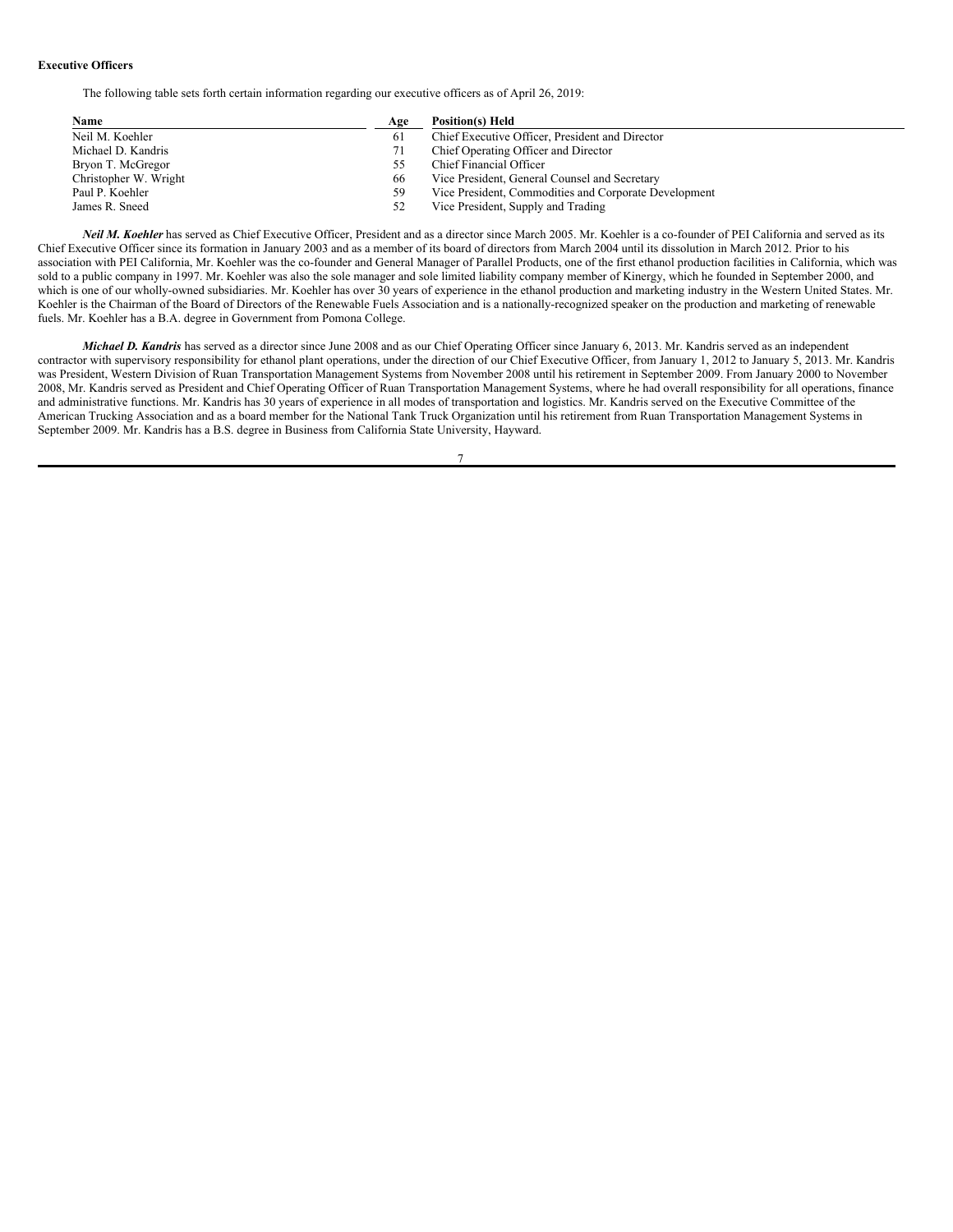*Bryon T. McGregor* has served as our Chief Financial Officer since November 19, 2009. Mr. McGregor served as Vice President, Finance at Pacific Ethanol from September 2008 until he became Interim Chief Financial Officer in April 2009. Prior to joining Pacific Ethanol, Mr. McGregor was employed as Senior Director for E\*TRADE Financial from February 2002 to August 2008, serving in various capacities including International Treasurer based in London, England from 2006 to 2008, Brokerage Treasurer and Director from 2003 to 2006 and Assistant Treasurer and Director of Finance and Investor Relations from 2002 to 2003. Prior to joining E\*TRADE, Mr. McGregor served as Manager of Finance and Head of Project Finance for BP (formerly Atlantic Richfield Company – ARCO) from 1998 to 2001. Mr. McGregor has extensive experience in banking and served as a Director of International Project Finance for Credit Suisse from 1992 to 1998, as Assistant Vice President for Sumitomo Mitsubishi Banking Corp (formerly The Sumitomo Bank Limited) from 1989 to 1992, and as Commercial Banking Officer for Bank of America from 1987 to 1989. Mr. McGregor has a B.S. degree in Business Management from Brigham Young University.

*Christopher W. Wright* has served as Vice President, General Counsel and Secretary since June 2006. From April 2004 until he joined Pacific Ethanol in June 2006, Mr. Wright operated an independent consulting practice, advising companies on complex transactions, including acquisitions and financings. Prior to that time, from January 2003 to April 2004, Mr. Wright was a partner with Orrick, Herrington & Sutcliffe, LLP, and from July 1998 to December 2002, Mr. Wright was a partner with Cooley Godward LLP, where he served as Partner-in-Charge of the Pacific Northwest office. Mr. Wright has extensive experience advising boards of directors on compliance, securities matters and strategic transactions, with a particular focus on guiding the development of rapidly growing companies. He has acted as general counsel for numerous technology enterprises in all aspects of corporate development, including fund-raising, business and technology acquisitions, mergers and strategic alliances. Mr. Wright has an A.B. degree in History from Yale College and a J.D. from the University of Chicago Law School.

Paul P. Koehler has served as a Vice President since 2005. Mr. Koehler has over 25 years of experience in business development and marketing in the energy industry. Prior to joining Pacific Ethanol in 2005, he served as Director of Business Development for PPM Energy, Inc., leading PPM's efforts to develop and acquire several wind power projects. Mr. Koehler was also a co-founder of ReEnergy, one of the companies acquired by Pacific Ethanol. Mr. Koehler also served as a member of the board of directors of Towerstream Corporation, a public company, from May 30, 2007 to January 31, 2018. During the 1990s he worked for Portland General Electric and Enron in marketing and origination of long-term transactions, risk management, and energy trading. Mr. Koehler has a B.A. degree from the Honors College at the University of Oregon.

*James R. Sneed* has served as a Vice President since September 2012. Mr. Sneed has worked for over 20 years in various senior management and executive positions in the ethanol industry. Prior to joining Pacific Ethanol in 2012, Mr. Sneed was employed by Hawkeye Gold, LLC from April 2010 to September 2012, ultimately serving as Vice President – Ethanol Marketing and Trading. Prior to that time, from May 2003 to April 2010, Mr. Sneed was employed by Aventine Renewable Energy, an ethanol production and marketing company, where he helped build its operations from two ethanol plants in two states to marketing for fifteen production facilities in eight states, ultimately serving as Vice President, Marketing and Logistics. Mr. Sneed is a Certified Public Accountant, has a B.S. degree in Accounting from Olivet Nazarene University, and has an MBA degree from Northwestern University, Kellogg School of Management.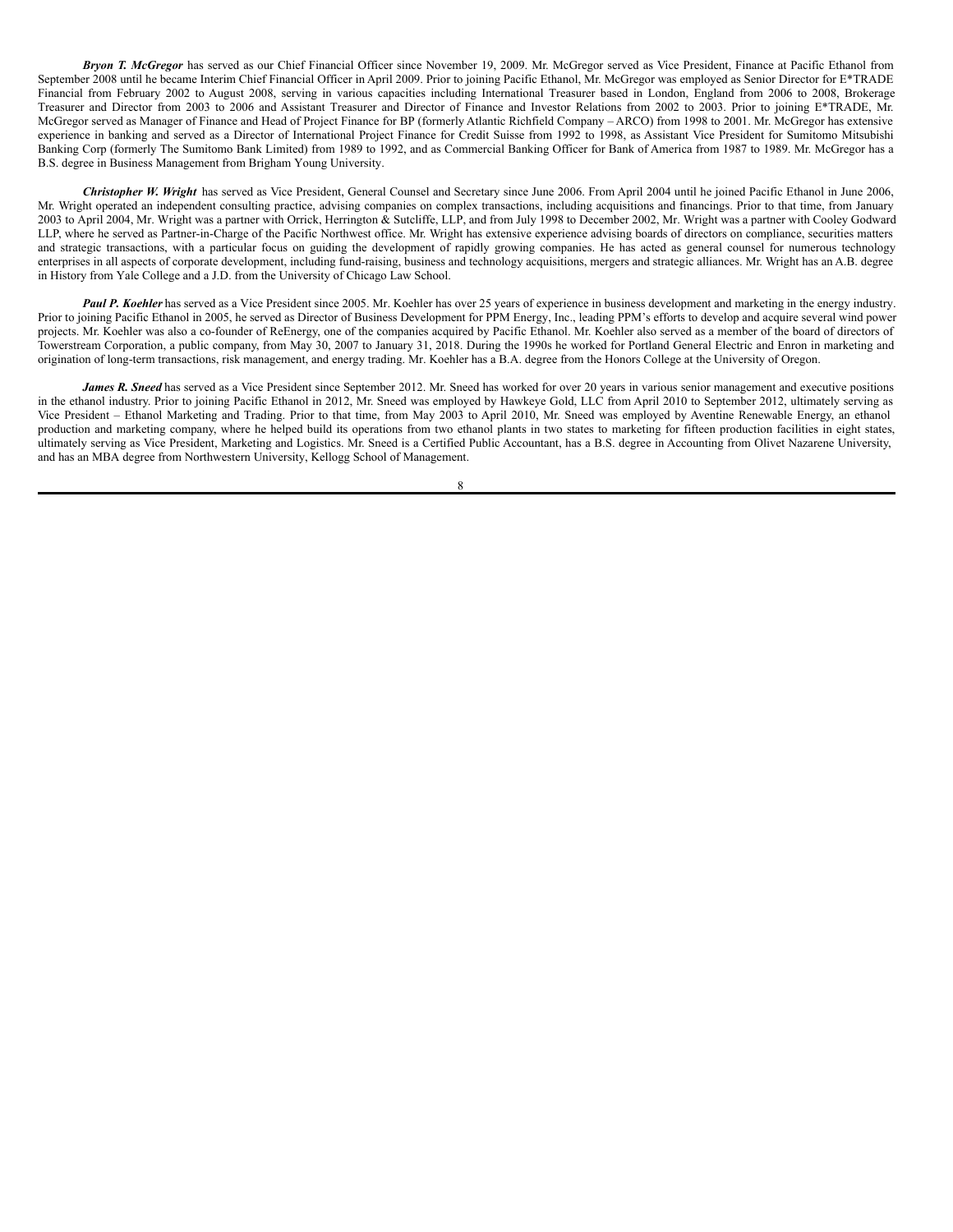### *Family Relationships*

Our officers are appointed by and serve at the discretion of our Board. Except for Neil M. Koehler and Paul P. Koehler, who are brothers, there are no family relationships among our executive officers and directors.

### **Section 16(a) Beneficial Ownership Reporting Compliance**

Section 16(a) of the Exchange Act requires our executive officers and directors, and persons who beneficially own more than 10% of a registered class of our common stock, to file initial reports of ownership and reports of changes in ownership with the Securities and Exchange Commission. These officers, directors and stockholders are required by Securities and Exchange Commission regulations to furnish us with copies of all reports that they file.

Based solely upon a review of copies of the reports furnished to us during the year ended December 31, 2018 and thereafter, or any written representations received by us from directors, officers and beneficial owners of more than 10% of our common stock ("reporting persons") that no other reports were required, we believe that all reporting persons filed, on a timely basis, all reports required by Section 16(a) of the Exchange Act during the year ended December 31, 2018 or prior fiscal years.

### <span id="page-9-0"></span>**Item 11. Executive Compensation.**

### **Summary Compensation Table**

The following table sets forth summary information concerning the compensation of our (i) Chief Executive Officer and President, who serves as our principal executive officer, (ii) Chief Operating Officer, and (iii) Chief Financial Officer, who serves as our principal financial officer (collectively, the "named executive officers"), for all services rendered in all capacities to us for the years ended December 31, 2018 and 2017.

| <b>Name and</b>                       |      |   | Salary  | <b>Bonus</b>                    | <b>Stock</b><br>Awards | <b>Non-Equity</b><br><b>Incentive Plan</b> | All Other                   | Total     |
|---------------------------------------|------|---|---------|---------------------------------|------------------------|--------------------------------------------|-----------------------------|-----------|
| <b>Principal Position</b>             | Year |   | (S)     | $(5)^{(1)}$                     | $(S)^{(2)}$            | Compensation                               | Compensation <sup>(3)</sup> | (S)       |
| Neil M. Koehler                       | 2018 |   | 484.955 | $\qquad \qquad - \qquad$        | 427,775                |                                            | 18.200                      | 930,930   |
| President and Chief Executive Officer | 2017 | J | 472,487 |                                 | 500,000                | 66,148                                     | 17.700                      | 1,056,335 |
|                                       |      |   |         |                                 |                        |                                            |                             |           |
| Michael D. Kandris                    | 2018 |   | 347,601 | $-$                             | 146.325                | $-$                                        | 16.500                      | 510,426   |
| Chief Operating Officer               | 2017 |   | 338.621 |                                 | 171.025                | 33,862                                     | 16.200                      | 559,708   |
|                                       |      |   |         |                                 |                        |                                            |                             |           |
| Bryon T. McGregor                     | 2018 |   | 315,148 | $\hspace{0.1mm}-\hspace{0.1mm}$ | 146,325                |                                            | 18.200                      | 479,673   |
| Chief Financial Officer               | 2017 | J | 307,068 | $\overline{\phantom{m}}$        | 171.025                | 30,707                                     | 17,700                      | 526,500   |
|                                       |      |   |         |                                 |                        |                                            |                             |           |

(1) Bonuses under our annual performance-based cash incentive compensation plan were made and are reported in the "Non-Equity Incentive Plan Compensation" column.

(2) The amounts shown are the fair value of stock awards on the date of grant. The fair value of stock awards is calculated by multiplying the number of shares of stock granted by the closing price of our common stock on the date of grant. The shares of common stock were issued under our 2016 Stock Incentive Plan. Information regarding the grants of restricted stock and vesting schedules for the named executive officers is included in the "Outstanding Equity Awards at Fiscal Year-End−2018" table below, the footnotes to that table, and in "Item 13. Certain Relationships and Related Transactions, and Director Independence."

(3) Except as specifically noted, the amounts represent matching contributions under our 401(k) plan and contributions to the executive's health savings account. In addition, except as specifically noted, the value of perquisites and other personal benefits was less than \$10,000 in aggregate for each of the named executive officers.

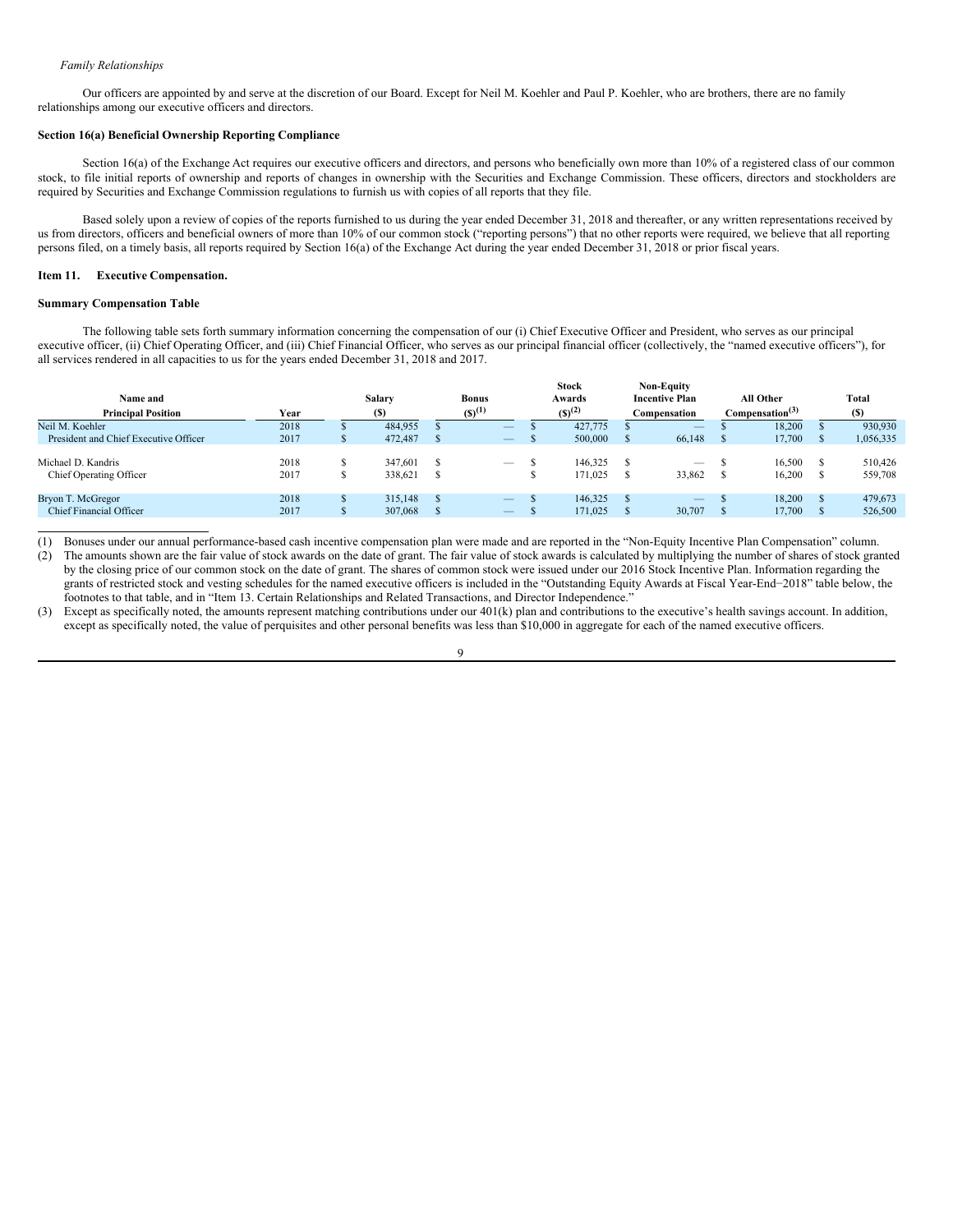### *Executive Employment Agreements*

### *Neil M. Koehler*

Our Amended and Restated Employment Agreement with Neil M. Koehler provides for at-will employment as our President and Chief Executive Officer. Mr. Koehler's annual base salary is \$489,305. Mr. Koehler is eligible to participate in our short-term incentive plan with a pay-out target of 70% of his base salary, to be paid based upon performance criteria set by the Compensation Committee of our board of directors. For 2017, we paid Mr. Koehler a cash bonus under our annual cash incentive compensation program based on his performance during that year.

Upon termination by us without cause or resignation by Mr. Koehler for good reason, Mr. Koehler is entitled to receive (i) severance equal to eighteen months of his base salary, (ii) 150% of his total target short-term incentive plan award, (iii) continued health insurance coverage for eighteen months or until the earlier effective date of coverage under a subsequent employer's plan, and (iv) accelerated vesting of 25% of all shares or options subject to any equity awards granted to Mr. Koehler prior to Mr. Koehler's termination which are unvested as of the date of termination.

However, if Mr. Koehler is terminated without cause or resigns for good reason in anticipation of or twenty-four months after a change in control, Mr. Koehler is entitled to (i) severance equal to thirty-six months of base salary, (ii) 300% of his total target short-term incentive plan award, (iii) continued health insurance coverage for thirty-six months or until the earlier effective date of coverage under a subsequent employer's plan, and (iv) accelerated vesting of 100% of all shares or options subject to any equity awards granted to Mr. Koehler prior to Mr. Koehler's termination that are unvested as of the date of termination.

If we terminate Mr. Koehler's employment upon his disability, Mr. Koehler is entitled to severance equal to twelve months of base salary.

The term "for good reason" is defined in the Amended and Restated Employment Agreement as (i) the assignment to Mr. Koehler of any duties or responsibilities that result in the material diminution of Mr. Koehler's authority, duties or responsibility, (ii) a material reduction by us in Mr. Koehler's annual base salary, except to the extent the base salaries of all or our other executive officers are accordingly reduced, (iii) a relocation of Mr. Koehler's place of work, or our principal executive offices if Mr. Koehler's principal office is at these offices, to a location that increases Mr. Koehler's daily one-way commute by more than thirty-five miles, or (iv) any material breach by us of any material provision of the Amended and Restated Employment Agreement.

The term "cause" is defined in the Amended and Restated Employment Agreement as (i) Mr. Koehler's indictment or conviction of any felony or of any crime involving dishonesty, (ii) Mr. Koehler's participation in any fraud or other act of willful misconduct against us, (iii) Mr. Koehler's refusal to comply with any of our lawful directives, (iv) Mr. Koehler's material breach of his fiduciary, statutory, contractual, or common law duties to us, or (v) conduct by Mr. Koehler which, in the good faith and reasonable determination of our board of directors, demonstrates gross unfitness to serve; provided, however, that in the event that any of the foregoing events is reasonably capable of being cured, we shall, within twenty days after the discovery of the event, provide written notice to Mr. Koehler describing the nature of the event and Mr. Koehler shall thereafter have ten business days to cure the event.

$$
10\quad
$$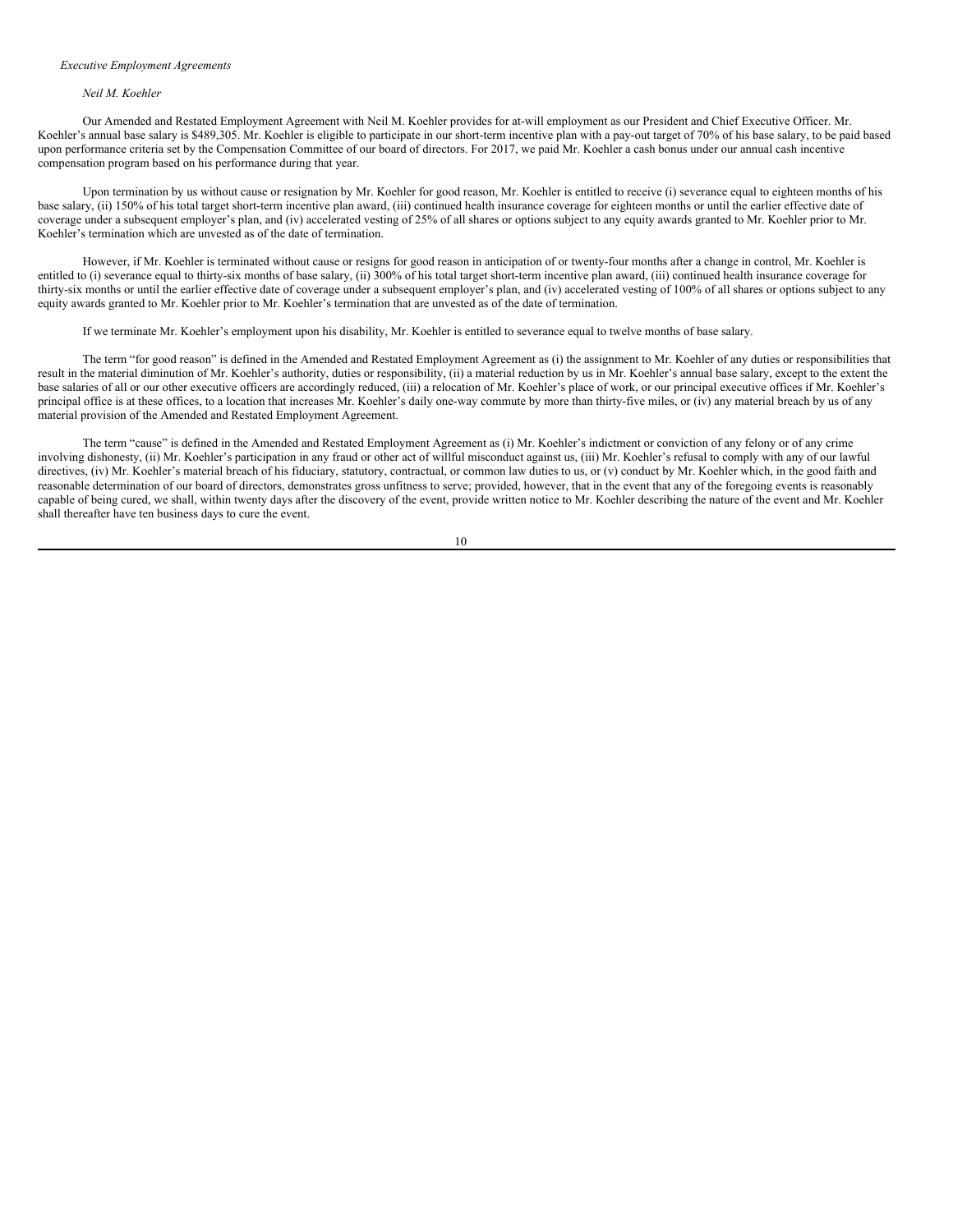A "change in control" is deemed to have occurred if, in a single transaction or series of related transactions (i) any person (as the term is used in Section 13(d) and 14(d) of the Exchange Act), or persons acting as a group, other than a trustee or fiduciary holding securities under an employee benefit program, is or becomes a "beneficial owner" (as defined in Rule 13-3 under the Exchange Act), directly or indirectly of securities of Pacific Ethanol, Inc. representing a majority of the combined voting power of Pacific Ethanol, Inc., (ii) there is a merger, consolidation or other business combination transaction of Pacific Ethanol, Inc. with or into another corporation, entity or person, other than a transaction in which the holders of at least a majority of the shares of voting capital stock of Pacific Ethanol, Inc. outstanding immediately prior to the transaction continue to hold (either by the shares remaining outstanding or by their being converted into shares of voting capital stock of the surviving entity) a majority of the total voting power represented by the shares of voting capital stock of Pacific Ethanol, Inc. (or the surviving entity) outstanding immediately after the transaction, or (iii) all or substantially all of our assets are sold.

#### *Michael D. Kandris*

Our Amended and Restated Employment Agreement with Michael D. Kandris provides for at-will employment as our Chief Operating Officer. Mr. Kandris's annual base salary is \$350,745. Mr. Kandris is eligible to participate in our short-term incentive plan with a pay-out target of 50% of his base salary, to be paid based upon performance criteria set by the Compensation Committee of our board of directors. For 2017, we paid Mr. Kandris a cash bonus under our annual cash incentive compensation program based on his performance during that year.

Upon termination by us without cause or resignation by Mr. Kandris for good reason, Mr. Kandris is entitled to receive (i) severance equal to twelve months of his base salary, (ii) 100% of his total target short-term incentive plan award, (iii) continued health insurance coverage for twelve months or until the earlier effective date of coverage under a subsequent employer's plan, and (iv) accelerated vesting of 25% of all shares or options subject to any equity awards granted to Mr. Kandris prior to Mr. Kandris's termination which are unvested as of the date of termination.

However, if Mr. Kandris is terminated without cause or resigns for good reason in anticipation of or twenty-four months after a change in control, Mr. Kandris is entitled to (i) severance equal to twenty-four months of base salary, (ii) 200% of his total target short-term incentive plan award, (iii) continued health insurance coverage for twenty-four months or until the earlier effective date of coverage under a subsequent employer's plan, and (iv) accelerated vesting of 100% of all shares or options subject to any equity awards granted to Mr. Kandris prior to Mr. Kandris's termination that are unvested as of the date of termination.

If we terminate Mr. Kandris's employment upon his disability, Mr. Kandris is entitled to severance equal to twelve months of base salary.

The meanings given to the terms "cause," "good reason" and "change in control" in Mr. Kandris's Amended and Restated Employment Agreement are the same as those contained in Mr. Koehler's Amended and Restated Employment Agreement described above.

#### *Bryon T. McGregor*

Our Amended and Restated Employment Agreement with Bryon T. McGregor provides for at-will employment as our Chief Financial Officer, Vice President and Assistant Secretary. Mr. McGregor's annual base salary is \$317,963. Mr. McGregor is eligible to participate in our short-term incentive plan with a pay-out target of 50% of his base salary, to be paid based upon performance criteria set by the Compensation Committee of our board of directors. For 2017, we paid Mr. McGregor a cash bonus under our annual cash incentive compensation program based on his performance during that year.

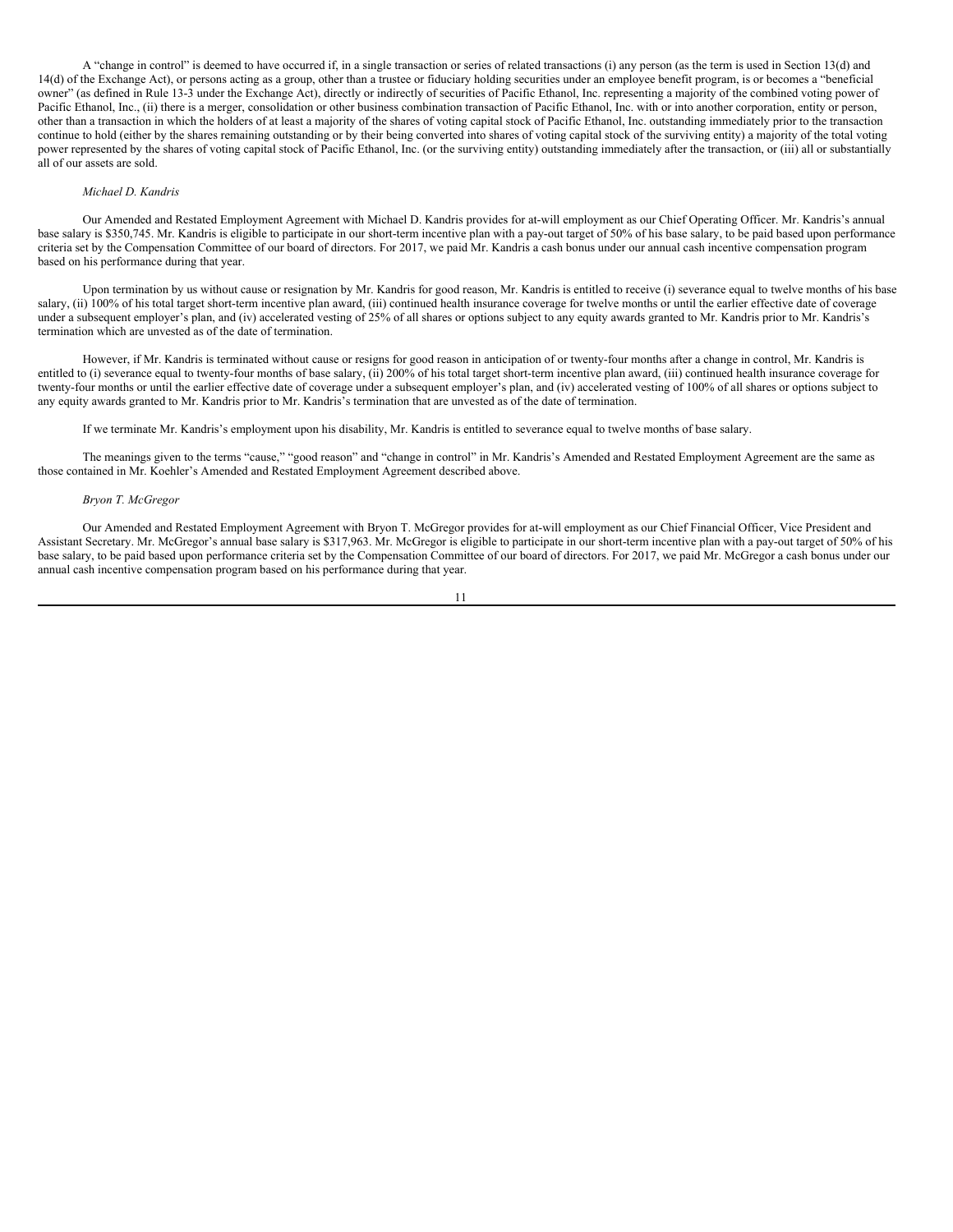All other terms and conditions of Mr. McGregor's Amended and Restated Employment Agreement are substantially the same as those contained in Mr. Kandris's Amended and Restated Employment Agreement described above.

## **Outstanding Equity Awards at Fiscal Year-End – 2018**

The following table sets forth information about outstanding equity awards held by our named executive officers as of December 31, 2018.

|                    |                                                                                                            |              | <b>Option Awards</b>                    | <b>Stock Awards</b>                 |                                                                                                |                                                                                                               |                             |  |  |
|--------------------|------------------------------------------------------------------------------------------------------------|--------------|-----------------------------------------|-------------------------------------|------------------------------------------------------------------------------------------------|---------------------------------------------------------------------------------------------------------------|-----------------------------|--|--|
| Name               | Number of<br><b>Securities</b><br>Underlying<br><b>Unexercised</b><br>Options $(\#)$<br><b>Exercisable</b> |              | Option<br><b>Exercise</b><br>Price (\$) | Option<br><b>Expiration</b><br>Date | Number of<br><b>Shares or Units</b><br>of Stock That<br><b>Have Not</b><br>Vested $(\#)^{(1)}$ | <b>Market Value</b><br>of Shares<br>or Units of<br><b>Stock That</b><br><b>Have Not</b><br>Vested $(S)^{(2)}$ |                             |  |  |
| Neil M. Koehler    | 3,750(3)<br>$113,379(4)$ \$                                                                                | <sup>S</sup> | 12.90<br>3.74                           | 8/1/2021<br>6/24/2023               | 34,000(5)<br>49,630(6)<br>$138,888(7)$ \$                                                      | -S<br>-S                                                                                                      | 29,240<br>42,682<br>119,444 |  |  |
| Michael D. Kandris | $31,746(8)$ \$                                                                                             |              | 3.74                                    | 6/24/2023                           | $11,630(9)$ \$<br>$16,976(10)$ \$<br>47,508(11) \$                                             |                                                                                                               | 10,002<br>14,599<br>40,857  |  |  |
| Bryon T. McGregor  | $1,715(12)$ \$<br>$31,746(8)$ \$                                                                           |              | 12.90<br>3.74                           | 8/1/2021<br>6/24/2023               | $11,630(9)$ \$<br>$16,976(10)$ \$<br>47,508(11) \$                                             |                                                                                                               | 10,002<br>14,599<br>40,857  |  |  |

(1) The stock awards reported in the above table represent shares of restricted stock and stock options granted under our 2006 Stock Incentive Plan or 2016 Stock Incentive Plan.

(2) Represents the fair market value per share of our common stock of \$0.86 on December 31, 2018, the last business day of the most recently completed fiscal year, multiplied by the number of shares that had not vested as of that date.

(3) Represents shares underlying a stock option granted on August 1, 2011. The option vested as to  $1/3<sup>rd</sup>$  of the 3,750 shares underlying the option on each of April 1, 2012, 2013 and 2014.

(4) Represents shares underlying a stock option granted on June 24, 2013. The option vested as to 33%, 33% and 34% of the 113,379 shares underlying the option on April 1, 2014, 2015 and 2016, respectively.

(5) Represents shares granted on June 16, 2016. The grant vested as to 34,000 shares on April 1, 2019.

(6) Represents shares granted on March 15, 2017. The grant vested as to 24,444 shares on April 1, 2019 and vests as to 25,186 shares on April 1, 2020.

(7) Represents shares granted on June 14, 2018. The grant vested as to 45,833 shares on April 1, 2019 and vests as to 45,833 shares on April 1, 2020 and 47,222 shares on April 1, 2021.

(8) Represents shares underlying a stock option granted on June 24, 2013. The option vested as to 33%, 33% and 34% of the 31,746 shares underlying the option on April 1, 2014, 2015 and 2016, respectively.

(9) Represents shares granted on June 16, 2016. The grant vested as to 11,630 shares on April 1, 2019.

(10) Represents shares granted on March 15, 2017. The grant vested as to 8,361 shares on April 1, 2019 and vests as to 8,615 shares on April 1, 2020.

(11) Represents shares granted on June 14, 2018. The grant vested as to 15,677 shares on April 1, 2019 and vests as to 15,677 shares on April 1, 2020 and 16,154 shares on April 1, 2021.

(12) Represents shares underlying a stock option granted on August 1, 2011. The option vested as to  $1/3<sup>rd</sup>$  of the 1,715 shares underlying the option on each of April 1, 2012, 2013 and 2014.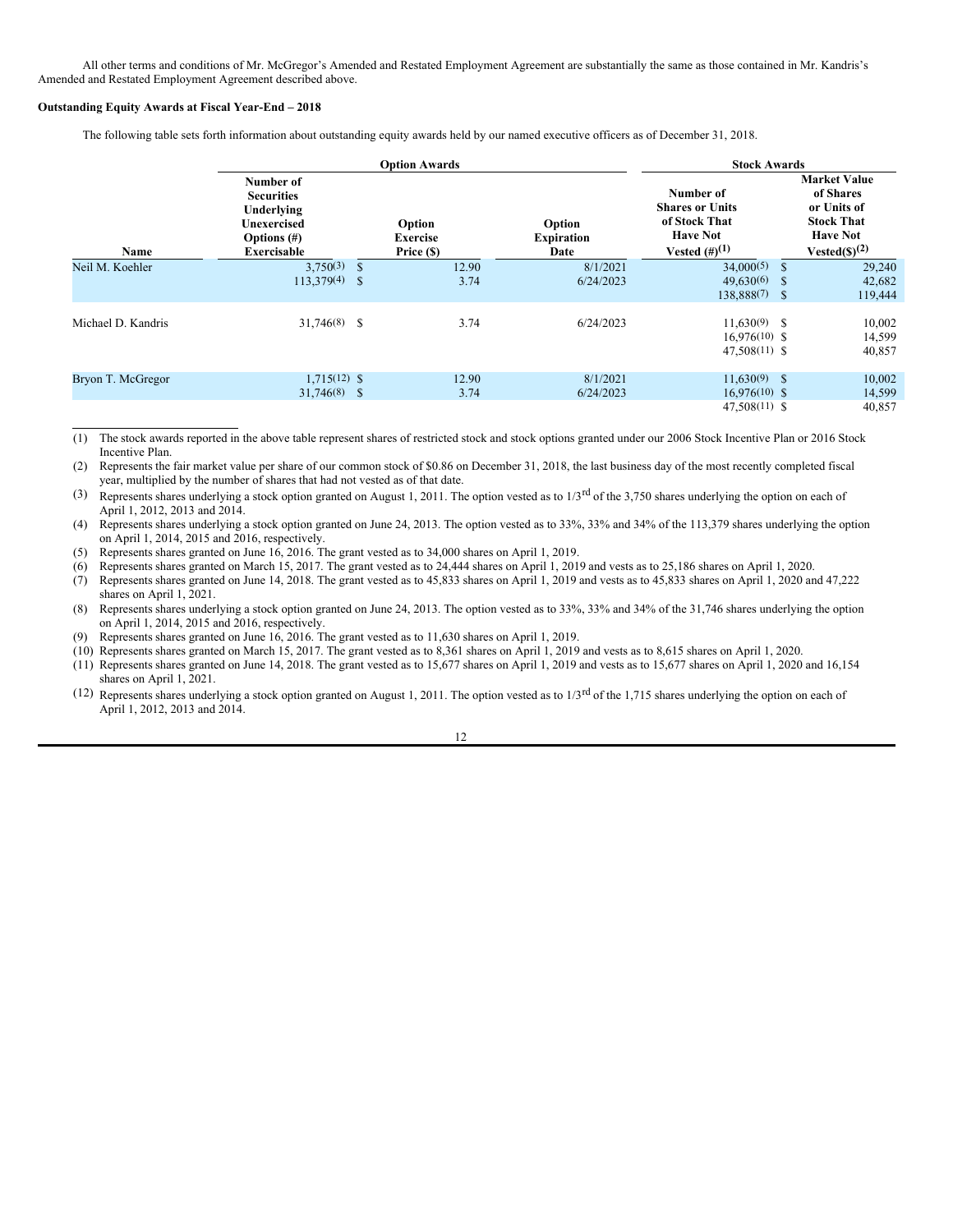### **Compensation of Directors**

We use a combination of cash and equity-based incentive compensation to attract and retain qualified candidates to serve on our Board. In setting the compensation of directors, we consider the significant amount of time that Board members spend in fulfilling their duties to Pacific Ethanol as well as the experience level we require to serve on our Board. The Board, through its Compensation Committee, annually reviews the compensation and compensation policies for Board members. In recommending director compensation, the Compensation Committee is guided by the following three goals:

- compensation should pay directors fairly for work required in a company of our size and scope;
- compensation should align directors' interests with the long-term interests of our stockholders; and
- the structure of the compensation should be clearly disclosed to our stockholders.

In making compensation decisions for 2018 as to our directors, our Compensation Committee compared our cash and equity compensation payable to directors against market data obtained by Korn Ferry Hay Group in 2015. Our Compensation Committee determined that this data from 2015 remained relevant to its compensation decisions for 2018. The Korn Ferry Hay Group data included a survey of 1,400 companies across 24 industries with revenues between \$1 billion and \$2.5 billion. For 2018, our Compensation Committee targeted compensation for our directors at approximately the median of compensation paid to directors of the companies contained in the Korn Ferry Hay Group data.

### *Cash Compensation*

Our annual cash compensation program for directors includes the following:

- annual cash compensation provided to the Chairman of our Board is \$112,500;
- base annual cash compensation provided to our non-employee directors, other than our Chairman, is \$50,000;
- additional annual cash compensation provided to each of our Board committee chairs is \$25,000; and
- additional annual cash compensation provided to our lead independent director is \$12,000.

These amounts are paid in advance in bi-weekly installments. In addition, directors are reimbursed for specified reasonable and documented expenses in connection with attendance at meetings of our Board and its committees. Employee directors do not receive director compensation in connection with their service as directors.

### *Equity Compensation*

Our Compensation Committee or our full Board typically grants equity compensation to our newly elected or reelected directors which normally vests as to 100% of the grants at the earlier of our next annual meeting or approximately one year after the date of grant. Vesting is typically subject to continued service on our Board during the full year.

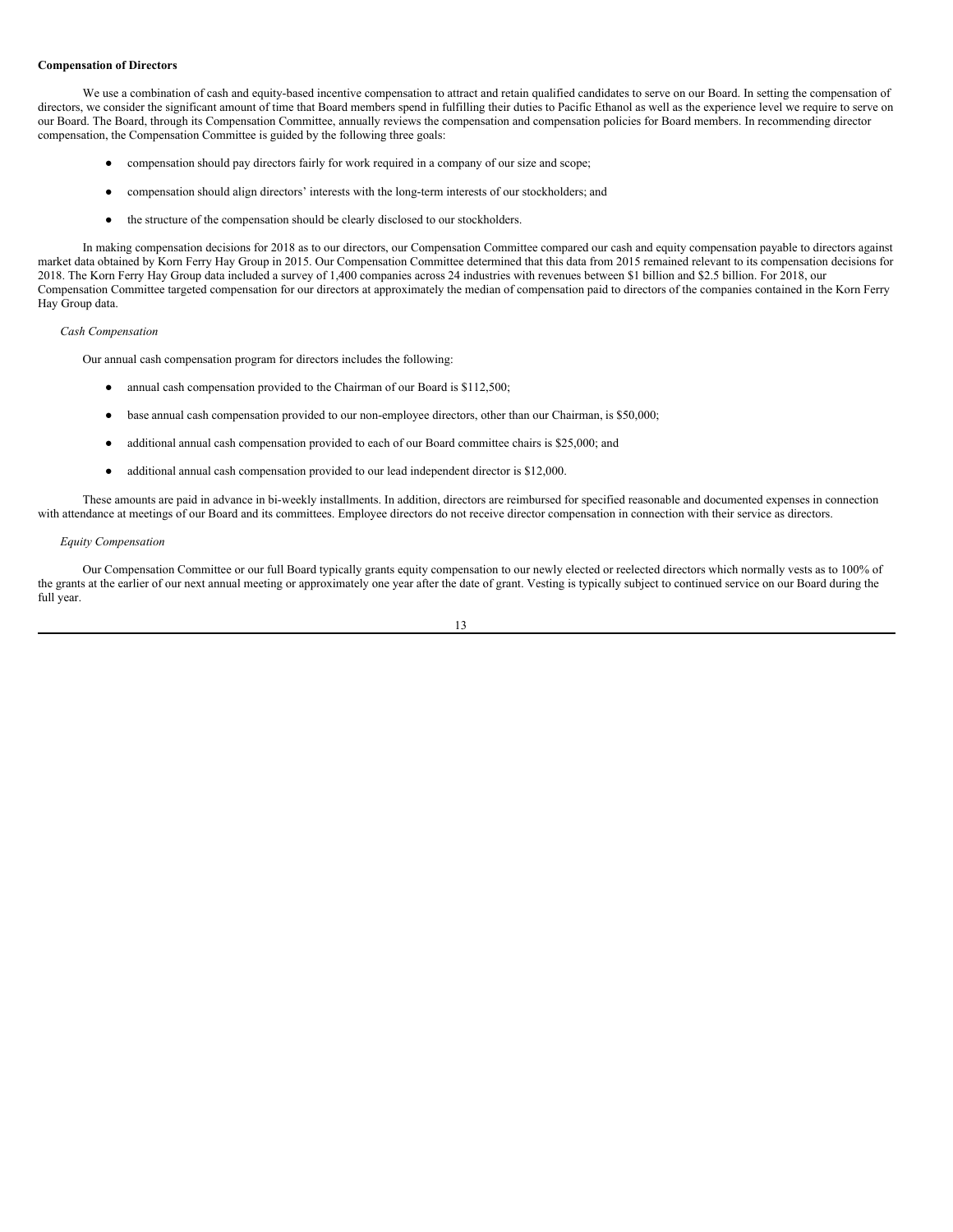In determining the amount of equity compensation for 2018, the Compensation Committee determined a target value of total compensation of approximately the median of compensation paid to directors of the companies comprising the market data provided to us by Korn Ferry Hay Group in 2015. The Compensation Committee then determined the cash component based on this market data. The balance of the total compensation target was then allocated to equity awards, and the number of shares to be granted to our directors was based on the estimated value of the underlying shares on the expected grant date.

Our annual equity compensation program for directors includes the following:

- the value of annual equity compensation provided to the Chairman of our Board is \$142,500; and
- the value of annual equity compensation provided to our non-employee directors, other than our Chairman, is \$95,000.

In addition, our Compensation Committee may grant, and has from time to time granted, additional equity compensation to directors at its discretion.

### **Compensation of Employee Directors**

Messrs. Koehler and Kandris were compensated as full-time employees and officers and therefore received no additional compensation for service as Board members during 2018. Information regarding the compensation awarded to Messrs. Koehler and Kandris is included in "Executive Compensation and Related Information—Summary Compensation Table" below.

### **Director Compensation Table – 2018**

The following table summarizes the compensation of our non-employee directors for the year ended December 31, 2018:

| Name             |   | <b>Fees Earned</b><br>or Paid in<br>Cash<br>$(S)^{(1)}$ | <b>Stock</b><br>Awards<br><b>(\$)</b> |                 |  | Total<br>$(S)^{(2)}$ |
|------------------|---|---------------------------------------------------------|---------------------------------------|-----------------|--|----------------------|
| William L. Jones |   | 112.500                                                 | \$                                    | $150,815(3)$ \$ |  | 263,315              |
| Terry L. Stone   |   | 75,000                                                  | S                                     | 100.898(4)      |  | 175,898              |
| John L. Prince   | S | 87,000                                                  | <sup>\$</sup>                         | $100.898(5)$ \$ |  | 187,898              |
| Douglas L. Kieta |   | 75,000                                                  | S                                     | $100.898(6)$ \$ |  | 175,898              |
| Larry D. Layne   |   | 75,000                                                  | \$                                    | $100,898(7)$ \$ |  | 175,898              |

(1) For a description of annual director fees and fees for chair and lead independent director positions, see the disclosure above under "Compensation of Directors—Cash Compensation."

(2) The value of perquisites and other personal benefits was less than \$10,000 in aggregate for each director.

(3) At December 31, 2018, Mr. Jones held 56,903 vested shares from stock awards. Mr. Jones was granted 48,966 shares of our common stock on June 14, 2018 having an aggregate grant date fair value of \$150,815, calculated based on the fair market value of our common stock on the applicable grant date. The shares vest on the earlier of our next annual meeting or July 1, 2019.

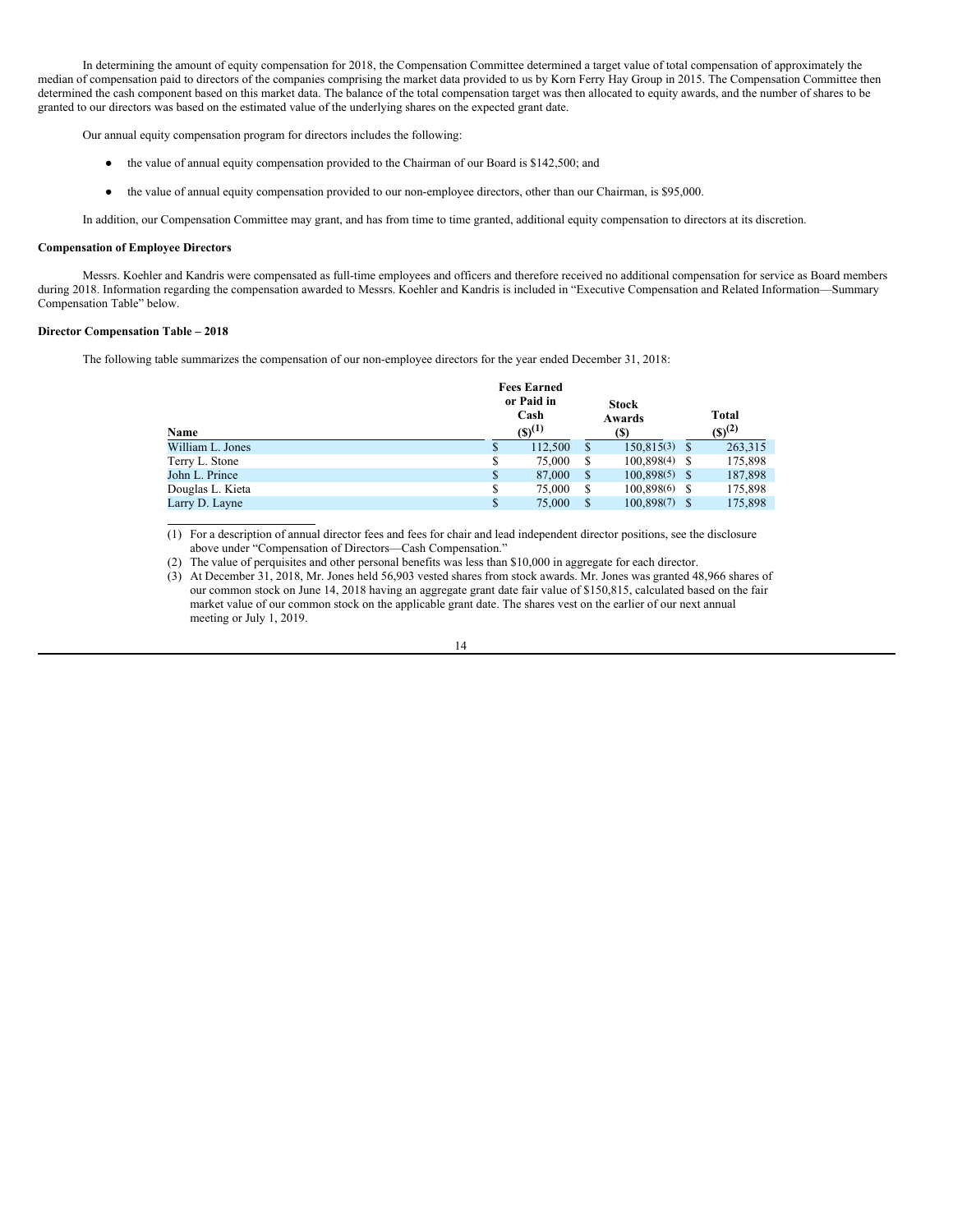- (4) At December 31, 2018, Mr. Stone held 58,121 vested shares from stock awards. Mr. Stone was granted 32,759 shares of our common stock on June 14, 2018 having an aggregate grant date fair value of \$100,898, calculated based on the fair market value of our common stock on the applicable grant date. The shares vest on the earlier of our next annual meeting or July 1, 2019.
- (5) At December 31, 2018, Mr. Prince held 40,375 vested shares from stock awards. Mr. Prince was granted 32,759 shares of our common stock on June 14, 2018 having an aggregate grant date fair value of \$100,898, calculated based on the fair market value of our common stock on the applicable grant date. The shares vest on the earlier of our next annual meeting or July 1, 2019.
- (6) At December 31, 2018, Mr. Kieta held 70,095 vested shares from stock awards. Mr. Kieta was granted 32,759 shares of our common stock on June 14, 2018 having an aggregate grant date fair value of \$100,898, calculated based on the fair market value of our common stock on the applicable grant date. The shares vest on the earlier of our next annual meeting or July 1, 2019.
- (7) At December 31, 2018, Mr. Layne held 46,758 vested shares from stock awards. Mr. Layne was granted 32,759 shares of our common stock on June 14, 2018 having an aggregate grant date fair value of \$100,898, calculated based on the fair market value of our common stock on the applicable grant date. The shares vest on the earlier of our next annual meeting or July 1, 2019.

### **Indemnification of Directors and Officers**

Section 145 of the Delaware General Corporation Law permits a corporation to indemnify its directors and officers against expenses, judgments, fines and amounts paid in settlement actually and reasonably incurred in connection with a pending or completed action, suit or proceeding if the officer or director acted in good faith and in a manner the officer or director reasonably believed to be in the best interests of the corporation.

Our certificate of incorporation provides that, except in certain specified instances, our directors shall not be personally liable to us or our stockholders for monetary damages for breach of their fiduciary duty as directors, except liability for the following:

- any breach of their duty of loyalty to Pacific Ethanol or our stockholders;
- acts or omissions not in good faith or which involve intentional misconduct or a knowing violation of law;
- unlawful payments of dividends or unlawful stock repurchases or redemptions as provided in Section 174 of the Delaware General Corporation Law; and
- any transaction from which the director derived an improper personal benefit.

In addition, our certificate of incorporation and bylaws obligate us to indemnify our directors and officers against expenses and other amounts reasonably incurred in connection with any proceeding arising from the fact that such person is or was an agent of ours. Our bylaws also authorize us to purchase and maintain insurance on behalf of any of our directors or officers against any liability asserted against that person in that capacity, whether or not we would have the power to indemnify that person under the provisions of the Delaware General Corporation Law. We have entered and expect to continue to enter into agreements to indemnify our directors and officers as determined by our Board. These agreements provide for indemnification of related expenses including attorneys' fees, judgments, fines and settlement amounts incurred by any of these individuals in any action or proceeding. We believe that these bylaw provisions and indemnification agreements are necessary to attract and retain qualified persons as directors and officers. We also maintain directors' and officers' liability insurance.

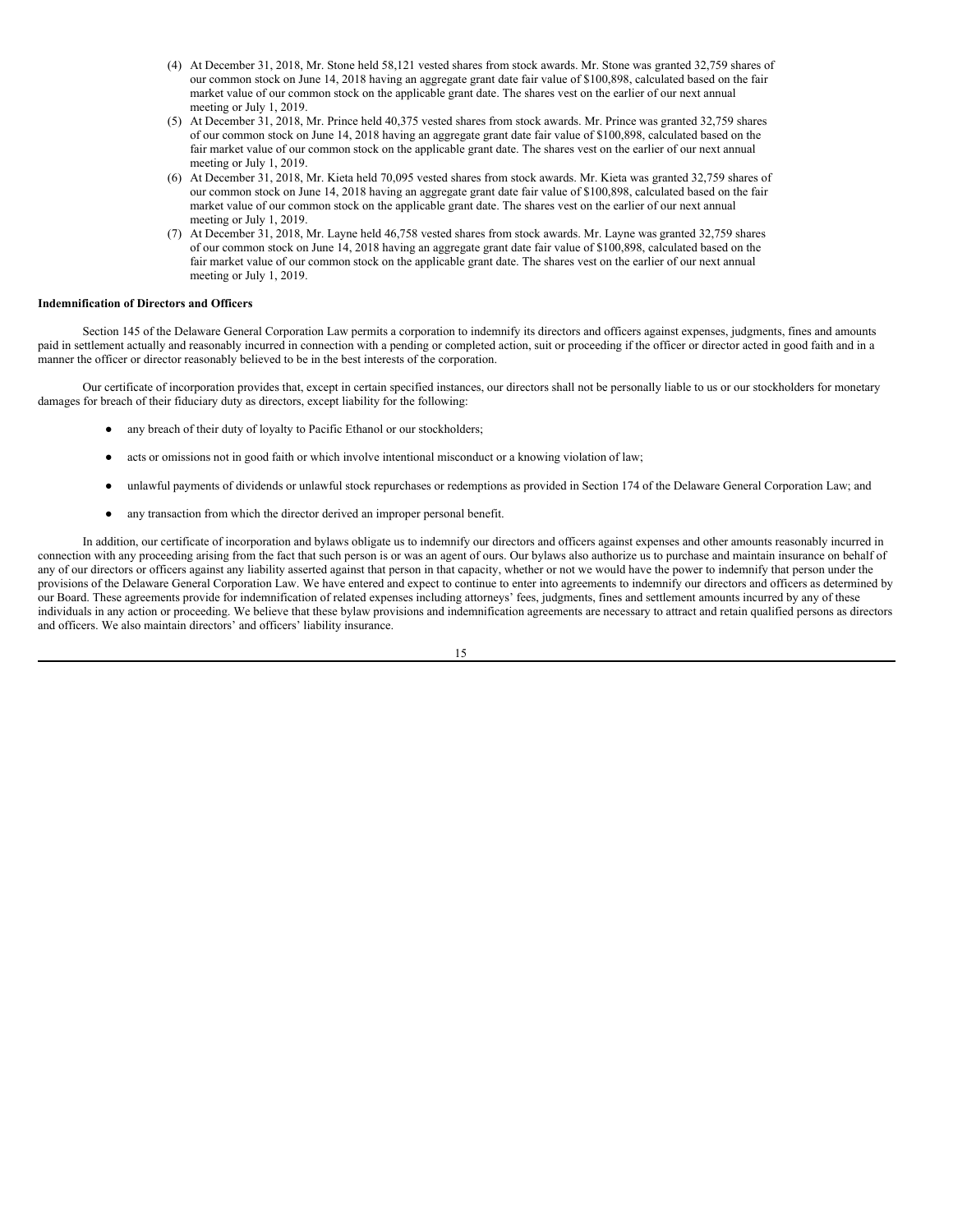The limitation of liability and indemnification provisions in our certificate of incorporation and bylaws may discourage stockholders from bringing a lawsuit against our directors for breach of their fiduciary duty. They may also reduce the likelihood of derivative litigation against our directors and officers, even though an action, if successful, might benefit us and other stockholders. Furthermore, a stockholder's investment may be adversely affected to the extent that we pay the costs of settlement and damage awards against directors and officers as required by these indemnification provisions.

Insofar as indemnification for liabilities arising under the Securities Act of 1933, as amended ("Securities Act"), may be permitted to our directors, officers and controlling persons under the foregoing provisions of our certificate of incorporation or bylaws, or otherwise, we have been informed that in the opinion of the Securities and Exchange Commission, this indemnification is against public policy as expressed in the Securities Act and is therefore unenforceable.

### <span id="page-16-0"></span>**Item 12. Security Ownership of Certain Beneficial Owners and Management and Related Stockholder Matters.**

### **Security Ownership of Certain Beneficial Owners and Management**

The following table sets forth information with respect to the beneficial ownership of our voting securities as of April 26, 2019, the date of the table, by:

- each of our named executive officers;
- each of our directors;
- all of our executive officers and directors as a group; and
- each person known by us to beneficially own more than 5% of the outstanding shares of any class of our voting capital stock.

Beneficial ownership is determined in accordance with the rules of the Securities and Exchange Commission, and includes voting or investment power with respect to the securities. To our knowledge, except as indicated by footnote, and subject to community property laws where applicable, the persons named in the table below have sole voting and investment power with respect to all shares of common stock shown as beneficially owned by them. Shares of common stock underlying derivative securities, if any, that currently are exercisable or convertible or are scheduled to become exercisable or convertible for or into shares of common stock within 60 days after the date of the table are deemed to be outstanding in calculating the percentage ownership of each listed person or group but are not deemed to be outstanding as to any other person or group. Except as indicated by footnote, percentage of beneficial ownership is based on 49,870,565 shares of common stock and 926,942 shares of Series B Preferred Stock outstanding as of the date of the table.

The table below excludes an aggregate of 896 shares of our Non-Voting Common Stock. Our Non-Voting Common Stock is convertible on a one-for-one basis into shares of our common stock; provided, that our Non-Voting Common Stock may not be converted:

● to the extent that, after giving effect to the conversion, the holder and its affiliates would beneficially own, in the aggregate, more than 9.99% of our outstanding shares of common stock; and

16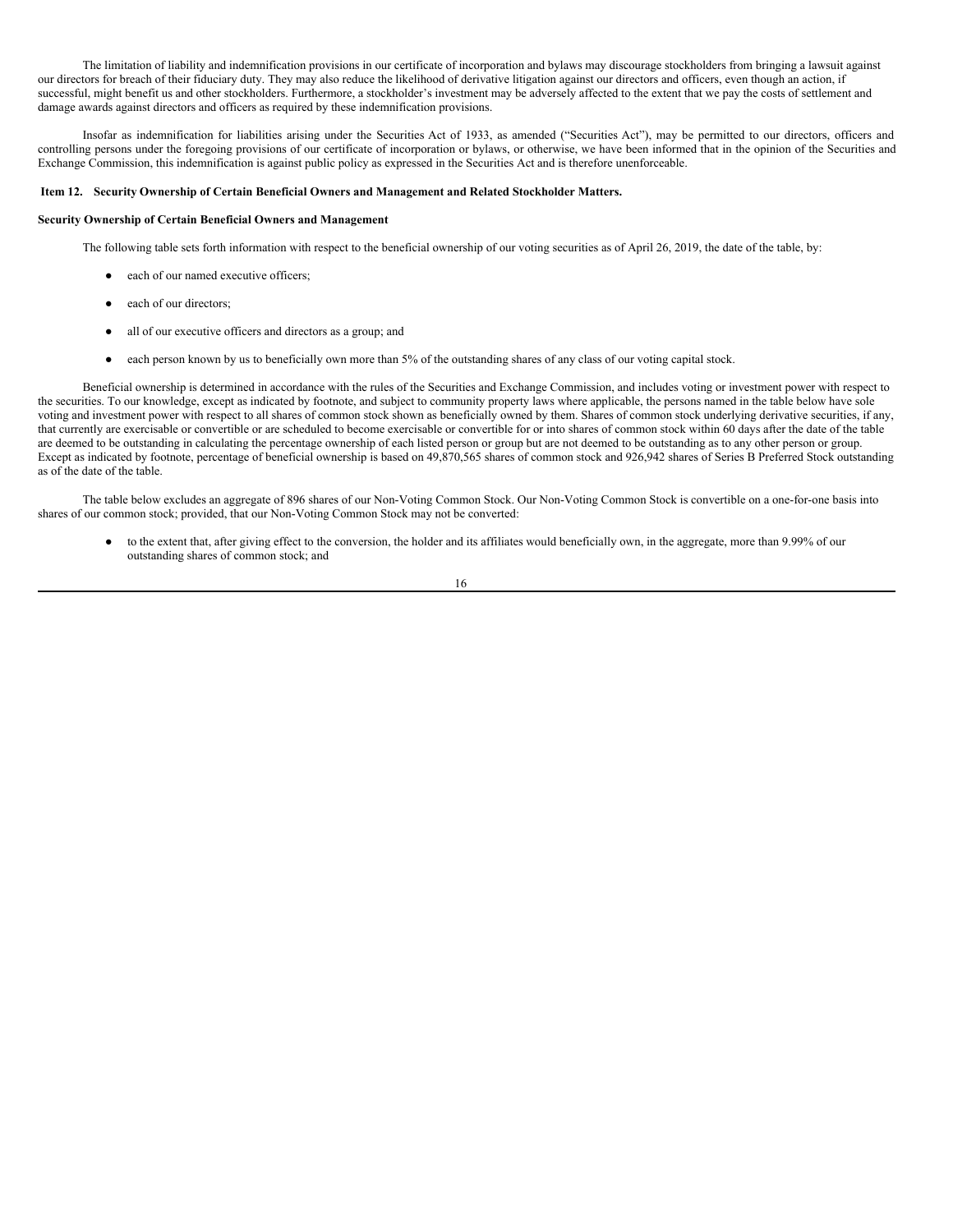except upon 61-days' prior written notice of conversion to us, including surrender of the stock certificates representing the Non-Voting Common Stock to be converted.

|                                                              | <b>Amount and Nature</b> |               |          |  |  |  |
|--------------------------------------------------------------|--------------------------|---------------|----------|--|--|--|
|                                                              |                          | of Beneficial | Percent  |  |  |  |
| Name and Address of Beneficial Owner <sup>(1)</sup>          | <b>Title of Class</b>    | Ownership     | of Class |  |  |  |
| William L. Jones                                             | Common                   | 114,830(2)    |          |  |  |  |
|                                                              | Series B Preferred       | 12,820        | 1.38%    |  |  |  |
| Neil M. Koehler                                              | Common                   | 1,129,331(3)  | 2.25%    |  |  |  |
|                                                              | Series B Preferred       | 256,410       | 27.66%   |  |  |  |
| Bryon T. McGregor                                            | Common                   | 247,356(4)    |          |  |  |  |
| Terry L. Stone                                               | Common                   | 90,880        |          |  |  |  |
| John L. Prince                                               | Common                   | 77,134        |          |  |  |  |
| Douglas L. Kieta                                             | Common                   | 102,854       |          |  |  |  |
| Larry D. Layne                                               | Common                   | 89,517        | $*$      |  |  |  |
| Michael D. Kandris                                           | Common                   | 229,654(5)    |          |  |  |  |
| Frank P. Greinke                                             | Common                   | 58,319(6)     |          |  |  |  |
|                                                              | Series B Preferred       | 85,180        | 9.19%    |  |  |  |
| Lyles United, LLC                                            | Common                   | 354,596(7)    |          |  |  |  |
|                                                              | Series B Preferred       | 512,820       | 55.32%   |  |  |  |
| Dimensional Fund Advisors LP                                 | Common                   | 3,278,627(8)  | 6.57%    |  |  |  |
| BlackRock, Inc.                                              | Common                   | 3,065,903(9)  | 6.15%    |  |  |  |
| All executive officers and directors as a group (11 persons) | Common                   | 2,634,431(10) | 5.24%    |  |  |  |
|                                                              | Series B Preferred       | 282,050       | 30.43%   |  |  |  |

Less than  $1.00\%$ 

(1) Messrs. Jones, Koehler, Stone, Prince, Kieta, Layne and Kandris are directors of Pacific Ethanol. Messrs. Koehler, McGregor and Kandris are executive officers of Pacific Ethanol. The address of each of these persons is c/o Pacific Ethanol, Inc., 400 Capitol Mall, Suite 2060, Sacramento, California 95814.

(2) Amount represents 105,869 shares of common stock held by William L. Jones and Maurine Jones, husband and wife, as community property, 184 shares of common stock underlying a warrant issued to Mr. Jones and 8,777 shares of common stock underlying our Series B Preferred Stock held by Mr. Jones.

- (4) Includes 33,461 shares of common stock underlying options.
- (5) Includes 31,746 shares of common stock underlying options.
- (6) Amount represents shares of common stock underlying our Series B Preferred Stock. The shares are beneficially owned by Frank P. Greinke, as trustee under the Greinke Personal Living Trust Dated April 20, 1999. The address of Frank P. Greinke is P.O. Box 4159, 1800 W. Katella, Suite 400, Orange, California 92863.
- (7) Amount includes 351,108 shares of common stock underlying our Series B Preferred Stock. In addition, The Lyles Foundation holds 3,488 shares of common stock. The address of Lyles United, LLC is P.O. Box 4376, Fresno, California 93744-4376.
- (8) The information with respect to Dimensional Fund Advisors LP, including the information in this footnote, is based solely on the Schedule 13G/A filed with the Securities and Exchange Commission on February 8, 2019 by Dimensional Fund Advisors LP as the reporting person. Dimensional Fund Advisors LP holds sole voting power over 3,143,818 shares, sole dispositive power over 3,278,627 shares and beneficially owns 3,278,627 shares. The address of Dimensional Fund Advisors LP is Building One, 6300 Bee Cave Road, Austin, Texas 78746.
- (9) The information with respect to BlackRock, Inc., including the information in this footnote, is based solely on the Schedule 13G/A filed with the Securities and Exchange Commission on February 6, 2019 by BlackRock, Inc. as the reporting person. BlackRock, Inc. holds sole voting power over 2,678,532 shares, sole dispositive power over 3,065,903 shares and beneficially owns 3,065,903 shares. The address of BlackRock, Inc. is 55 East 52nd Street, New York, New York 10055.

<sup>(3)</sup> Amount represents 832,985 shares of common stock held directly, 3,663 shares of common stock underlying a warrant, 175,554 shares of common stock underlying our Series B Preferred Stock and 117,129 shares of common stock underlying options.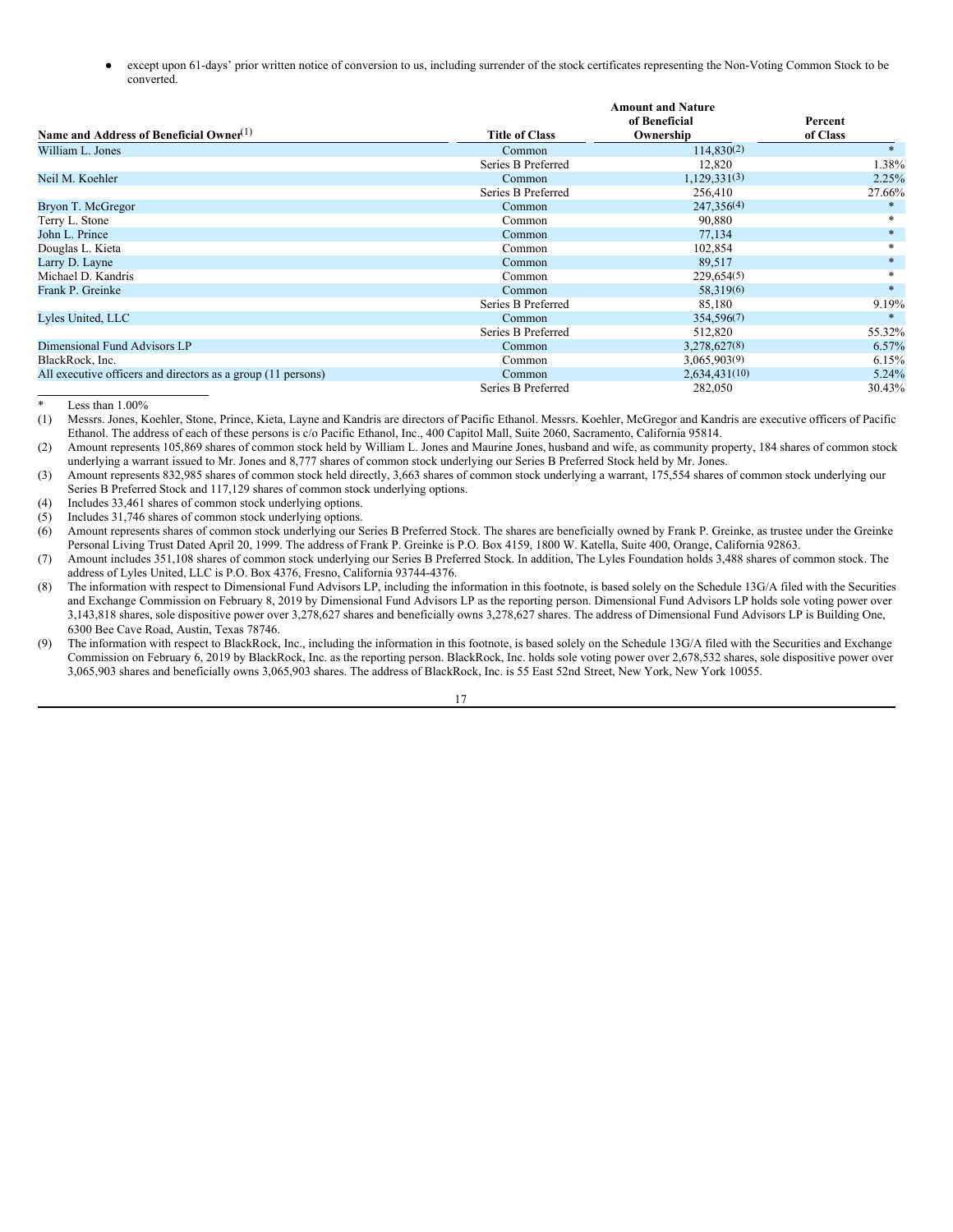(10) Amount represents 2,210,289 shares of common stock held directly, 227,003 shares of common stock underlying options, 4,031 shares of common stock underlying warrants and 193,108 shares of common stock underlying our Series B Preferred Stock.

### **Equity Compensation Plan Information**

The following table provides information about our common stock that may be issued upon the exercise of options, warrants and rights under all of our existing equity compensation plans as of December 31, 2018.

| <b>Plan Category</b><br>Equity Compensation Plans Approved by Security Holders: | Number of<br>Securities to be<br><b>Issued Upon Exercise of</b><br>Outstanding<br><b>Options, Warrants</b><br>and Rights | Weighted-Average<br><b>Exercise Price of</b><br>Outstanding<br><b>Options, Warrants</b><br>and Rights | Number of<br><b>Securities Remaining</b><br>Available<br>for Future Issuance<br><b>Under Equity</b><br><b>Compensation Plans</b> <sup>(1)</sup> |
|---------------------------------------------------------------------------------|--------------------------------------------------------------------------------------------------------------------------|-------------------------------------------------------------------------------------------------------|-------------------------------------------------------------------------------------------------------------------------------------------------|
| 2006 Stock Incentive Plan <sup>(1)</sup>                                        | 229.373                                                                                                                  | 4.15                                                                                                  |                                                                                                                                                 |
| 2016 Stock Incentive Plan                                                       |                                                                                                                          |                                                                                                       | 1,648,516                                                                                                                                       |

(1) Our 2006 Stock Incentive Plan terminated on July 19, 2016 except to the extent of unvested shares of our restricted common stock and options to purchase shares of our common stock outstanding as of that date.

### <span id="page-18-0"></span>**Item 13. Certain Relationships and Related Transactions, and Director Independence.**

#### **Director Independence**

Our corporate governance guidelines provide that a majority of the Board and all members of our Audit, Compensation and Nominating and Corporate Governance Committees shall be independent. On an annual basis, each director and executive officer is obligated to complete a Director and Officer Questionnaire that requires disclosure of any transactions with Pacific Ethanol in which a director or executive officer, or any member of his or her immediate family, have a direct or indirect material interest. Following completion of these questionnaires, the Board, with the assistance of the Nominating and Corporate Governance Committee, makes an annual determination as to the independence of each director using the current standards for "independence" established by the Securities and Exchange Commission and NASDAQ, additional criteria contained in our corporate governance guidelines and consideration of any other material relationship a director may have with Pacific Ethanol.

The Board has determined that all of its directors are independent under these standards, except for Neil M. Koehler, who serves as our President and Chief Executive Officer, and Michael D. Kandris, who serves as our Chief Operating Officer. Messrs. Koehler and Kandris are deemed not to be independent due to their employment relationships with Pacific Ethanol, Inc.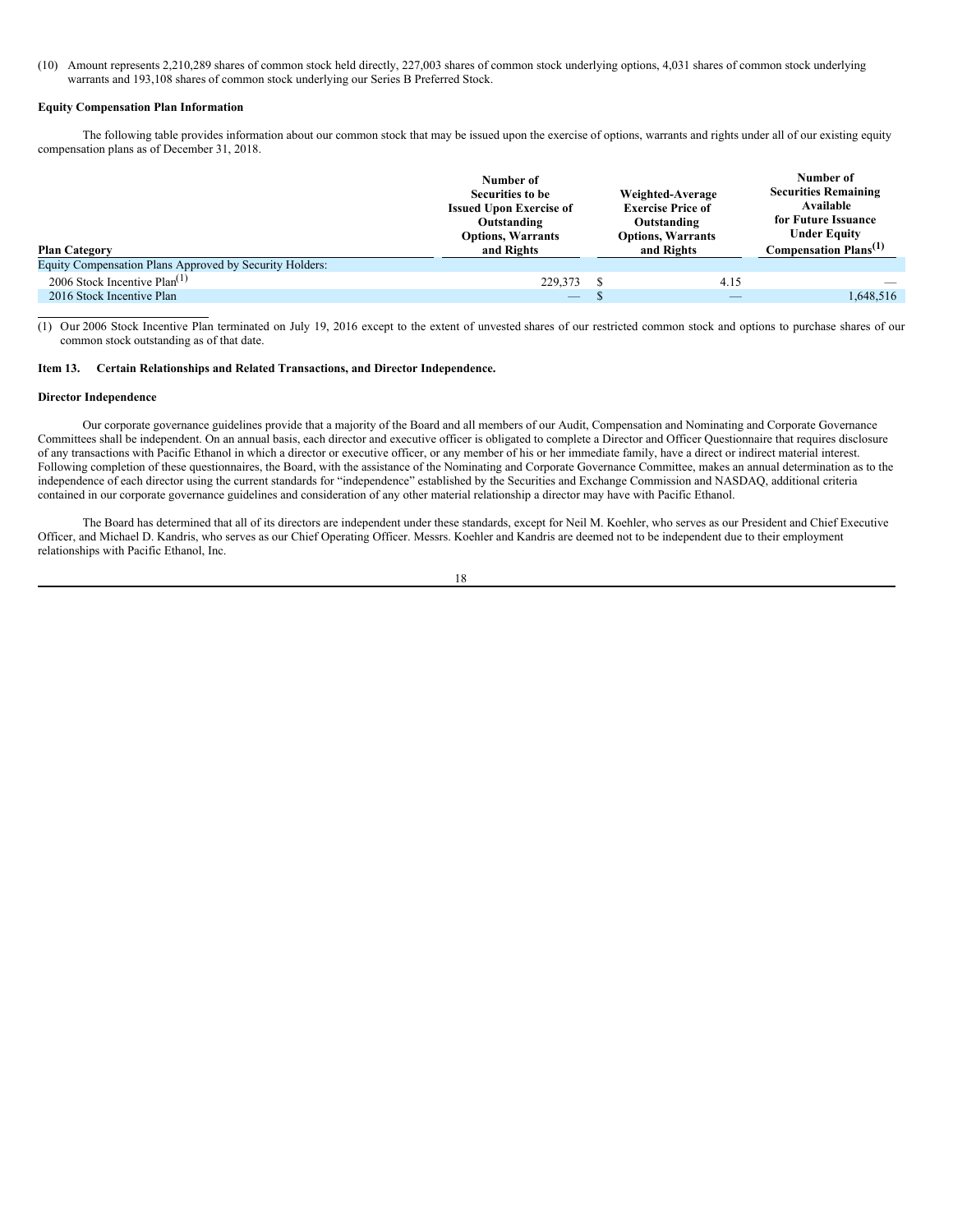### **Certain Relationships and Related Transactions**

Other than as described below or elsewhere in this report, since January 1, 2017, there has not been a transaction or series of related transactions to which Pacific Ethanol was or is a party involving an amount in excess of \$120,000 and in which any director, executive officer, holder of more than 5% of any class of our voting securities, or any member of the immediate family of any of the foregoing persons, had or will have a direct or indirect material interest. All of the below transactions were separately ratified and/or approved by our Board or an appropriate independent committee of our Board.

#### *Miscellaneous*

We are or have been a party to employment and compensation arrangements with related parties, as more particularly described above in "Executive Compensation and Related Information." In addition, we have entered into an indemnification agreement with each of our directors and executive officers. The indemnification agreements and our certificate of incorporation and bylaws require us to indemnify our directors and officers to the fullest extent permitted by Delaware law.

#### *Neil M. Koehler*

### *Series B Preferred Stock*

On May 20, 2008, we sold to Neil M. Koehler, who is our President and Chief Executive Officer and one of our directors, 256,410 shares of our Series B Preferred Stock, all of which were initially convertible into an aggregate of 7,326 shares of our common stock based on an initial preferred-to-common stock conversion ratio of approximately 1-for-0.03, and warrants to purchase an aggregate of 3,663 shares of our common stock at a split-adjusted exercise price of \$735 per share, for an aggregate purchase price of \$5,000,000. As a result of various anti-dilution adjustments, the conversion ratio of the Series B Preferred Stock has increased to approximately 1-for-0.68.

For the quarter ended March 31, 2019, we accrued and paid cash dividends in the amount of \$86,301 in respect of shares of Series B Preferred Stock held by Mr. Koehler.

For each of the years ended December 31, 2018 and 2017, we accrued and paid cash dividends in the amount of \$350,000 in respect of shares of Series B Preferred Stock held by Mr. Koehler.

#### *Restricted Stock Grants*

On April 22, 2019, we granted 167,000 shares of our restricted common stock to Mr. Koehler in consideration of services to be provided. The value of the common stock was determined to be \$187,040. The shares vest 50% on April 1, 2020 and vest 50% on April 1, 2021.

On June 14, 2018, we granted 138,888 shares of our restricted common stock to Mr. Koehler in consideration of services to be provided. The value of the common stock was determined to be \$427,775. The shares vested 33% on April 1, 2019 and vest 33% and 34% on April 1, 2020 and 2021, respectively.

On March 15, 2017, we granted 74,074 shares of our restricted common stock to Mr. Koehler in consideration of services to be provided. The value of the common stock was determined to be \$500,000. The shares vested 33% on each of April 1, 2018 and 2019 and vest 34% on April 1, 2020.

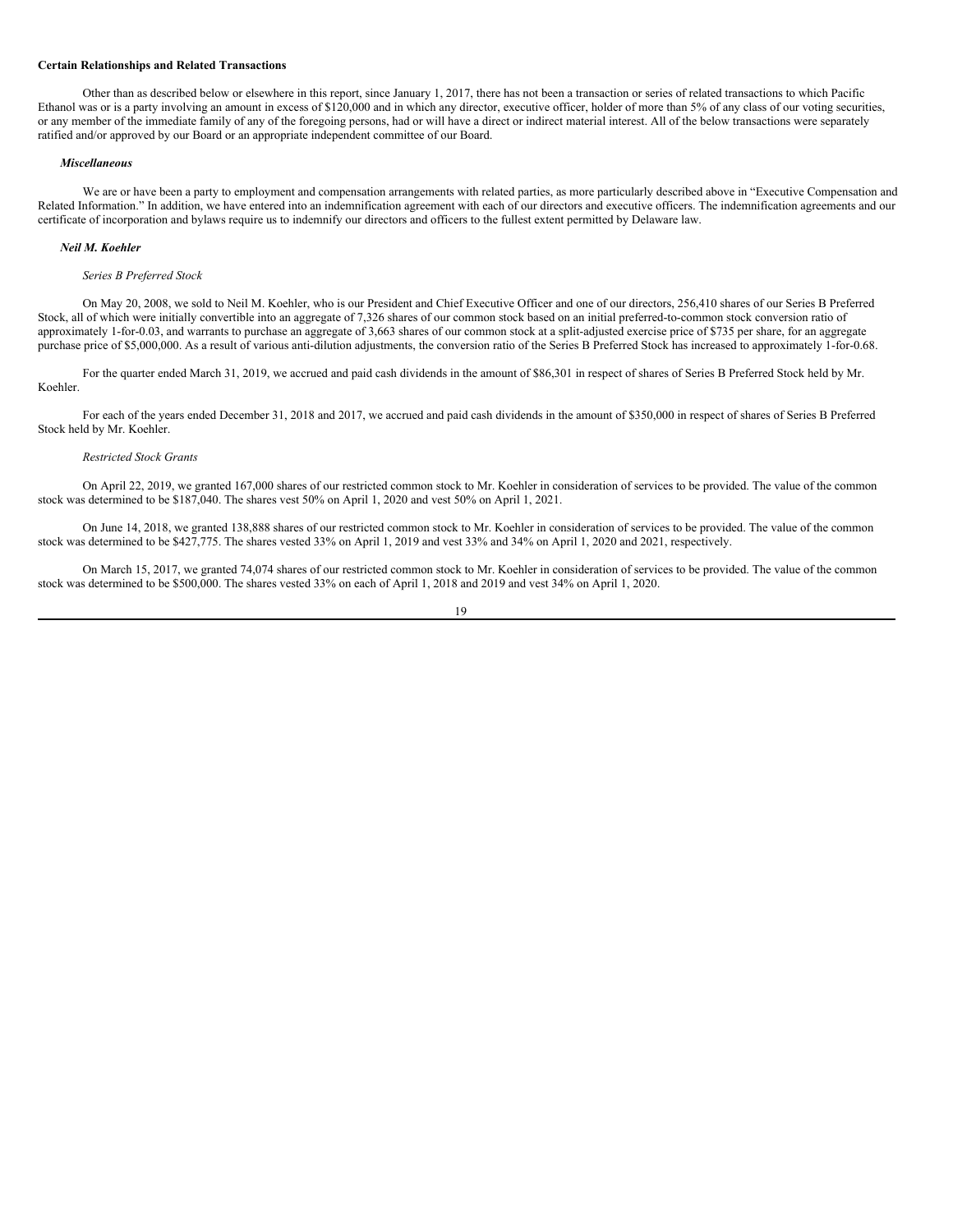### *Paul P. Koehler*

Paul P. Koehler, a brother of Neil M. Koehler, who is our President and Chief Executive Officer and one of our directors, is employed by us as Vice President of Commodities and Corporate Development. Mr. Koehler's base salary rate was \$252,916 per year at the end of 2017 and was increased to \$260,504 per year effective April 15, 2018. In addition, Mr. Koehler received compensation of \$4,349 for 2018 in perquisites or personal benefits relating to payment or reimbursement of commuting expenses from Mr. Koehler's home to our corporate offices in Sacramento, California, and housing and other living expenses.

#### *Series B Preferred Stock*

On May 20, 2008, we sold to Mr. Koehler 12,820 shares of our Series B Preferred Stock, all of which were initially convertible into an aggregate of 366 shares of our common stock based on an initial preferred-to-common conversion ratio of approximately 1-for-0.03, and warrants to purchase an aggregate of 184 shares of our common stock at a split-adjusted exercise price of \$735 per share, for an aggregate purchase price of \$250,000. As a result of various anti-dilution adjustments, the conversion ratio of the Series B Preferred Stock has increased to approximately 1-for-0.68.

For the quarter ended March 31, 2019, we accrued and paid cash dividends in the amount of \$4,315 in respect of shares of Series B Preferred Stock held by Mr. Koehler.

For each of the years ended December 31, 2018 and 2017, we accrued and paid cash dividends in the amount of \$17,500 in respect of shares of Series B Preferred Stock held by Mr. Koehler.

#### *Restricted Stock Grants*

On April 22, 2019, we granted 42,000 shares of our restricted common stock to Mr. Koehler in consideration of services to be provided. The value of the common stock was determined to be \$47,040. The shares vest 50% on April 1, 2020 and vest 50% on April 1, 2021.

On June 14, 2018, we granted 34,722 shares of our restricted common stock to Mr. Koehler in consideration of services to be provided. The value of the common stock was determined to be \$106,944. The shares vested 33% on April 1, 2019 and vest 33% and 34% on April 1, 2020 and 2021, respectively.

On March 15, 2017, we granted 18,518 shares of our restricted common stock to Mr. Koehler in consideration of services to be provided. The value of the common stock was determined to be \$124,997. The shares vested 33% on each of April 1, 2018 and 2019 and vest 34% on April 1, 2020.

#### *Annual Cash Incentive Compensation*

In April 2018, we paid Mr. Koehler annual performance-based cash incentive compensation of \$20,120 based on his 2017 performance.

In March 2017, we paid Mr. Koehler annual performance-based cash incentive compensation of \$19,534 based on his 2016 performance and a special discretionary cash bonus of \$25,000.

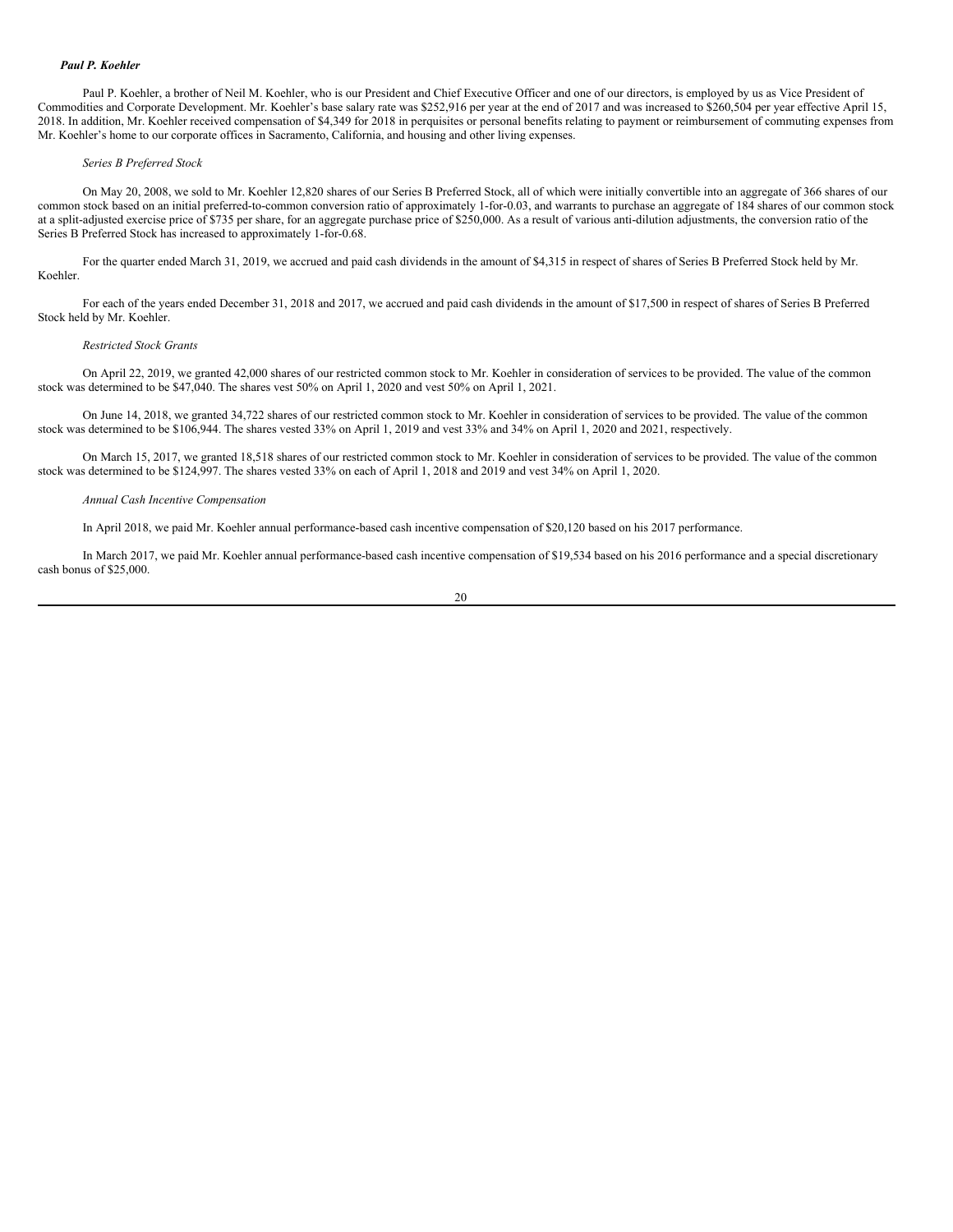### *Thomas D. Koehler*

#### *Series B Preferred Stock*

On May 20, 2008, we sold to Thomas D. Koehler, a brother of Neil M. Koehler, who is our President and Chief Executive Officer and one of our directors, 12,820 shares of our Series B Preferred Stock, all of which were initially convertible into an aggregate of 366 shares of our common stock based on an initial preferred-to-common conversion ratio of approximately 1-for-0.03, and warrants to purchase an aggregate of 184 shares of our common stock at a split-adjusted exercise price of \$735 per share, for an aggregate purchase price of \$250,000. As a result of various anti-dilution adjustments, the conversion ratio of the Series B Preferred Stock has increased to approximately 1 for-0.68.

For the quarter ended March 31, 2019, we accrued and paid cash dividends in the amount of \$4,315 in respect of shares of Series B Preferred Stock held by Mr. Koehler.

For each of the years ended December 31, 2018 and 2017, we accrued and paid cash dividends in the amount of \$17,500 in respect of shares of Series B Preferred Stock held by Mr. Koehler.

### *Independent Contractor Services Agreement*

On April 1, 2008, we entered into an Independent Contractor Services Agreement with Mr. Koehler for the provision of strategic consulting services, including in connection with promoting Pacific Ethanol, and ethanol as a fuel additive and transportation fuel, with governmental agencies. Mr. Koehler was compensated at a rate of \$7,500 per month under this arrangement during 2018 and 2017 and through the filing of this report.

#### *William L. Jones*

On May 20, 2008, we sold to William L. Jones, who is our Chairman of the Board and one of our directors, 12,820 shares of our Series B Preferred Stock, all of which were initially convertible into an aggregate of 366 shares of our common stock based on an initial preferred-to-common conversion ratio of approximately 1-for-0.03, and warrants to purchase an aggregate of 184 shares of our common stock at a split-adjusted exercise price of \$735 per share, for an aggregate purchase price of \$250,000. As a result of various anti-dilution adjustments, the conversion ratio of the Series B Preferred Stock has increased to approximately 1-for-0.68.

For the quarter ended March 31, 2019, we accrued and paid cash dividends in the amount of \$4,315 in respect of shares of Series B Preferred Stock held by Mr. Jones.

For each of the years ended December 31, 2018 and 2017, we accrued and paid cash dividends in the amount of \$17,500 in respect of shares of Series B Preferred Stock held by Mr. Jones.

## *Restricted Stock Grants*

On June 14, 2018, we granted 48,966 shares of our restricted common stock to Mr. Jones in consideration of services to be provided. The value of the common stock was determined to be \$150,815. The shares vest on the earlier of our next annual meeting or July 1, 2019.

On June 15, 2017, we granted 23,279 shares of our restricted common stock to Mr. Jones in consideration of services to be provided. The value of the common stock was determined to be \$139,674. The shares vested on June 14, 2018.

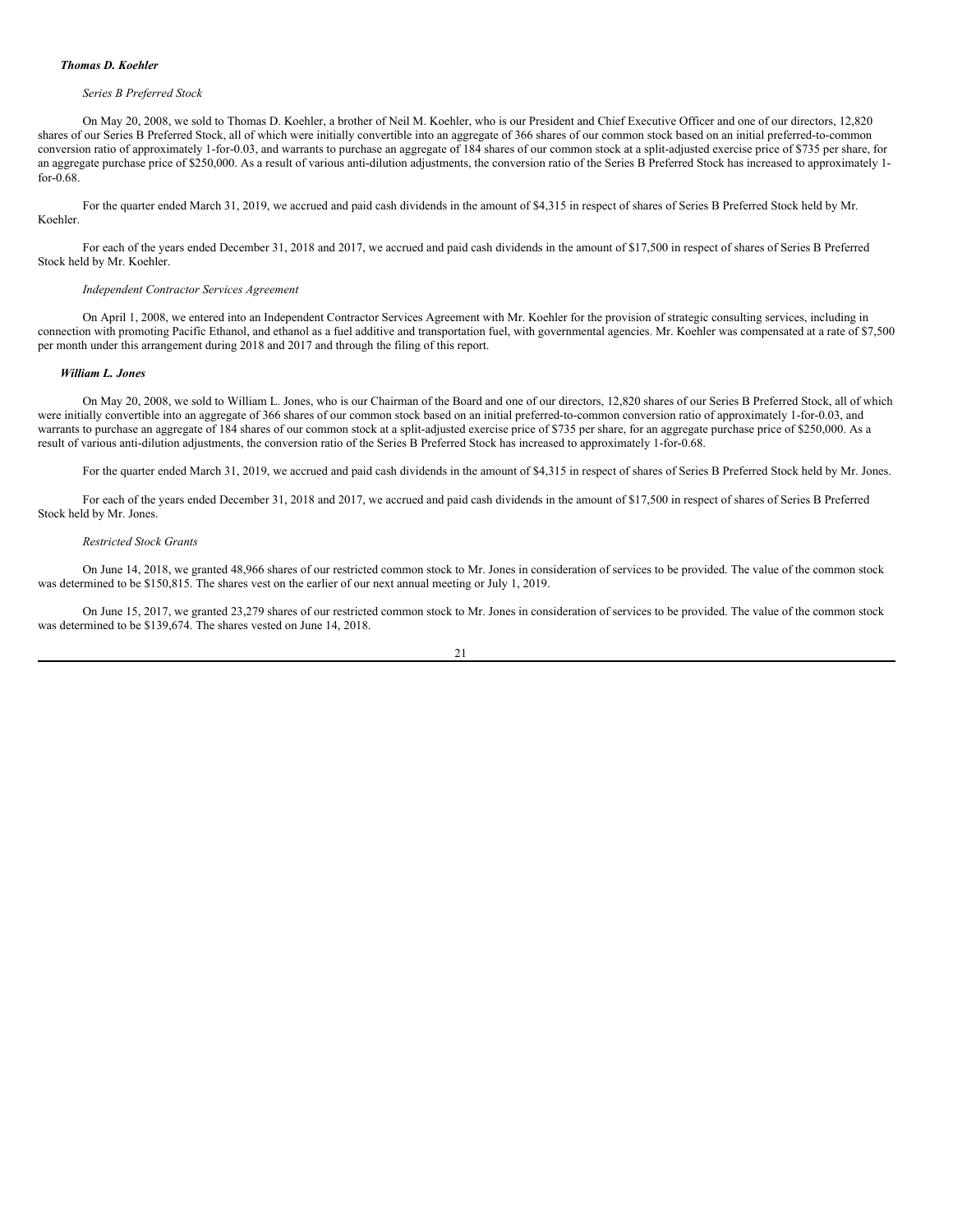## *Michael D. Kandris and Bryon T. McGregor*

### *Restricted Stock Grants*

On April 22, 2019, we granted 57,500 shares of our restricted common stock to each of Messrs. Kandris and McGregor in consideration of services to be provided. The value of the common stock granted to each of Messrs. Kandris and McGregor was determined to be \$64,400. The shares vest 50% on April 1, 2020 and vest 50% on April 1, 2021.

On June 14, 2018, we granted 47,508 shares of our restricted common stock to each of Messrs. Kandris and McGregor in consideration of services to be provided. The value of the common stock granted to each of Messrs. Kandris and McGregor was determined to be \$146,325. The shares vested 33% on April 1, 2019 and vest 33% and 34% on April 1, 2020 and 2021, respectively.

On June 15, 2017, we granted 25,337 shares of our restricted common stock to each of Messrs. Kandris and McGregor in consideration of services to be provided. The value of the common stock granted to each of Messrs. Kandris and McGregor was determined to be approximately \$171,030. The shares vested 33% on each of April 1, 2018 and 2019 and vest 34% on April 1, 2020.

# *Christopher W. Wright*

Christopher W. Wright is employed by us as Vice President, General Counsel and Secretary. Mr Wright's base salary rate was \$298,093 per year at the end of 2017 and was increased to \$307,036 per year effective April 15, 2018. In addition, Mr. Wright received compensation of \$21,816 for 2018 and \$23,220 for 2017 in perquisites or personal benefits relating to payment or reimbursement of commuting expenses from Mr. Wright's home to our corporate offices in Sacramento, California, and housing and other living expenses.

#### *Restricted Stock Grants*

On April 22, 2019, we granted 57,500 shares of our restricted common stock to Mr. Wright in consideration of services to be provided. The value of the common stock was determined to be \$64,400. The shares vest 50% on April 1, 2020 and vest 50% on April 1, 2021.

On June 14, 2018, we granted 47,508 shares of our restricted common stock to Mr. Wright in consideration of services to be provided. The value of the common stock granted was determined to be \$146,325. The shares vested 33% on April 1, 2019 and vest 33% and 34% on April 1, 2020 and 2021, respectively.

On June 15, 2017, we granted 25,337 shares of our restricted common stock to Mr. Wright in consideration of services to be provided. The value of the common stock granted was determined to be approximately \$171,030. The shares vested 33% on each of April 1, 2018 and 2019 and vest 34% on April 1, 2020.

#### *Annual Cash Incentive Compensation*

In April 2018, we paid Mr. Wright annual performance-based cash incentive compensation of \$29,642 based on his 2017 performance.

In March 2017, we paid Mr. Wright annual performance-based cash incentive compensation of \$28,779 based on his 2016 performance and a special discretionary cash bonus of \$50,000.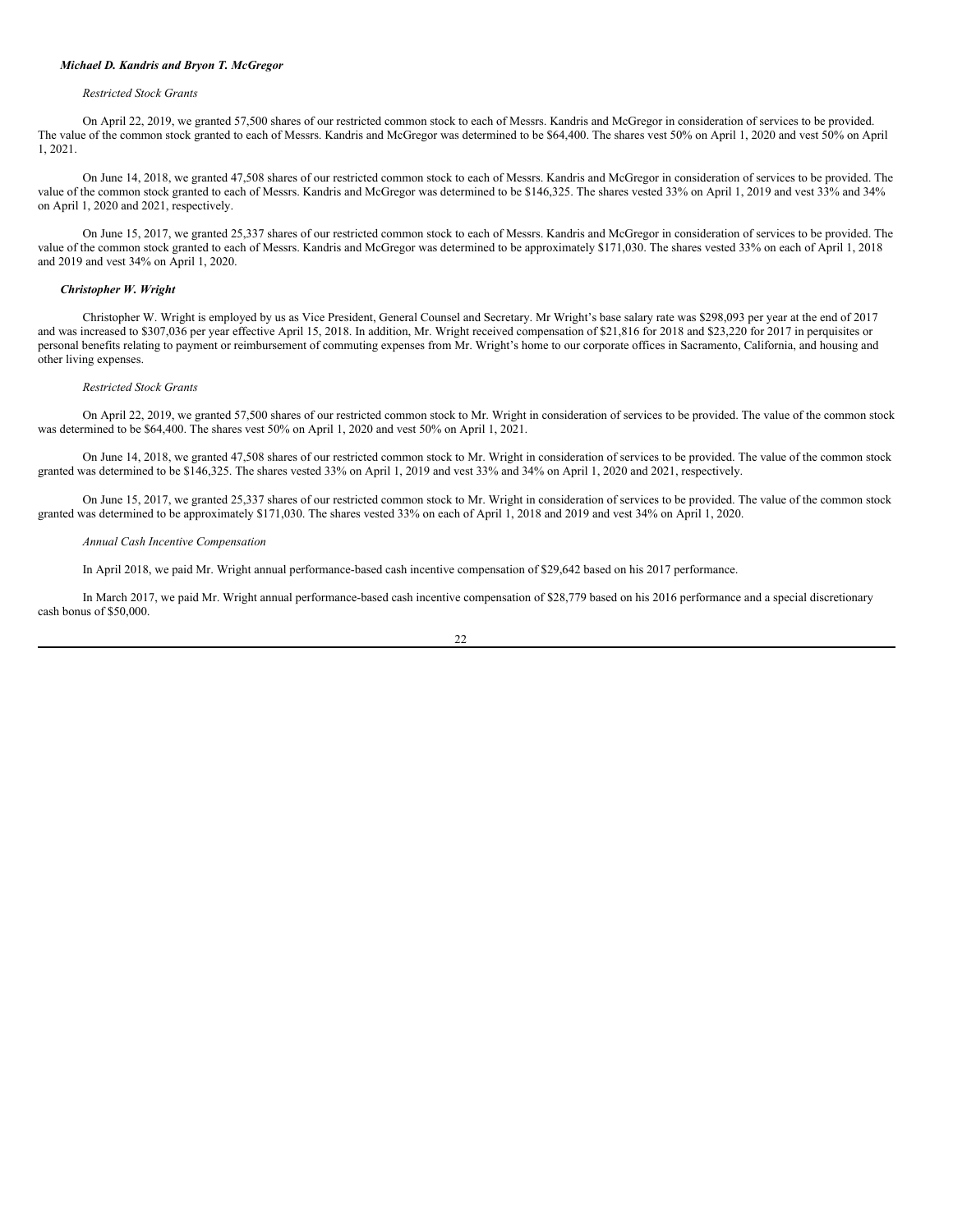### *James R. Sneed*

James R. Sneed is employed by us as Vice President of Supply and Trading. Mr Sneed's base salary rate was \$252,916 per year at the end of 2017 and was increased to \$260,504 per year effective April 15, 2018.

### *Restricted Stock Grants*

On April 22, 2019, we granted 42,000 shares of our restricted common stock to Mr. Sneed in consideration of services to be provided. The value of the common stock was determined to be \$47,040. The shares vest 50% on April 1, 2020 and vest 50% on April 1, 2021.

On June 14, 2018, we granted 34,722 shares of our restricted common stock to Mr. Sneed in consideration of services to be provided. The value of the common stock was determined to be \$106,944. The shares vested 33% on April 1, 2019 and vest 33% and 34% on April 1, 2020 and 2021, respectively.

On March 15, 2017, we granted 18,518 shares of our restricted common stock to Mr. Sneed in consideration of services to be provided. The value of the common stock was determined to be \$124,997. The shares vested 33% on each of April 1, 2018 and 2019 and vest 34% on April 1, 2020.

### *Annual Cash Incentive Compensation*

In April 2018, we paid Mr. Sneed annual performance-based cash incentive compensation of \$20,121 based on his 2017 performance.

In March 2017, we paid Mr. Sneed annual performance-based cash incentive compensation of \$19,534 based on his 2016 performance and a special discretionary cash bonus of \$25,000.

#### *Terry L. Stone, John L. Prince, Douglas L. Kieta and Larry D. Layne*

#### *Restricted Stock Grants*

On June 14, 2018, we granted 32,759 shares of our restricted common stock to each of our non-employee directors (except for the Chairman of our Board, Mr. Jones) in consideration of services to be provided. The value of the common stock granted to each of Messrs. Stone, Prince, Kieta and Layne was determined to be \$100,898. The shares vest on the earlier of our next annual meeting or July 1, 2019.

On June 15, 2017, we granted 15,574 shares of our restricted common stock to each of our non-employee directors (except for the Chairman of our Board, Mr. Jones) in consideration of services to be provided. The value of the common stock granted to each of Messrs. Stone, Prince, Kieta and Layne was determined to be \$93,444. The shares vested on June 14, 2018.

### *Lyles United, LLC*

On March 27, 2008, we sold to Lyles United, LLC an aggregate of 2,051,282 shares of our Series B Preferred Stock, all of which were initially convertible into an aggregate of 58,608 shares of our common stock based on an initial preferred-to-common conversion ratio of approximately 1-for-0.03, and warrants to purchase an aggregate of 29,304 shares of our common stock at a split-adjusted exercise price of \$735 per share, for an aggregate purchase price of \$40,000,000. As a result of various anti-dilution adjustments, the conversion ratio of the Series B Preferred Stock has increased to approximately 1-for-0.68.

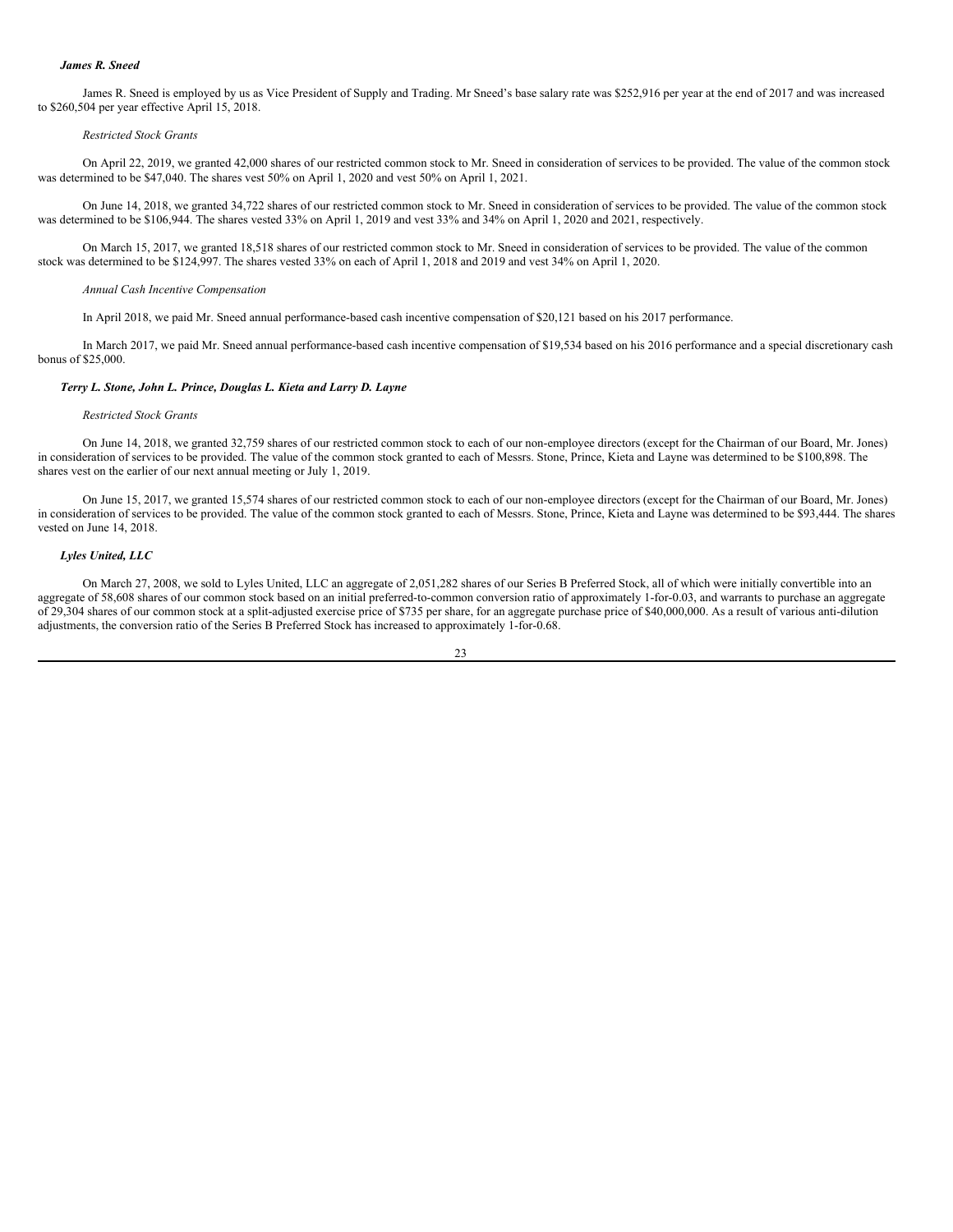For the quarter ended March 31, 2019, we accrued and paid cash dividends in the amount of \$172,603 in respect of shares of Series B Preferred Stock held by Lyles United, LLC.

For each of the years ended December 31, 2018 and 2017, we accrued and paid cash dividends in the amount of \$700,000 in respect of shares of Series B Preferred Stock held by Lyles United, LLC.

#### *Frank P. Greinke*

For the quarter ended March 31, 2019, we accrued and paid cash dividends in the amount of \$28,669 in respect of 85,180 shares of Series B Preferred Stock held by the Greinke Personal Living Trust Dated April 20, 1999 ("Greinke Trust").

For each of the years ended December 31, 2018 and 2017, we accrued and paid cash dividends in the amount of \$86,964 in respect of shares of Series B Preferred Stock held by the Greinke Trust.

Frank P. Greinke is one of our former directors and the trustee of the Greinke Trust. The Greinke Trust acquired its shares of Series B Preferred Stock from Lyles United, LLC in December 2009. The preferred-to-common conversion ratio of the Series B Preferred Stock is approximately 1-for-0.68.

### *Black Rock, Inc.*

On June 26, 2017, we entered into a Note Purchase Agreement with five accredited investors. On June 30, 2017, under the terms of the Note Purchase Agreement, we sold \$13.9 million in aggregate principal amount of our senior secured notes to the investors in a private offering for aggregate gross proceeds of 97% of the principal amount of the notes sold.

The notes mature on December 15, 2019. Interest on the notes accrues at an annual rate equal to (i) the greater of 1% and the three-month LIBOR, plus 7.0% from the closing through December 14, 2017, (ii) the greater of 1% and LIBOR, plus 9% between December 15, 2017 and December 14, 2018, and (iii) the greater of 1% and LIBOR plus 11% between December 15, 2018 and the maturity date. The interest rate increases by an additional 2% per annum above the interest rate otherwise applicable upon the occurrence and during the continuance of an event of default until cured. Interest is payable in cash in arrears on the 15th calendar day of each March, June, September and December. We are required to pay all outstanding principal and any accrued and unpaid interest on the notes on the maturity date. We may, at our option, prepay the outstanding principal amount of the notes at any time without premium or penalty. Pacific Ethanol, Inc. issued the notes, which are secured by a first-priority security interest in the equity interest held by Pacific Ethanol, Inc. in its wholly-owned subsidiary, PE Op. Co., which indirectly owns our plants located on the West Coast.

The five accredited investors include Orange 2015 DisloCredit Fund, L.P., which purchased \$5,154,639 in principal amount of the notes, adding to its existing \$10,309,278 in principal amount of notes of the same terms and maturity acquired in a prior transaction that closed in December 2016; Co-Investment Income Fund, L.P. - US Tax-Exempt Series, which purchased \$1,697,479 in principal amount of the notes; and Co-Investment Income Fund, L.P. - US Taxable Series, which purchased \$364,376 in principal amount of the notes.

In addition, in a prior transaction that closed in December 2016, CIF Income Partners (A), LLC purchased \$9,962,010 in principal amount of notes and Sainsbury's Credit Opportunities Fund, Ltd. purchased \$1,288,660 in principal amount of notes, in each case of the same terms and maturity as the notes issued in the June 2017 transaction.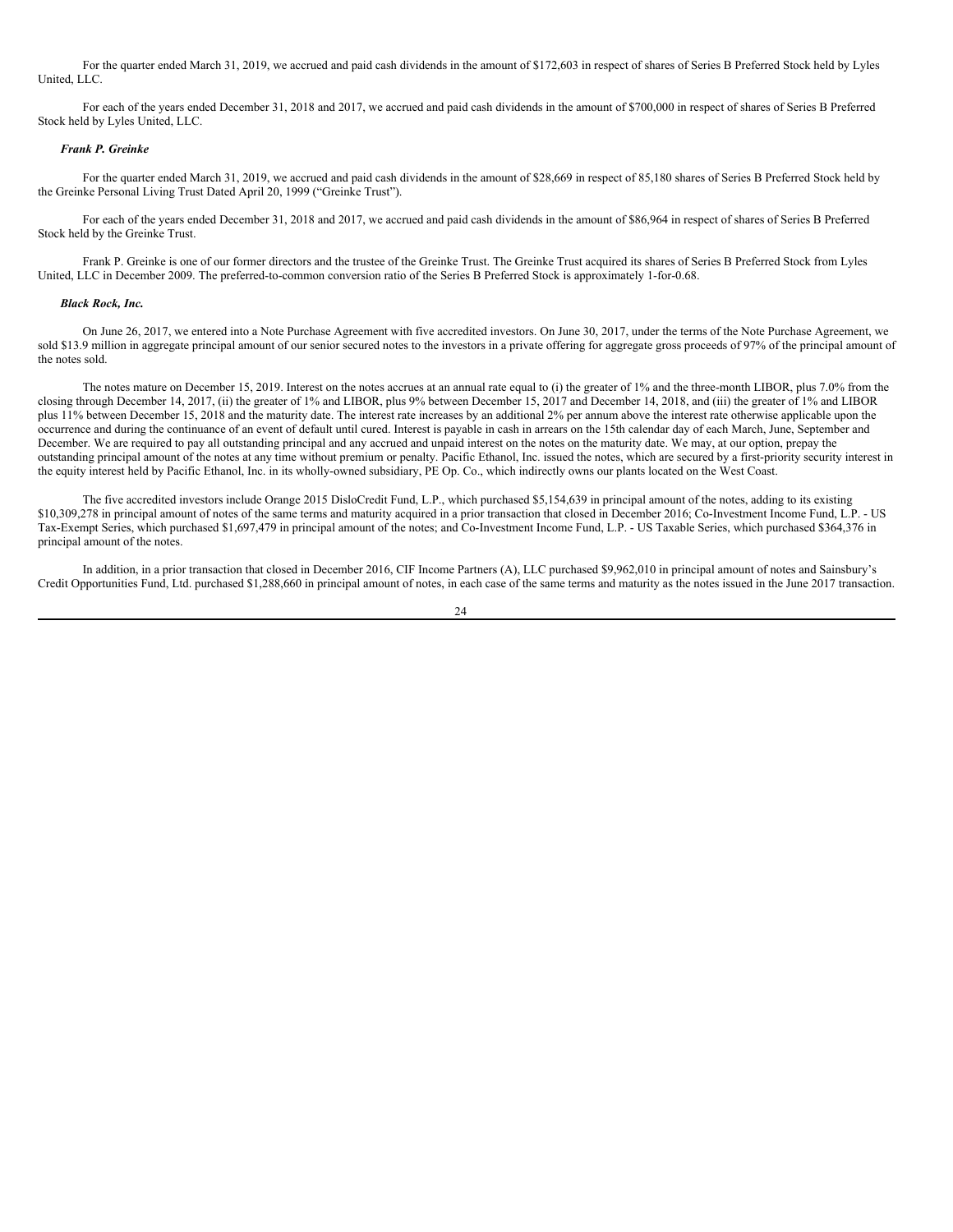We believe these investors are affiliates of BlackRock, Inc. BlackRock, Inc. is reported as beneficially owning more than 5% of the outstanding shares of our common stock.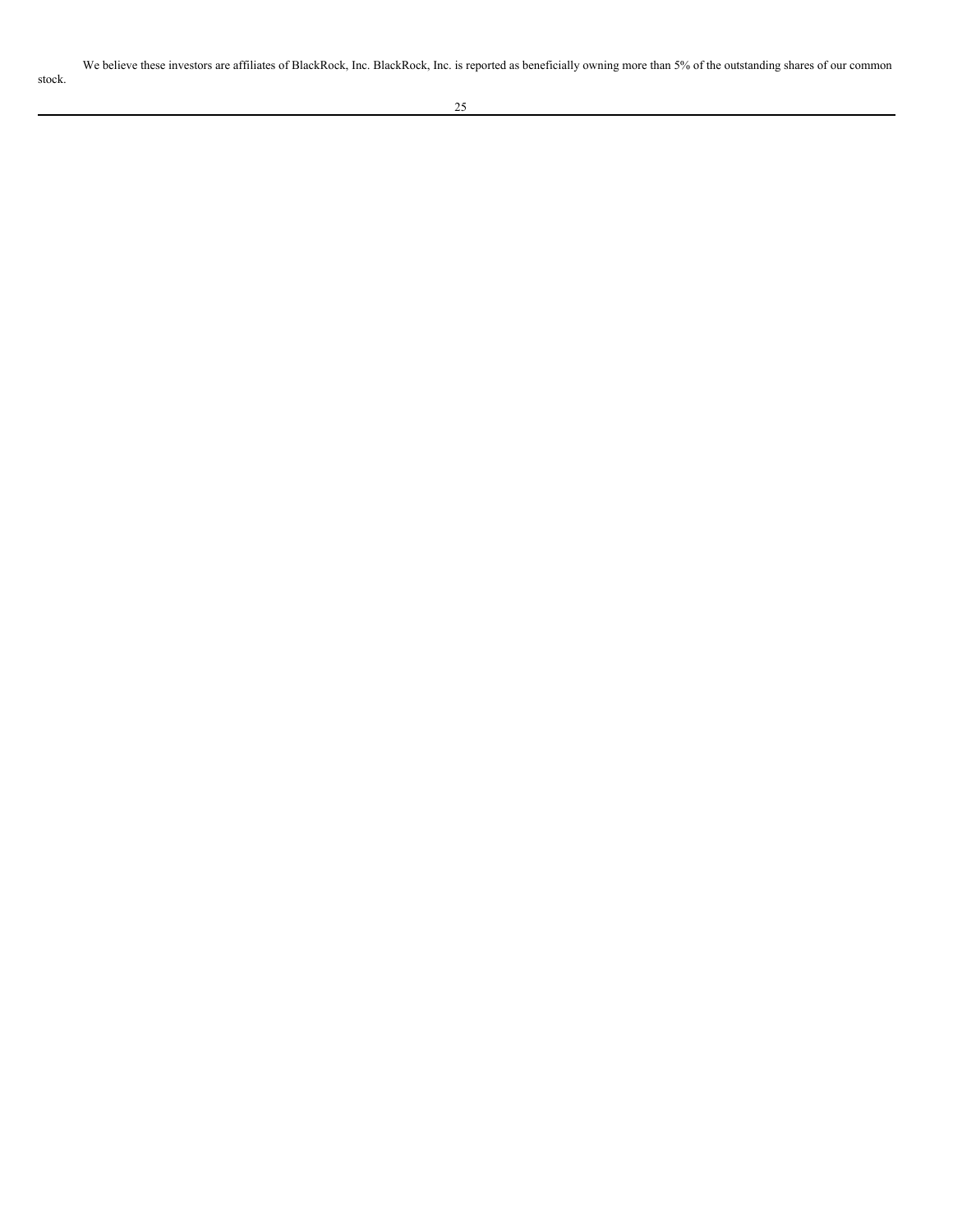### **Item 14. Principal Accounting Fees and Services.**

<span id="page-26-0"></span>The following table presents fees for professional audit services rendered by RSM US LLP for the years ended December 31, 2018 and 2017.

|                           |   | 2018                     | 2017          |
|---------------------------|---|--------------------------|---------------|
| <b>Audit Fees</b>         | S | 656,618                  | \$<br>654,093 |
| <b>Audit-Related Fees</b> |   | 29,676                   | 58,275        |
| Tax Fees                  |   | 525                      | 1.575         |
| All Other Fees            |   | $\overline{\phantom{a}}$ | $\frac{1}{2}$ |
| Total                     |   | 686,819                  | 713.943       |

*Audit Fees*. Consist of amounts billed for professional services rendered for the audit of our annual consolidated financial statements included in our Annual Reports on Form 10-K, reviews of our interim consolidated financial statements included in our Quarterly Reports on Form 10-Q and our Registration Statements on Form S-3 and S-8, and the review of our internal accounting and reporting controls as required under Section 404 of the Sarbanes-Oxley Act of 2002.

*Audit-Related Fees*. Audit-Related Fees consist of fees billed for professional services that are reasonably related to the performance of the audit or review of our consolidated financial statements but are not reported under "Audit Fees." Such fees would include amounts billed for professional services performed in connection with mergers and acquisitions, audits of 401(k) plans, pension plans and RIN audits.

*Tax Fees.* Tax Fees consist of fees for professional services for tax compliance activities, including the preparation of federal and state tax returns and related compliance matters.

*All Other Fees*. Consists of amounts billed for services other than those noted above.

Our Audit Committee considered all non-audit services provided by RSM US LLP and determined that the provision of such services was compatible with maintaining such firm's audit independence.

#### **Audit Committee Pre-Approval Policy**

Our Audit Committee is responsible for approving all audit, audit-related, tax and other services. The Audit Committee pre-approves all auditing services and permitted non-audit services, including all fees and terms to be performed for us by our independent auditor at the beginning of the fiscal year. Non-audit services are reviewed and pre-approved by project at the beginning of the fiscal year. Any additional non-audit services contemplated by us after the beginning of the fiscal year are submitted to the Chairman of our Audit Committee for pre-approval prior to engaging our independent auditor for such services. These interim pre-approvals are reviewed with the full Audit Committee at its next meeting for ratification. During 2018 and 2017, all services performed by RSM US LLP were pre-approved by our Audit Committee in accordance with these policies and applicable Securities and Exchange Commission regulations.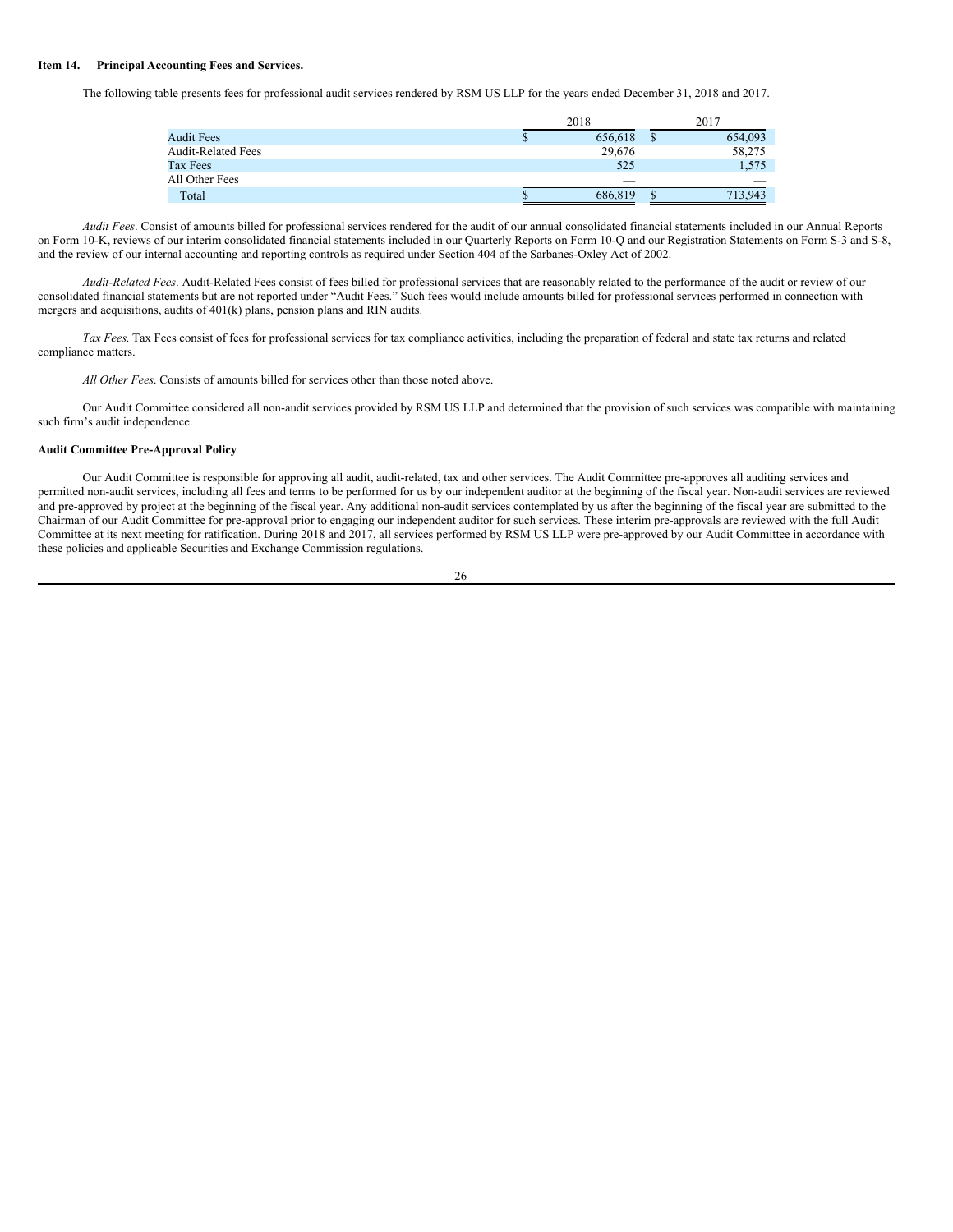## <span id="page-27-1"></span>**Item 15. Exhibits, Financial Statement Schedules.**

<span id="page-27-0"></span>(a)(1) Financial Statements.

See Index to Consolidated Financial Statements in Item 8 of the registrant's Annual Report on Form 10-K filed with the Securities and Exchange Commission on March 18, 2019.

(a)(2) Financial Statement Schedules.

None.

(a)(3) Exhibits.

Reference is made to the exhibits listed on the Index to Exhibits.

# <span id="page-27-2"></span>**Item 16. Form 10-K Summary.**

None.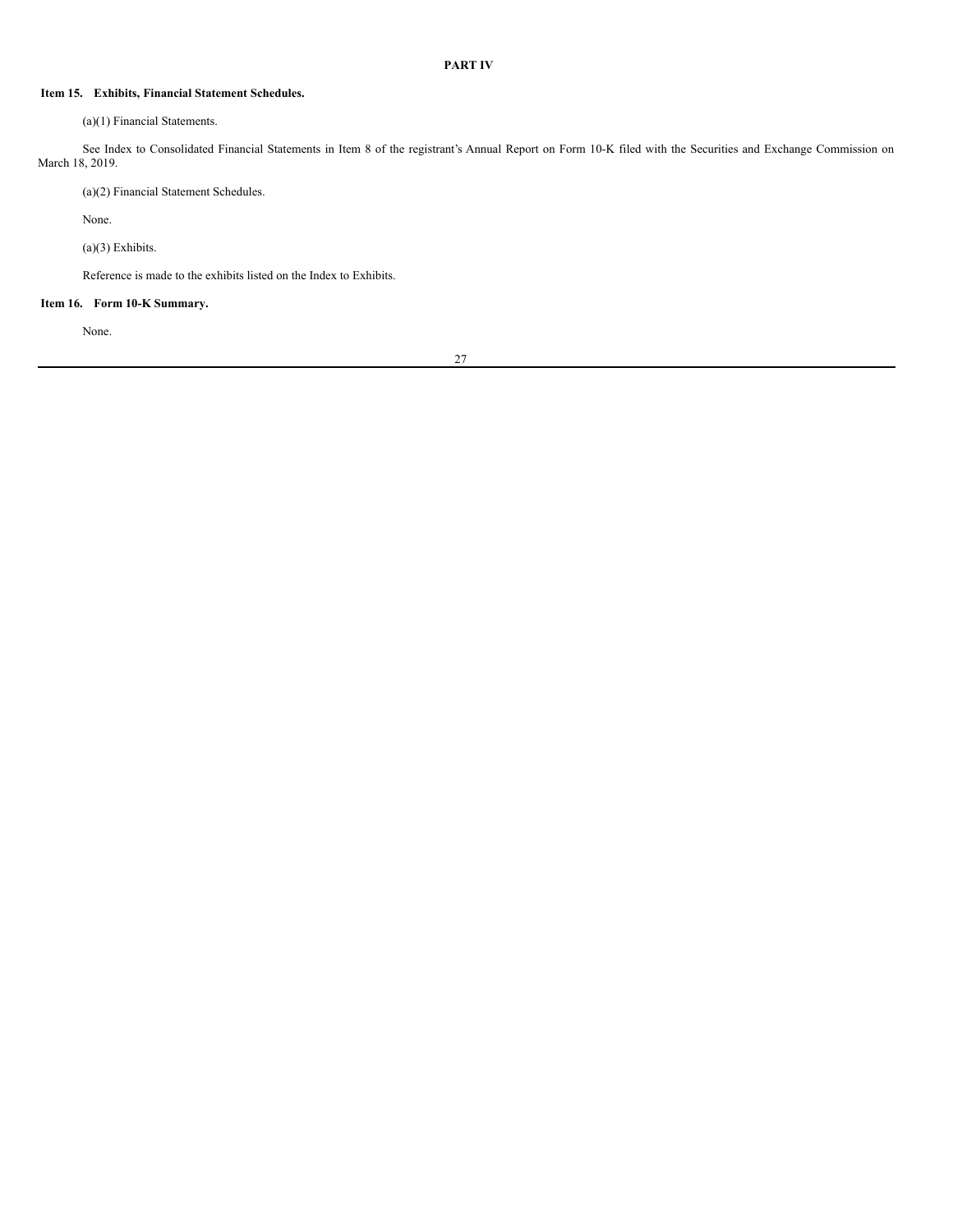|                                 |                                                                                                                                                                                                                 |        |                    | <b>Where Located</b>            |                    |                       |
|---------------------------------|-----------------------------------------------------------------------------------------------------------------------------------------------------------------------------------------------------------------|--------|--------------------|---------------------------------|--------------------|-----------------------|
| <b>Exhibit</b><br><b>Number</b> | Description*                                                                                                                                                                                                    | Form   | <b>File Number</b> | <b>Exhibit</b><br><b>Number</b> | <b>Filing Date</b> | <b>Filed Herewith</b> |
| 2.1                             | Agreement and Plan of Merger dated June 26, 2017 among Pacific<br>Ethanol Central, LLC, ICP Merger Sub, LLC, Illinois Corn Processing,<br>LLC, Illinois Corn Processing Holdings Inc. and MGPI Processing, Inc. | $8-K$  | 000-21467          | 2.1                             | 06/27/2017         |                       |
| 3.1                             | Certificate of Incorporation                                                                                                                                                                                    | $10-o$ | 000-21467          | 3.1                             | 11/06/2015         |                       |
| 3.2                             | Certificate of Designations, Powers, Preferences and Rights of the<br>Series A Cumulative Redeemable Convertible Preferred Stock                                                                                | $10-o$ | 000-21467          | 3.2                             | 11/06/2015         |                       |
| 3.3                             | Certificate of Designations, Powers, Preferences and Rights of the<br><b>Series B Cumulative Convertible Preferred Stock</b>                                                                                    | $10-Q$ | 000-21467          | 3.3                             | 11/06/2015         |                       |
| 3.4                             | Certificate of Amendment to Certificate of Incorporation dated June 3,<br>2010                                                                                                                                  | $10-o$ | 000-21467          | 3.4                             | 11/06/2015         |                       |
| 3.5                             | Certificate of Amendment to Certificate of Incorporation effective June<br>8,2011                                                                                                                               | $10-o$ | 000-21467          | 3.5                             | 11/06/2015         |                       |
| <u>3.6</u>                      | Certificate of Amendment to Certificate of Incorporation effective May<br>14, 2013                                                                                                                              | $10-o$ | 000-21467          | 3.6                             | 11/06/2015         |                       |
| 3.7                             | Certificate of Amendment to Certificate of Incorporation effective July<br>1.2015                                                                                                                               | $10-o$ | 000-21467          | 3.7                             | 11/06/2015         |                       |
| 3.8                             | <b>Amended and Restated Bylaws</b>                                                                                                                                                                              | $10-o$ | 000-21467          | 3.1                             | 11/12/2014         |                       |
| 10.1                            | 2006 Stock Incentive Plan, as amended#                                                                                                                                                                          | $S-8$  | 333-196876         | 4.1                             | 06/18/2014         |                       |
| 10.2                            | Form of Employee Restricted Stock Agreement under 2006 Stock<br><b>Incentive Plan#</b>                                                                                                                          | $8-K$  | 000-21467          | 10.2                            | 10/10/2006         |                       |
| 10.3                            | Form of Non-Employee Director Restricted Stock Agreement under<br>2006 Stock Incentive Plan#                                                                                                                    | $8-K$  | 000-21467          | 10.3                            | 10/10/2006         |                       |
| 10.4                            | 2016 Stock Incentive Plan, as amended#                                                                                                                                                                          | $10-o$ | 000-21467          | 10.2                            | 05/10/2018         |                       |
| 10.5                            | Form of Employee Restricted Stock Agreement under 2016 Stock<br><b>Incentive Plan#</b>                                                                                                                          | $10-K$ | 000-21467          | 10.5                            | 03/15/2018         |                       |
| 10.6                            | Form of Non-Employee Director Restricted Stock Agreement under<br>2016 Stock Incentive Plan#                                                                                                                    | $10-K$ | 000-21467          | 10.6                            | 03/15/2018         |                       |
| 10.7                            | Amended and Restated Executive Employment Agreement dated<br>November 7, 2016 between the Registrant and Neil M. Koehler#                                                                                       | $10-K$ | 000-21467          | 10.7                            | 03/15/2017         |                       |
|                                 | 28                                                                                                                                                                                                              |        |                    |                                 |                    |                       |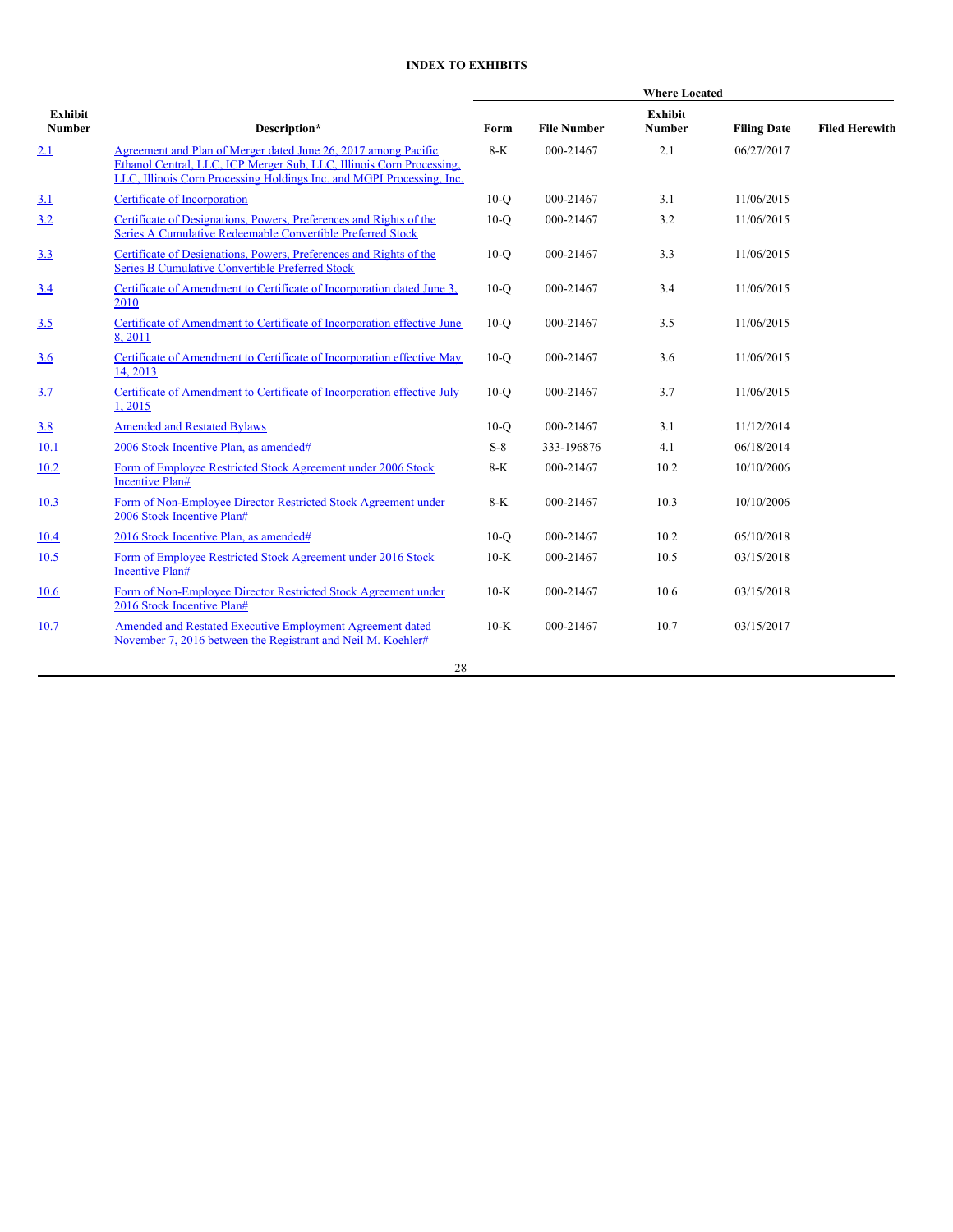| <b>Exhibit</b><br><b>Number</b> | Description*                                                                                                                     | <b>Where Located</b> |                    |                                 |                    |                       |  |
|---------------------------------|----------------------------------------------------------------------------------------------------------------------------------|----------------------|--------------------|---------------------------------|--------------------|-----------------------|--|
|                                 |                                                                                                                                  | Form                 | <b>File Number</b> | <b>Exhibit</b><br><b>Number</b> | <b>Filing Date</b> | <b>Filed Herewith</b> |  |
| 10.8                            | Amended and Restated Executive Employment Agreement dated<br>November 7, 2016 between the Registrant and Christopher W. Wright#  | $10-K$               | 000-21467          | 10.8                            | 03/15/2017         |                       |  |
| 10.9                            | Amended and Restated Executive Employment Agreement dated<br>November 7, 2016 between the Registrant and Bryon T. McGregor#      | $10-K$               | 000-21467          | 10.9                            | 03/15/2017         |                       |  |
| 10.10                           | Amended and Restated Executive Employment Agreement dated<br>November 7, 2016 between the Registrant and Michael D. Kandris#     | $10-K$               | 000-21467          | 10.10                           | 03/15/2017         |                       |  |
| 10.11                           | Amended and Restated Executive Employment Agreement dated<br>November 7, 2016 between the Registrant and Paul P. Kohler#         | $10-K$               | 000-21467          | 10.11                           | 03/15/2017         |                       |  |
| 10.12                           | Amended and Restated Executive Employment Agreement dated<br>November 7, 2016 between the Registrant and James R. Sneed#         | $10-K$               | 000-21467          | 10.12                           | 03/15/2017         |                       |  |
| 10.13                           | Pacific Ethanol, Inc. 2016 Short-Term Incentive Plan Description#                                                                | $10-K$               | 000-21467          | 10.13                           | 03/15/2017         |                       |  |
| 10.14                           | Pacific Ethanol, Inc. 2017 Short-Term Incentive Plan Description#                                                                | $10-°$               | 000-21467          | 10.1                            | 05/10/2017         |                       |  |
| 10.15                           | Pacific Ethanol, Inc. 2017 Short-Term Incentive Plan Description#                                                                | $10-Q$               | 000-21467          | 10.1                            | 05/10/2018         |                       |  |
| 10.16                           | Form of Indemnity Agreement between the Registrant and each of its<br><b>Executive Officers and Directors#</b>                   | $10-K$               | 000-21467          | 10.46                           | 03/31/2010         |                       |  |
| 10.17                           | Pacific Ethanol, Inc. Policy for Recoupment of Incentive Compensation<br>dated March 29, 2018#                                   | $10-K$               | 000-21467          | 10.17                           | 03/18/2019         |                       |  |
| 10.18                           | Form of Clawback Policy Acknowledgement and Agreement#                                                                           | $10-K$               | 000-21467          | 10.18                           | 03/18/2019         |                       |  |
| 10.19                           | Registration Rights Agreement dated March 27, 2008 between the<br><b>Registrant and Lyles United, LLC</b>                        | 8-K                  | 000-21467          | 10.4                            | 03/27/2008         |                       |  |
| 10.20                           | Letter Agreement dated March 27, 2008 between the Registrant and<br>Lyles United, LLC                                            | 8-K                  | 000-21467          | 10.5                            | 03/27/2008         |                       |  |
| 10.21                           | Letter Agreement dated May 22, 2008 among the Registrant, Neil M.<br>Koehler, Bill Jones, Paul P. Koehler and Thomas D. Koehler# | 8-K                  | 000-21467          | 10.3                            | 05/23/2008         |                       |  |
|                                 | 29                                                                                                                               |                      |                    |                                 |                    |                       |  |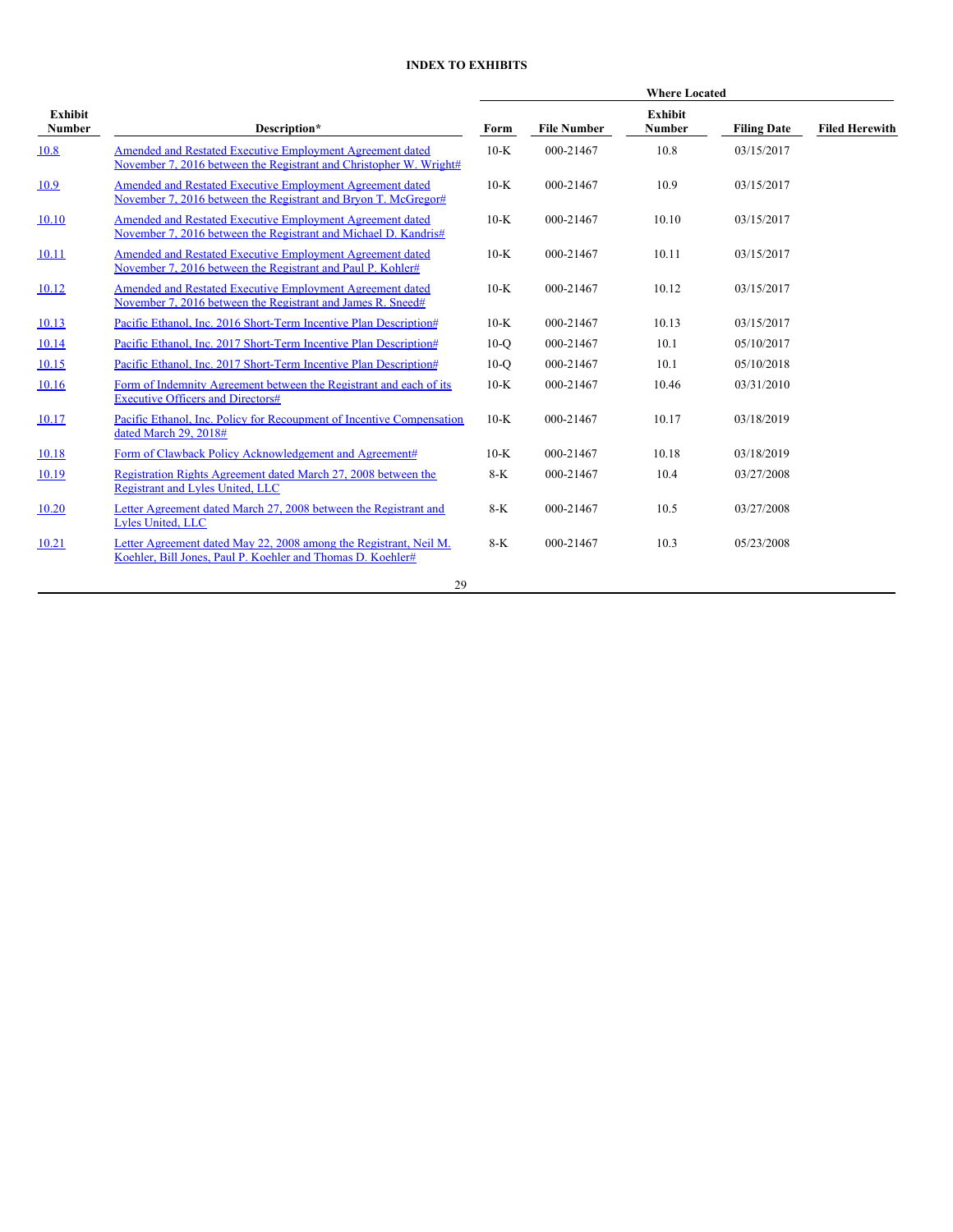|                                 | Description*                                                                                                                                                                                                                                   | <b>Where Located</b> |                    |                   |                    |                       |
|---------------------------------|------------------------------------------------------------------------------------------------------------------------------------------------------------------------------------------------------------------------------------------------|----------------------|--------------------|-------------------|--------------------|-----------------------|
| <b>Exhibit</b><br><b>Number</b> |                                                                                                                                                                                                                                                | Form                 | <b>File Number</b> | Exhibit<br>Number | <b>Filing Date</b> | <b>Filed Herewith</b> |
| 10.22                           | Note Purchase Agreement dated December 12, 2016 among Pacific<br>Ethanol, Inc. and the investors listed on the schedule of investors<br>attached thereto                                                                                       | $8-K$                | 000-21467          | 10.2              | 12/12/2016         |                       |
| 10.23                           | Form of Senior Secured Note for an aggregate principal amount of<br>\$55,000,000 issued on December 15, 2016 pursuant to the Note<br>Purchase Agreement dated December 12, 2016 among Pacific Ethanol,<br>Inc. and the investors party thereto | 8-K                  | 000-21467          | 10.3              | 12/20/2016         |                       |
| 10.24                           | Security Agreement dated December 15, 2016 among Pacific Ethanol,<br>Inc., Cortland Capital Market Services LLC and the holders of Pacific<br>Ethanol, Inc.'s Senior Secured Notes                                                             | $8-K$                | 000-21467          | 10.4              | 12/20/2016         |                       |
| 10.25                           | Note Purchase Agreement dated June 26, 2017 among Pacific Ethanol,<br>Inc. and the investors listed on the schedule of investors attached thereto                                                                                              | $8-K$                | 000-21467          | 10.1              | 06/27/2017         |                       |
| 10.26                           | Consent of Holders and Amendment of Senior Secured Notes dated<br>June 26, 2017 among Pacific Ethanol, Inc. and the holders identified<br>therein                                                                                              | 8-K                  | 000-21467          | 10.2              | 06/27/2017         |                       |
| 10.27                           | Form of Senior Secured Note for an aggregate principal amount of<br>\$13,948,078 issued on June 30, 2017 pursuant to the Note Purchase<br>Agreement dated June 26, 2017 among Pacific Ethanol, Inc. and the<br>investors party thereto         | 8-K                  | 000-21467          | 10.3              | 07/05/2017         |                       |
| 10.28                           | First Amendment to Security Agreement dated June 30, 2017 among<br>Pacific Ethanol, Inc., Cortland Capital Market Services LLC and the<br>holders of Pacific Ethanol, Inc.'s Senior Secured Notes                                              | 8-K                  | 000-21467          | 10.5              | 07/05/2017         |                       |
| 10.29                           | Secured Promissory Note dated July 3, 2017 by Illinois Corn<br>Processing, LLC in favor of Illinois Corn Processing Holdings Inc.                                                                                                              | $8-K$                | 000-21467          | 10.6              | 07/05/2017         |                       |
| 10.30                           | Secured Promissory Note dated July 3, 2017 by Illinois Corn<br>Processing, LLC in favor of MGPI Processing, Inc.                                                                                                                               | $8-K$                | 000-21467          | 10.7              | 07/05/2017         |                       |
| 10.31                           | Credit Agreement dated December 15, 2016 among Pacific Ethanol<br>Pekin, Inc., 1 <sup>st</sup> Farm Credit Services, PCA and CoBank, ACB                                                                                                       | 8-K                  | 000-21467          | 10.5              | 12/20/2016         |                       |
|                                 | 30                                                                                                                                                                                                                                             |                      |                    |                   |                    |                       |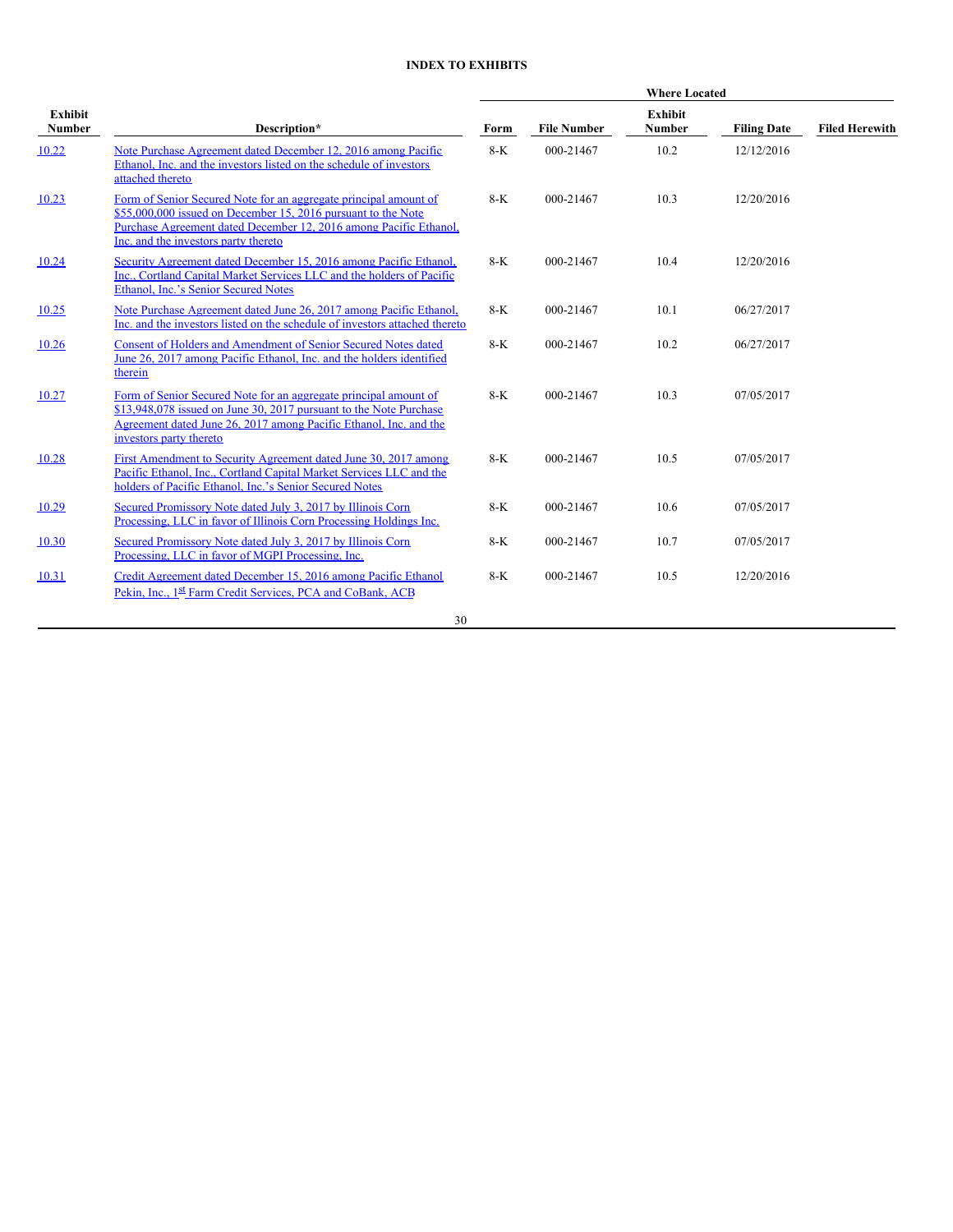|                                 |                                                                                                                                                                                                                                 | <b>Where Located</b> |                    |                                 |                    |                       |
|---------------------------------|---------------------------------------------------------------------------------------------------------------------------------------------------------------------------------------------------------------------------------|----------------------|--------------------|---------------------------------|--------------------|-----------------------|
| <b>Exhibit</b><br><b>Number</b> | Description*                                                                                                                                                                                                                    | Form                 | <b>File Number</b> | <b>Exhibit</b><br><b>Number</b> | <b>Filing Date</b> | <b>Filed Herewith</b> |
| 10.32                           | Amendment No. 1 to Credit Agreement dated March 1, 2017 among<br>Pacific Ethanol Pekin, LLC, 1 <sup>st</sup> Farm Credit Services, PCA and<br>CoBank, ACB                                                                       | $10-K$               | 000-21467          | 10.31                           | 03/15/2018         |                       |
| 10.33                           | Amendment No. 2 to Credit Agreement dated August 7, 2017 among<br>Pacific Ethanol Pekin, LLC, 1 <sup>st</sup> Farm Credit Services, PCA and<br>CoBank, ACB                                                                      | $8-K$                | 000-21467          | 10.1                            | 08/11/2017         |                       |
| 10.34                           | Amendment No. 3 to Credit Agreement dated March 30, 2018 among<br>Pacific Ethanol Pekin, LLC, Compeer Financial, PCA, as successor by<br>merger to 1st Farm Credit Services, PCA, and CoBank, ACB                               | $8-K$                | 000-21467          | 10.1                            | 04/05/2018         |                       |
| 10.35                           | Second Amended and Restated Term Note dated March 20, 2018 by<br>Pacific Ethanol Pekin, LLC in favor of Compeer Financial, PCA, as<br>successor by merger to 1st Farm Credit Services, PCA                                      | $8-K$                | 000-21467          | 10.2                            | 04/05/2018         |                       |
| 10.36                           | Security Agreement dated December 15, 2016 between Pacific Ethanol<br>Pekin, Inc. and CoBank, ACB                                                                                                                               | $8-K$                | 000-21467          | 10.6                            | 12/20/2016         |                       |
| 10.37                           | Working Capital Maintenance Agreement dated December 15, 2016<br>between Pacific Ethanol, Inc. and CoBank, ACB                                                                                                                  | $8-K$                | 000-21467          | 10.9                            | 12/20/2016         |                       |
| 10.38                           | Second Amended and Restated Credit Agreement dated August 2, 2017<br>among Kinergy Marketing LLC, Pacific Ag. Products, LLC, Wells<br>Fargo Bank, National Association, and the parties thereto from time to<br>time as lenders | $8-K$                | 000-21467          | 10.1                            | 08/08/2017         |                       |
| 10.39                           | Second Amended and Restated Guarantee dated August 2, 2017 by<br>Pacific Ethanol, Inc. in favor of Wells Fargo Bank, National<br>Association, for and on behalf of the lenders                                                  | $8-K$                | 000-21467          | 10.2                            | 08/08/2017         |                       |
| 10.40                           | Credit Agreement dated September 15, 2017 between Illinois Corn<br>Processing, LLC, Compeer Financial, PCA and CoBank, ACB                                                                                                      | $8-K$                | 000-21467          | 10.1                            | 09/21/2017         |                       |
| 10.41                           | Term Note dated September 15, 2017 by Illinois Corn Processing, LLC<br>in favor of Compeer Financial, PCA                                                                                                                       | $8-K$                | 000-21467          | 10.2                            | 09/21/2017         |                       |
| 10.42                           | Revolving Term Note dated September 15, 2017 by Illinois Corn<br>Processing, LLC in favor of Compeer Financial, PCA                                                                                                             | $8-K$                | 000-21467          | 10.3                            | 09/21/2017         |                       |
|                                 | 31                                                                                                                                                                                                                              |                      |                    |                                 |                    |                       |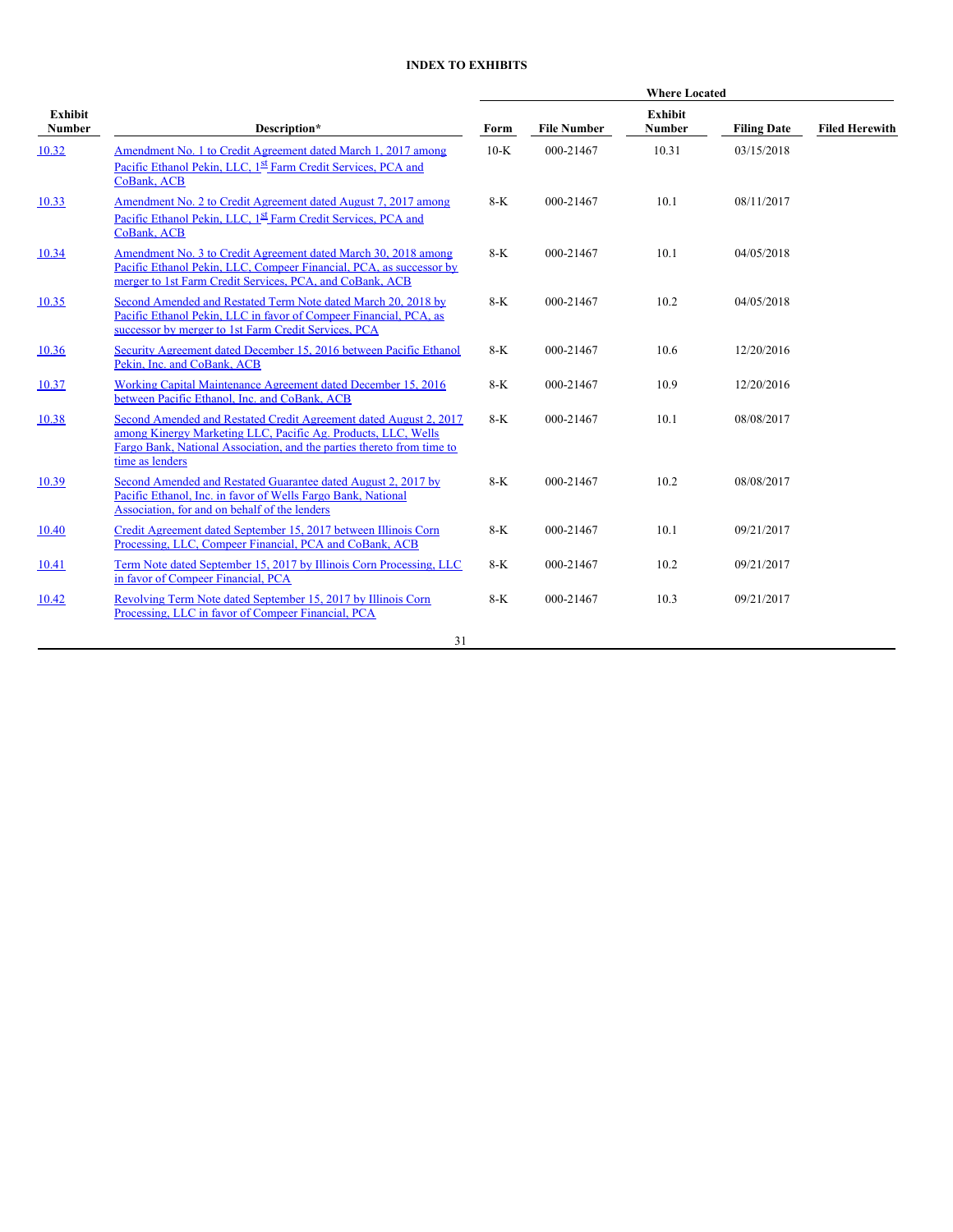|                          | Description*                                                                                                                                                                        | <b>Where Located</b> |                    |                                 |                    |                       |  |
|--------------------------|-------------------------------------------------------------------------------------------------------------------------------------------------------------------------------------|----------------------|--------------------|---------------------------------|--------------------|-----------------------|--|
| Exhibit<br><b>Number</b> |                                                                                                                                                                                     | Form                 | <b>File Number</b> | <b>Exhibit</b><br><b>Number</b> | <b>Filing Date</b> | <b>Filed Herewith</b> |  |
| 10.43                    | Illinois Future Advance Real Estate Mortgage dated September 15,<br>2017 by Illinois Corn Processing, LLC in favor of CoBank, ACB                                                   | $8-K$                | 000-21467          | 10.4                            | 09/21/2017         |                       |  |
| 10.44                    | Security Agreement dated September 15, 2017 by Illinois Corn<br>Processing, LLC in favor of CoBank, ACB                                                                             | $8-K$                | 000-21467          | 10.5                            | 09/21/2017         |                       |  |
| 21.1                     | Subsidiaries of the Registrant                                                                                                                                                      | $10-K$               | 000-21467          | 21.1                            | 03/15/2018         |                       |  |
| 23.1                     | <b>Consent of Independent Registered Public Accounting Firm</b>                                                                                                                     | $10-K$               | 000-21467          | 23.1                            | 03/18/2019         |                       |  |
| 31.1                     | Certification Required by Rule 13a-14(a) of the Securities Exchange Act<br>of 1934, as amended, as Adopted Pursuant to Section 302 of the<br>Sarbanes-Oxley Act of 2002             | $10-K$               | 000-21467          | 31.1                            | 03/18/2019         |                       |  |
| 31.2                     | Certification Required by Rule 13a-14(a) of the Securities Exchange Act<br>of 1934, as amended, as Adopted Pursuant to Section 302 of the<br>Sarbanes-Oxley Act of 2002             | $10-K$               | 000-21467          | 31.2                            | 03/18/2019         |                       |  |
| 31.3                     | Certification Required by Rule 13a-14(a) of the Securities Exchange<br>Act of 1934, as amended, as Adopted Pursuant to Section 302 of the<br>Sarbanes-Oxley Act of 2002             |                      |                    |                                 |                    | X                     |  |
| 31.4                     | Certification Required by Rule 13a-14(a) of the Securities Exchange<br>Act of 1934, as amended, as Adopted Pursuant to Section 302 of the<br>Sarbanes-Oxley Act of 2002             |                      |                    |                                 |                    | X                     |  |
| 32.1                     | Certification of Chief Executive Officer and Chief Financial Officer<br>Pursuant to 18 U.S.C. Section 1350, as Adopted Pursuant to Section 906<br>of the Sarbanes-Oxley Act of 2002 | $10-K$               | 000-21467          | 32.1                            | 03/18/2019         |                       |  |
| 101.INS                  | <b>XBRL Instance Document</b>                                                                                                                                                       | $10-K$               | 000-21467          | 101.INS                         | 03/18/2019         |                       |  |
| 101.SCH                  | XBRL Taxonomy Extension Schema                                                                                                                                                      | $10-K$               | 000-21467          | 101.SCH                         | 03/18/2019         |                       |  |
| 101.CAL                  | XBRL Taxonomy Extension Calculation Linkbase                                                                                                                                        | $10-K$               | 000-21467          | 101.CAL                         | 03/18/2019         |                       |  |
| 101.DEF                  | XBRL Taxonomy Extension Definition Linkbase                                                                                                                                         | $10-K$               | 000-21467          | 101.DEF                         | 03/18/2019         |                       |  |
|                          | 32                                                                                                                                                                                  |                      |                    |                                 |                    |                       |  |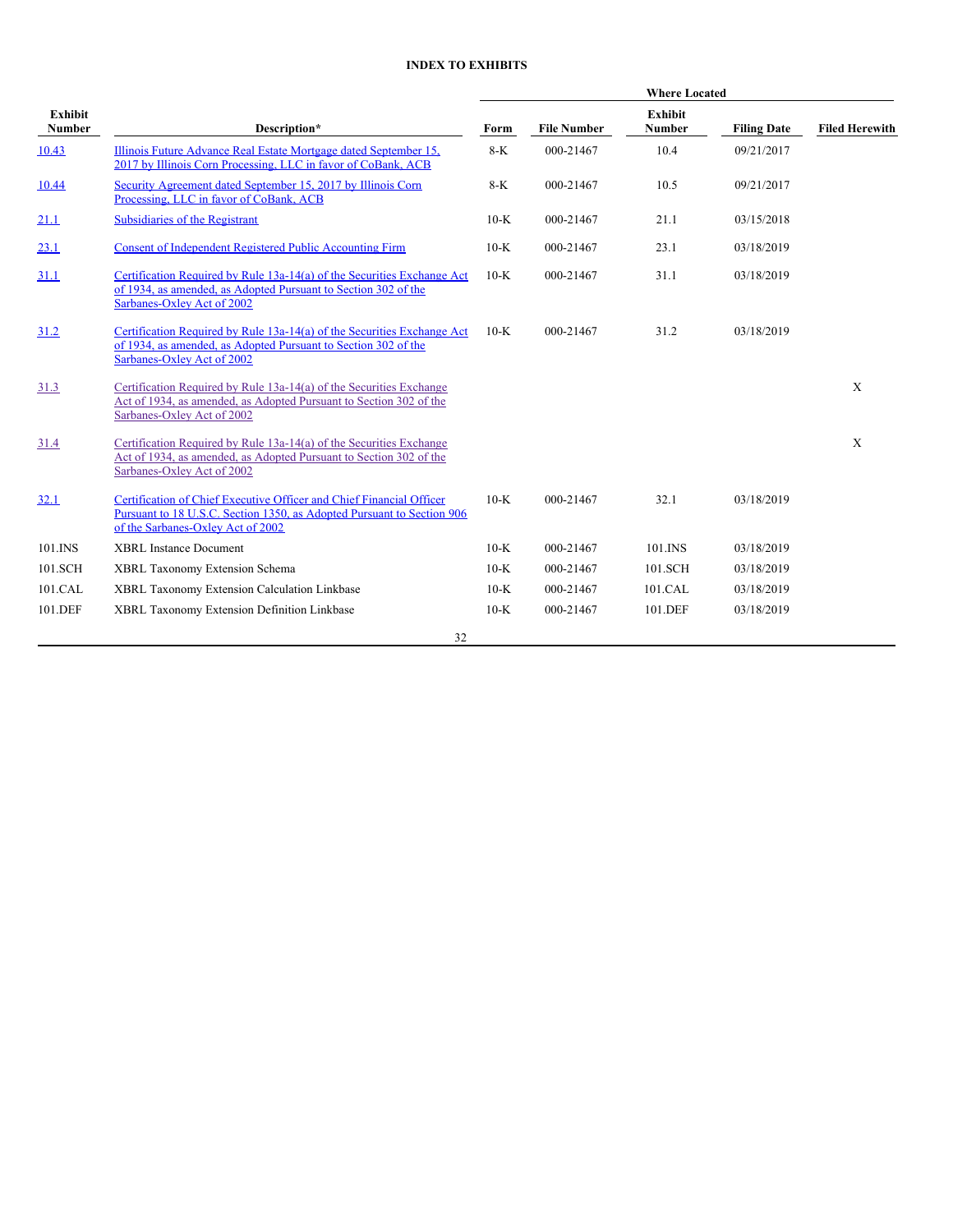|                   |                                                      |        | <b>Where Located</b> |                   |                    |                       |  |  |
|-------------------|------------------------------------------------------|--------|----------------------|-------------------|--------------------|-----------------------|--|--|
| Exhibit<br>Number | Description*                                         | Form   | <b>File Number</b>   | Exhibit<br>Number | <b>Filing Date</b> | <b>Filed Herewith</b> |  |  |
| 101.LAB           | XBRL Taxonomy Extension Label Linkbase               | $10-K$ | 000-21467            | 101.LAB           | 03/18/2019         |                       |  |  |
| 101.PRE           | <b>XBRL Taxonomy Extension Presentation Linkbase</b> | $10-K$ | 000-21467            | 101.PRE           | 03/18/2019         |                       |  |  |

<sup>(#)</sup> A contract, compensatory plan or arrangement to which a director or executive officer is a party or in which one or more directors or executive officers are eligible to participate.

<sup>(\*)</sup> Certain of the agreements filed as exhibits contain representations and warranties made by the parties thereto. The assertions embodied in such representations and warranties are not necessarily assertions of fact, but a mechanism for the parties to allocate risk. Accordingly, investors should not rely on the representations and warranties as characterizations of the actual state of facts or for any other purpose at the time they were made or otherwise.

<sup>33</sup>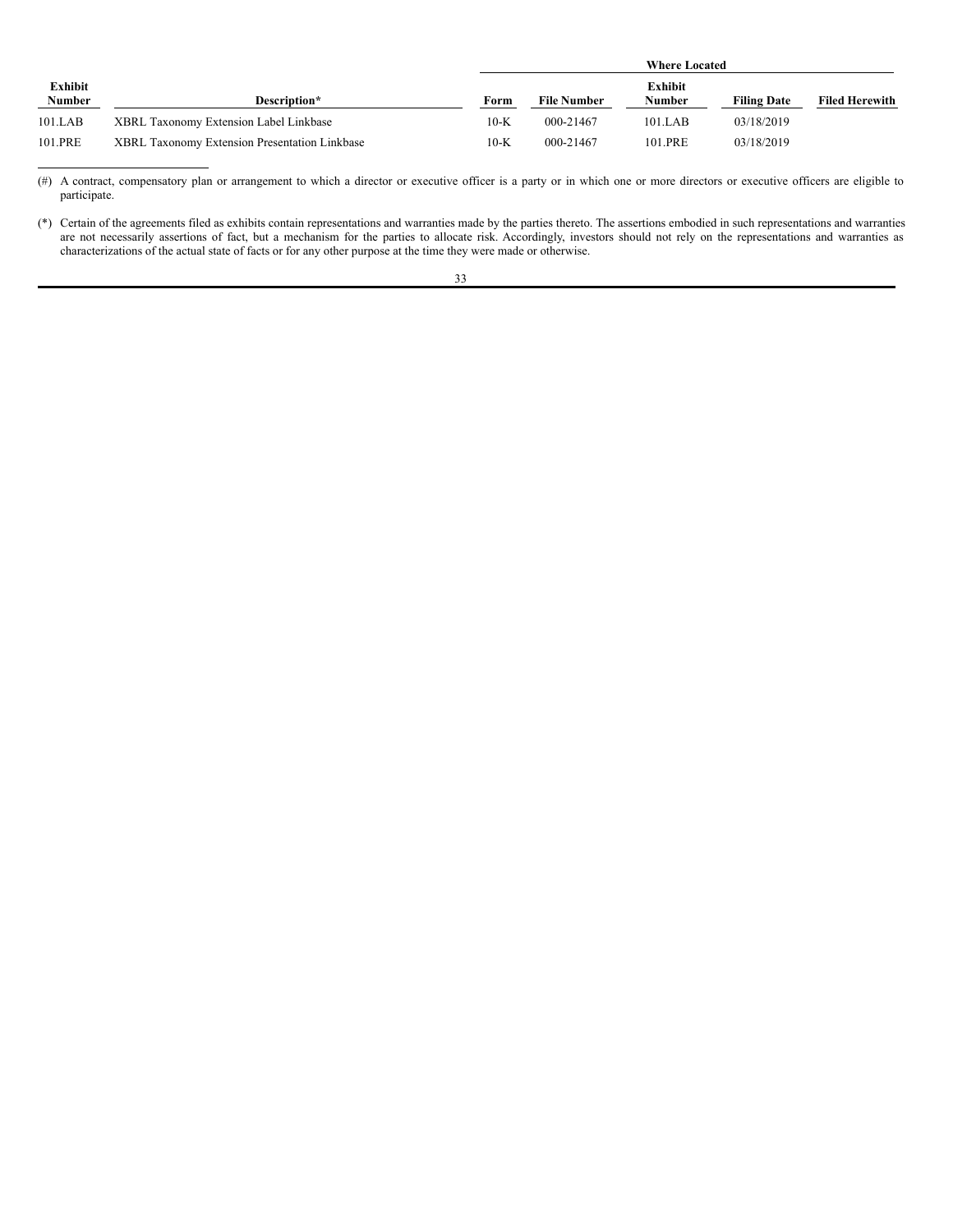# **SIGNATURES**

Pursuant to the requirements of Section 13 or 15(d) of the Securities Exchange Act of 1934, the registrant has duly caused this report to be signed on its behalf by the undersigned, thereunto duly authorized on this 29<sup>th</sup> day of April, 2019.

PACIFIC ETHANOL, INC.

/s/ NEIL M. KOEHLER Neil M. Koehler President and Chief Executive Officer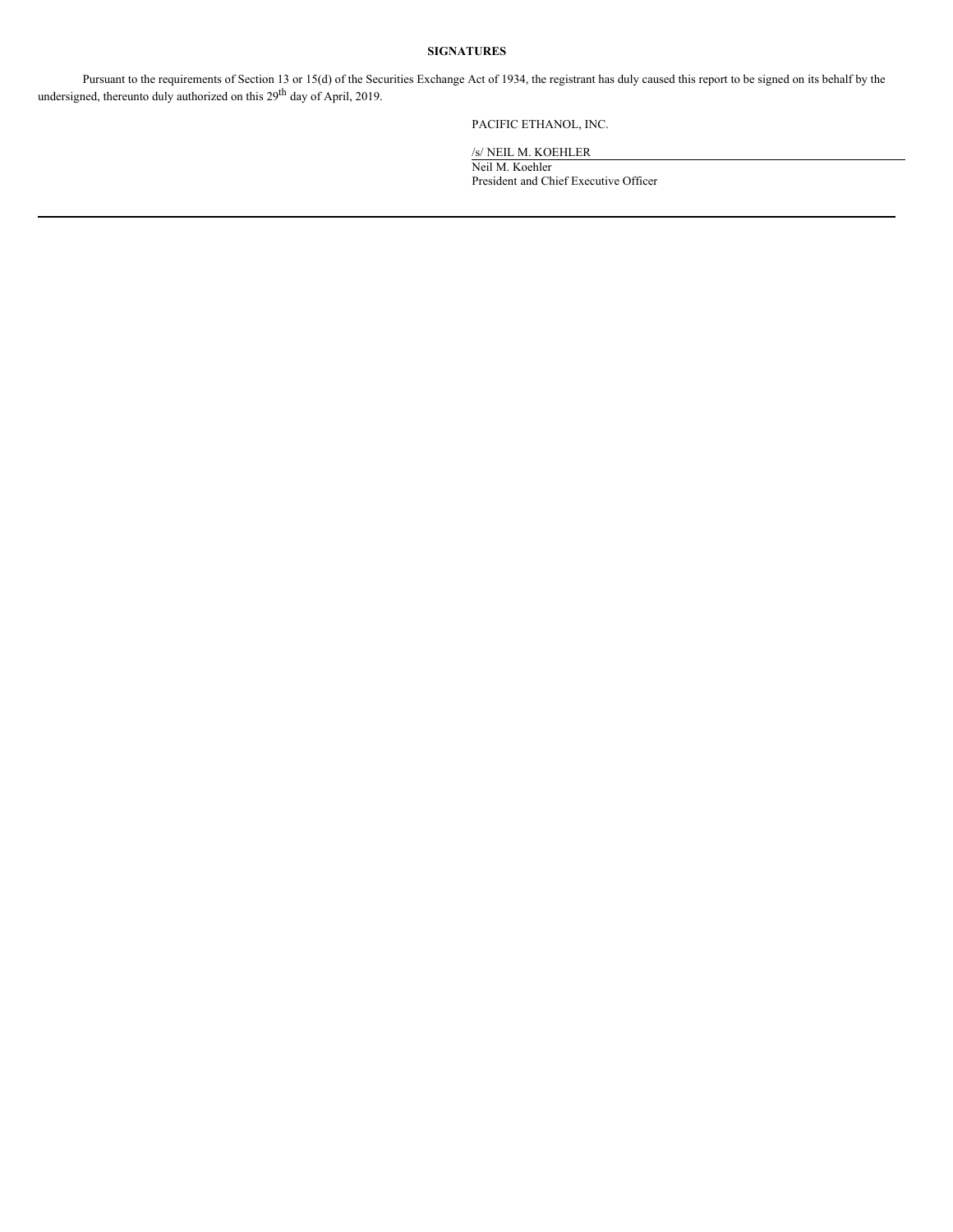<span id="page-35-0"></span>I, Neil M. Koehler, certify that:

1. I have reviewed this Annual Report on Form 10-K/A of Pacific Ethanol, Inc.;

2. Based on my knowledge, this report does not contain any untrue statement of a material fact or omit to state a material fact necessary to make the statements made, in light of the circumstances under which such statements were made, not misleading with respect to the period covered by this report;

3. [Intentionally omitted];

4. The registrant's other certifying officers and I are responsible for establishing and maintaining disclosure controls and procedures (as defined in Exchange Act Rules 13a-15(e) and 15d-15(e)) and internal control over financial reporting (as defined in Exchange Act Rules 13a-15(f) and 15d-15(f)) for the registrant and have:

(a) Designed such disclosure controls and procedures, or caused such disclosure controls and procedures to be designed under our supervision, to ensure that material information relating to the registrant, including its consolidated subsidiaries, is made known to us by others within those entities, particularly during the period in which this report is being prepared;

(b) Designed such internal control over financial reporting, or caused such internal control over financial reporting to be designed under our supervision, to provide reasonable assurance regarding the reliability of financial reporting and the preparation of financial statements for external purposes in accordance with generally accepted accounting principles;

(c) Evaluated the effectiveness of the registrant's disclosure controls and procedures and presented in this report our conclusions about the effectiveness of the disclosure controls and procedures, as of the end of the period covered by this report based on such evaluation; and

(d) Disclosed in this report any change in the registrant's internal control over financial reporting that occurred during the registrant's most recent fiscal quarter (the registrant's fourth fiscal quarter in the case of an annual report) that has materially affected, or is reasonably likely to materially affect, the registrant's internal control over financial reporting; and

5. The registrant's other certifying officer(s) and I have disclosed, based on our most recent evaluation of internal control over financial reporting, to the registrant's auditors and the audit committee of the registrant's board of directors (or persons performing the equivalent functions):

(a) All significant deficiencies and material weaknesses in the design or operation of internal control over financial reporting which are reasonably likely to adversely affect the registrant's ability to record, process, summarize and report financial information; and

(b) Any fraud, whether or not material, that involves management or other employees who have a significant role in the registrant's internal control over financial reporting.

Date: April 29, 2019

/s/ NEIL M. KOEHLER

Neil M. Koehler President and Chief Executive Officer (Principal Executive Officer)